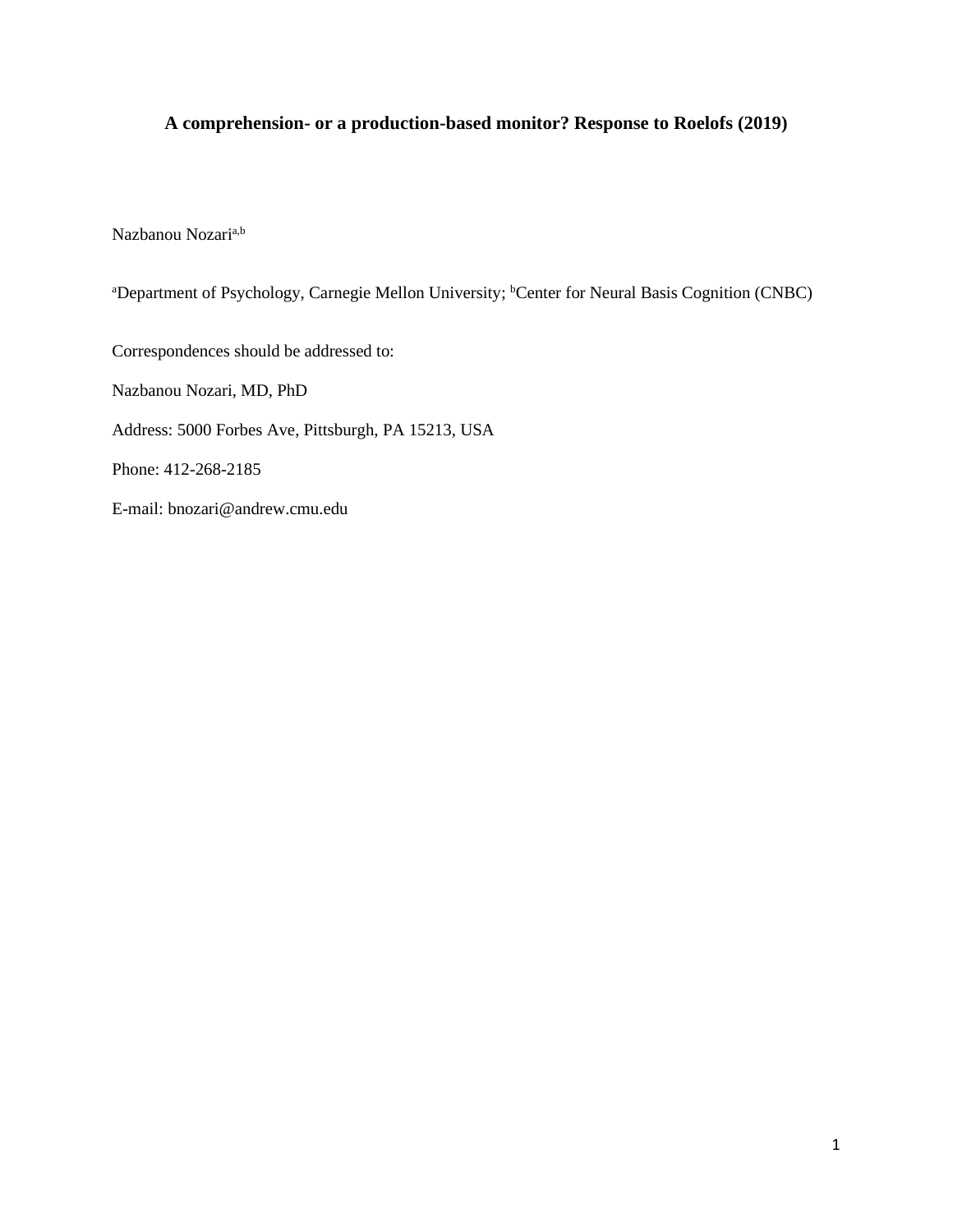#### **Abstract**

Roelofs (2019) has put forth a rebuttal of the criticisms raised against comprehension-based monitoring and has also raised a number of objections against production-based monitors. In this response, I clarify that the model defended by Roelofs is not a comprehension-based monitor, but belongs to a class of monitoring models which I refer to as production-perception models. I review comprehension-based and production-perception models, highlight the strength of each, and point out the differences between them. I then discuss the limitations of both for monitoring production at higher levels, which has been the motivation for production-based monitors. Next, I address the specific criticisms raised by Roelofs (2019) in light of the current evidence. I end by presenting several lines of arguments that preclude a single monitoring mechanism as meeting all the demands of monitoring in a task as complex as communication. A more fruitful avenue is perhaps to focus on what theories are compatible with the nature of representations at specific levels of the production system and with specific aims of monitoring in language production.

**Keywords:** Speech monitoring, conflict, perceptual loop, forward models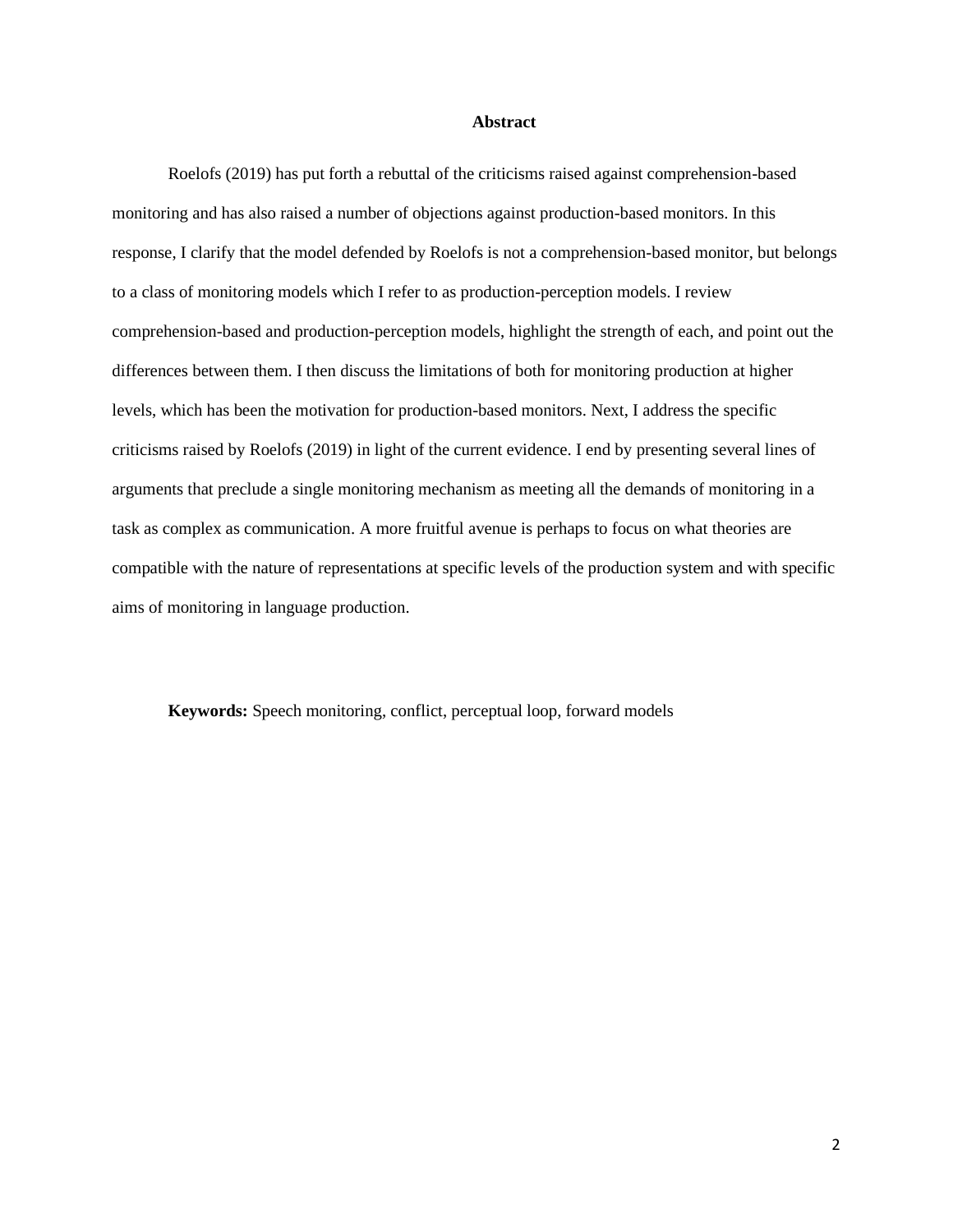#### **A comprehension- or a production-based monitor? Response to Roelofs (2019)**

Roelofs (2019) has put forth a rebuttal of the criticisms raised against comprehension-based monitoring as the main monitoring mechanism in speech production. He has also raised a number of objections against production-based monitors. In this response, I clarify that the model defended by Roelofs is not a comprehension-based monitor, but an example of another class of monitoring models, which I refer to as production-perception models. I review comprehension-based and productionperception monitors and point out fundamental differences between them which prevent lumping them together as a single monitoring mechanism. In doing so, I stress the critical importance of each class for certain aspects of speech monitoring. I then discuss the limitations of these mechanisms for rapid constant monitoring of production at higher levels, and lay out the foundational arguments for a production-based monitor. Next, I address the specific criticisms raised by Roelofs (2019) in light of the current evidence. I end by emphasizing that the complexity of language (generative grammar), of the language production system (the multiple layers of representations), and of communication (tailoring utterances to an audience), together with the great differences in various monitoring aims (e.g., adjusting voice loudness, revising syntactic structure, more quickly choosing one of two words, etc.) simply precludes a single monitoring mechanism as meeting all the demands of monitoring. A more fruitful avenue might be to focus on what theories are compatible with the nature of representations at certain levels of the production system and with specific aims of monitoring in language production.

## **Comprehension-based monitoring**

Comprehension-based accounts comprise a classic group of monitoring models which share the premise that comprehension is the basis for monitoring in production. Although discussed in various forms since the 60s (e.g., Garrett, 1980; Laver, 1973), they were accepted as a formal theory only after Levelt's (1983) proposal of the perceptual loop account. The account is summarized by Levelt as the following: *"self-produced inner or overt speech is perceived, parsed and checked with respect to intentional and contextual appropriateness, agreement of intended and delivered message, and linguistic*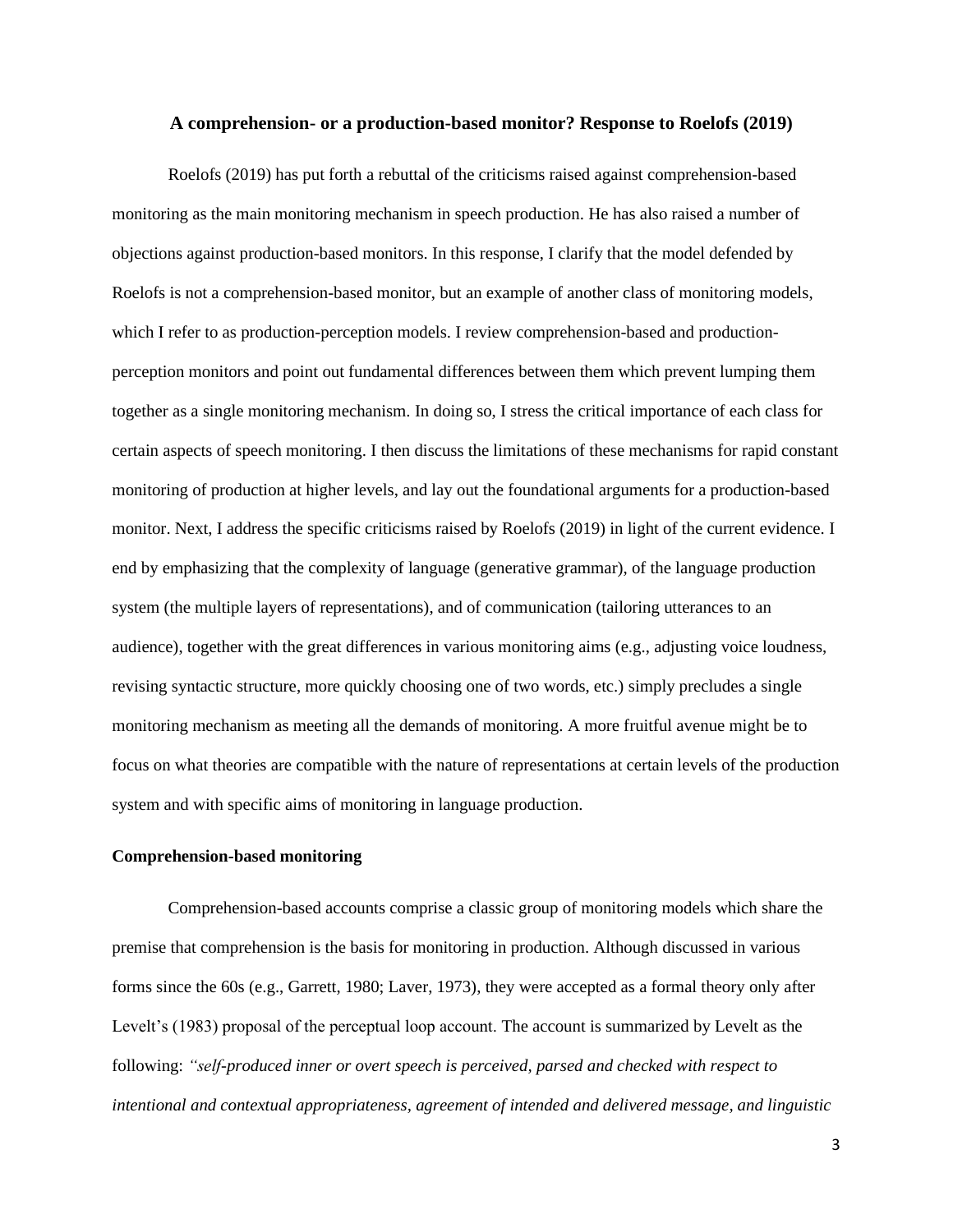*correctness. When trouble is detected, central corrective action is taken."* (Levelt, 1983, p. 50). This concise definition conveys several key points regarding the perceptual loop account and comprehensionbased monitors in general. Note the critical use of the terms "parsing", "intentional appropriateness" and "intended message" repeatedly found in Levelt's writings on the functioning of the perceptual loop, which points to a mechanism that a) is attentional, b) has access to a large variety of information, including knowledge about phonology and syntax, and c) is used for detecting errors in one's own speech as well as in other people's speech. The intentional nature of this monitoring mechanism is further emphasized by Levelt (1983; pp. 96-97): *"The great advantage of a perceptual theory is that controlling one's own speech is like attending to somebody else's talk. This makes it natural for the speaker to apply the same parsing procedures and sources of knowledge to his own speech as to other people's speech. More particularly, the speaker will try and interpret his own speech in the context of what was previously said by himself or by another person. He may thus become aware of ambiguity, vagueness, indeterminacy of reference, incoherence, etc.".*

Therein lies the strength and elegance of the comprehension-based account: the monitoring "device", i.e., the parser, is identical for self- and other-produced speech. Moreover, in both cases, the parser only receives the end-product of the production processes (overt speech or inner speech), and compares it to a standard, i.e., the target. The only difference is the nature of the target, the intended message in one's own speech, and the discourse model in other people's speech (Levelt, 1983, p. 97). It is important to note that this theoretical view, unlike the production-perception models reviewed later, does not require structural connections between representations in production and perception within the speaker, as such connections are obviously absent between the perceptual system of a listener and the production system of another speaker. Since inner speech can be "listened to" similarly to overt speech, it should be theoretically possible for the parser to receive its input in a way similar to how it receives the speech of others, without direct connections between the two sets of representations. Such a position is quite reasonable, and the resulting model would be truly parsimonious in positing a single mechanism for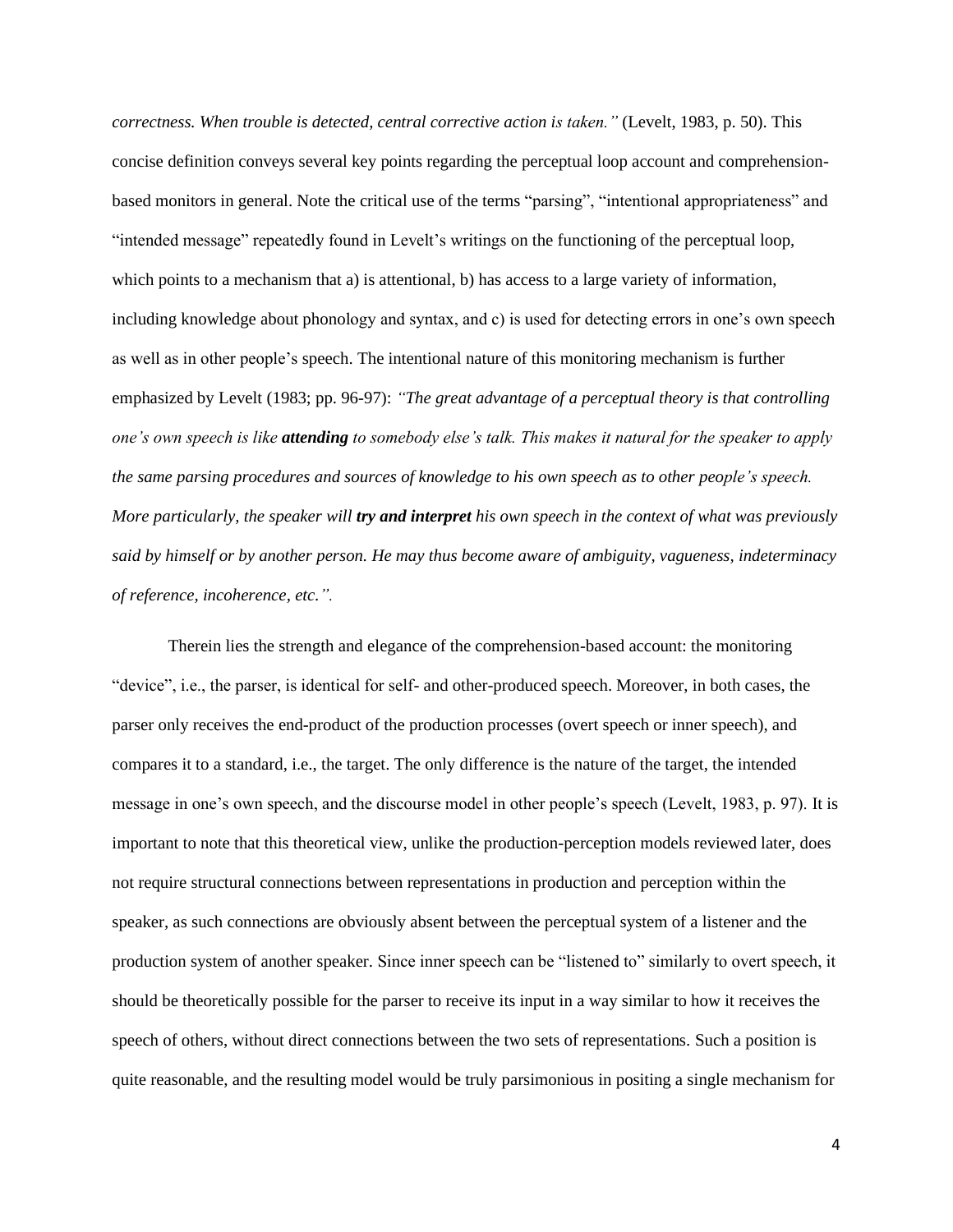monitoring self- and other-produced speech. The theory also makes an explicit claim that conscious awareness of errors is a necessary prerequisite for the initiation of any corrective actions (Levelt, 1983, p. 45). The account is also remarkable in its scope: since listeners try to extract meaning out of all aspects of an utterance (from speaker's intentions to speech sounds), a comprehension-based monitor that operates in a similar manner, i.e., by trying to "listen" to the speaker's internal speech, should also be capable of monitoring all aspects of communication.

In a nutshell, comprehension-based monitoring entails conscious and deliberate usage of the parser to compare the output of speech production, from self or others, to some standard, and to decide on the corrective action (if any) to be taken, based on the speaker's knowledge. The identical nature of the parser's operation on overt and inner speech, without any further assumptions, confers to the theory its great advantage, which "[…] is that controlling one's own speech is like attending to somebody else's talk." (Levelt 1983; p. 96-97). Moreover, its attentional and deliberate nature easily expands its scope to monitoring for complex aspects of communication, such as tailoring the utterance simultaneously to speaker's intentions and interlocuter's background knowledge, discourse context, and common ground.

## **Production-perception models of monitoring**

Under this group are models in which perceptual consequences of motor actions are anticipated and used to adjust motor actions in order to achieve the desired outcome. I avoid the term *internal models*, because it has been used in the literature to refer to forward models, inverse models (defined below), or a combination of the two, and is thus ambiguous. I instead opt for the unambiguous term "productionperception" monitoring models, to emphasize that the monitoring mechanisms proposed by these models hinge on the interaction between production and perception. On the perceptual side, these models use both acoustic and somatosensory representations, the former of which is also involved in comprehensionbased monitoring. The nature of the comparative process is, however, very different between comprehension-based and production-perception models. Comparisons in the former class are conscious and informed by linguistic knowledge, whereas comparisons in the latter (as well as the subsequent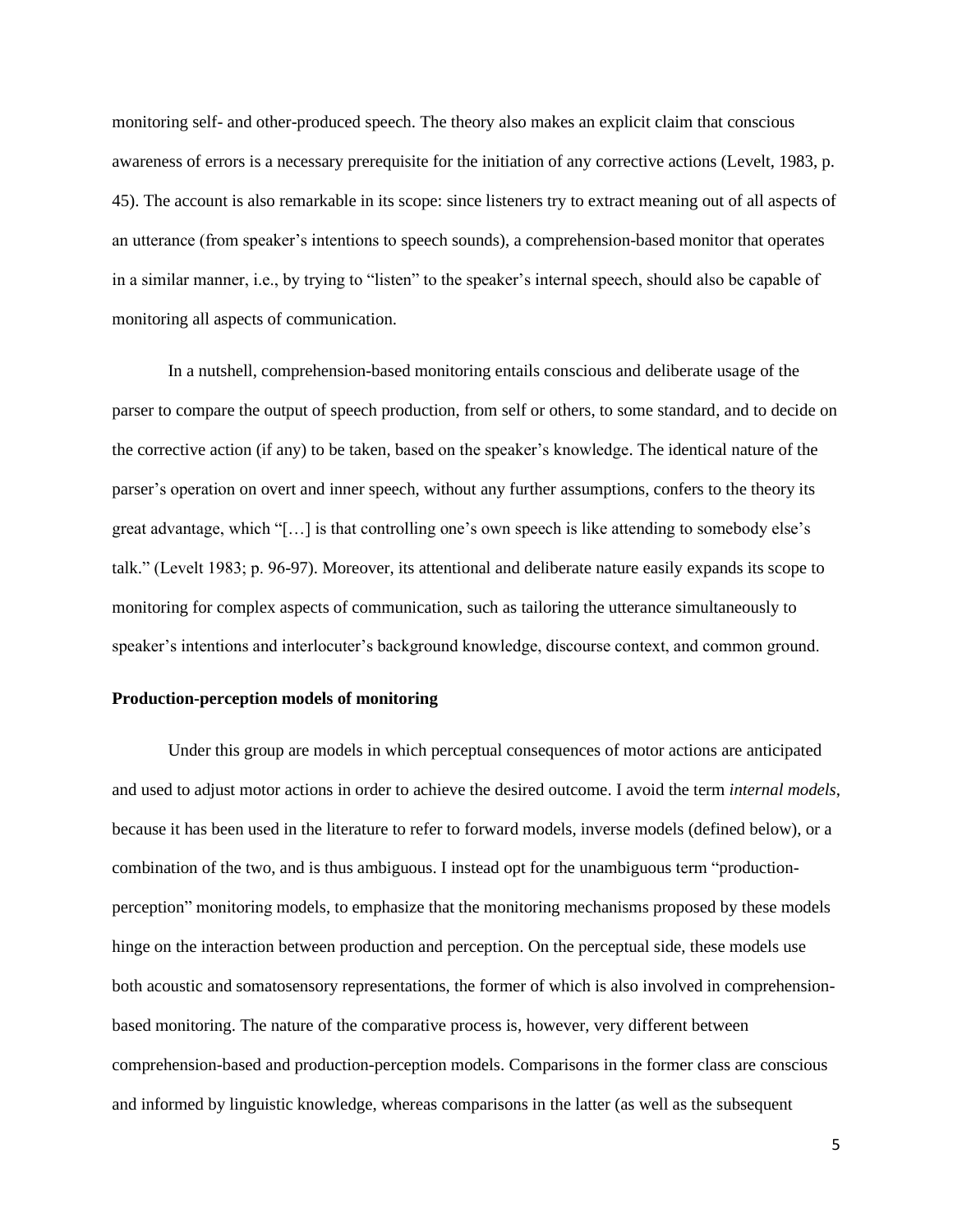adjustments) are much less conscious and influenced by explicit knowledge. This is, to a great extent, due to the scope of the production-perception models, which is primarily motor control of speech. Two such models have been proposed for speech monitoring, which have nontrivial differences in their mechanisms of operation. Below, I give a brief overview of both.

The most detailed, well tested, and neurally plausible production-perception model of speech motor control is "directions into velocities of articulators" model, or DIVA (Guenther, 1994), and its neurally implemented version, gradient order DIVA model, or GODIVA (Bohland, Bullock, & Guenther, 2010). Figure 1 shows a schematic of this model adapted from Guenther (2016). Each attempt at producing a word starts with the activation of the speech sound map. This, in turn, activates three signals: an auditory target  $(A_T)$ , a somatosensory target  $(S_T)$ , and a stored motor program  $(M_T)$ . Note that the activation of auditory and somatosensory representations is anticipated before the output of motor action actually activates such representations. This is called a *forward model*. The role of the controllers is to compare the desired states of the system  $(A_T, S_T,$  and  $M_T)$  with its actual states. Once the output of the motor action is available, perceptual targets  $A_T$  and  $S_T$  are compared against that output, i.e., the auditory and somatosensory feedback. The motor target  $M<sub>T</sub>$  is also compared against the actual motor state (not shown in the figure). In all cases, a mismatch between the desired and actual states of the system generates *corrective movements commands* (M with the over-dot, which represents the time derivative). The sum of the three corrective movement commands ( $\dot{M}_A$ ,  $\dot{M}_S$ , and  $\dot{M}_{FF}$ ) produces the overall movement command  $\dot{M}$ , which, along with its integration over time as the motor position code M, is sent to the vocal tract. Perceptual corrective motor commands  $\dot{M}_A$  and  $\dot{M}_S$  will also update the motor target  $M_T$ for future production.

Although perceptual representations are involved in monitoring and regulation of production, the comparison is always between perceptual targets and perceptual outcomes, and not between production targets and perceptual outcomes directly. This can be seen in the blown-up inset in Figure 1. The mismatch is calculated between the auditory target (A<sub>T</sub>) and the auditory outcome (A). The resulting  $\Delta A$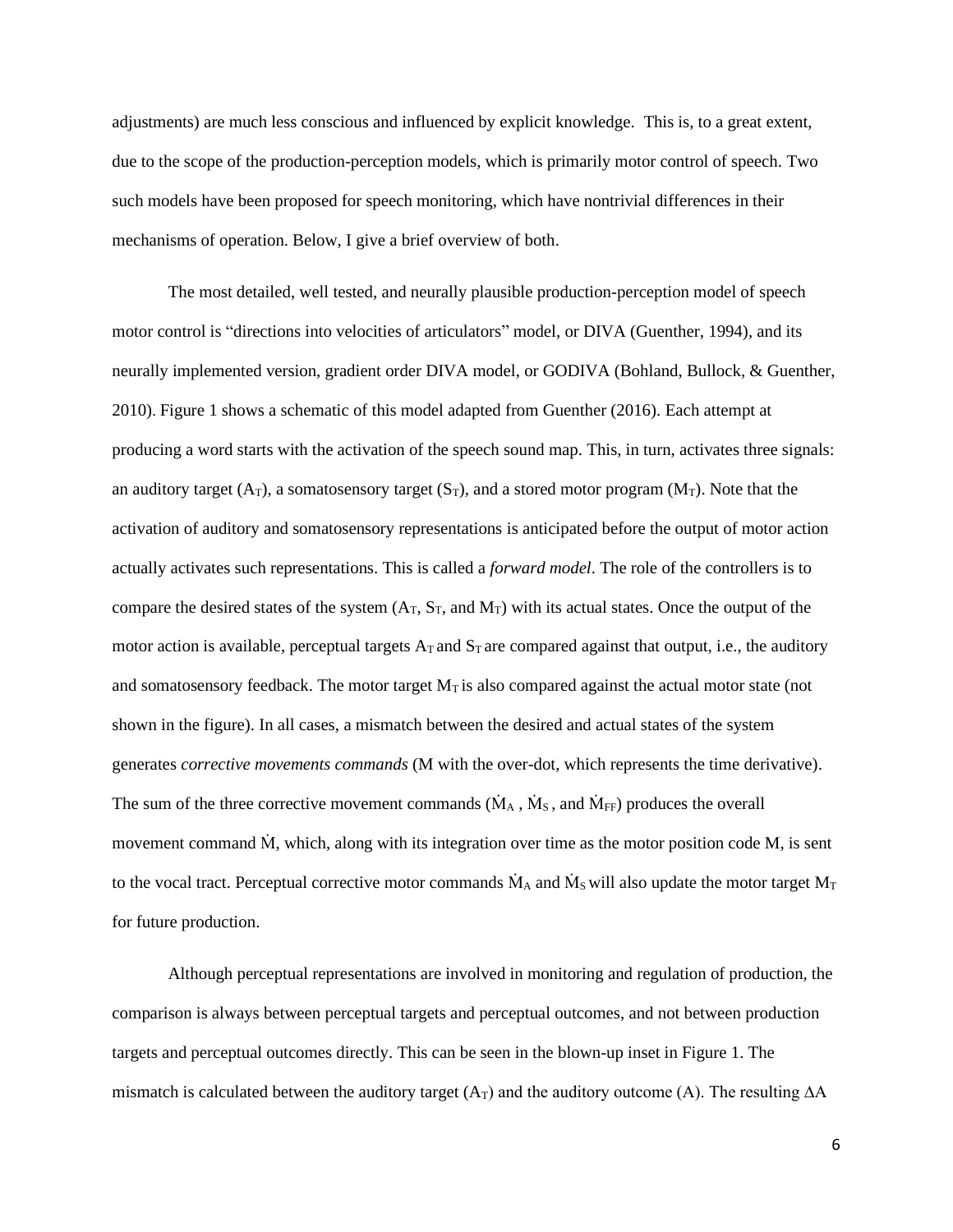is thus in perceptual space. For ∆A to influence production it must be translated into a ∆M in production space, an operation that is carried out by an *inverse model*. Scaled by a gain factor  $(\alpha_A)$ , the resulting  $\dot{M}_A$ represents the corrective movement command. Similar computations are carried out in the somatosensory feedback loop. DIVA explains how speakers adjust their motor production based on auditory and somatosensory perturbations and provides a mechanistic account for how children learn to produce the sounds of the language they hear. While the model was not designed to explain the detection of errors before they become overt, early detection should be possible in cases where the proprioceptive feedback from the very onset of the word is incompatible with the anticipated somatosensory target. The model, however, does not explain detection of errors before any motor act has been initiated.



*Figure 1. Schematic of the DIVA model (adapted from Guenther, 2016). The inset shows the calculations within the auditory feedback controller. AT = Auditory Target; MT = Motor Target; ST = Somatosensory Target; ṀA and ṀS = corrective movement commands from auditory and sensory routes, respectively; ṀFF = feedforward movement command; Ṁ = overall movement command.*  $M = motor position command;  $a_A = gain factor$ .$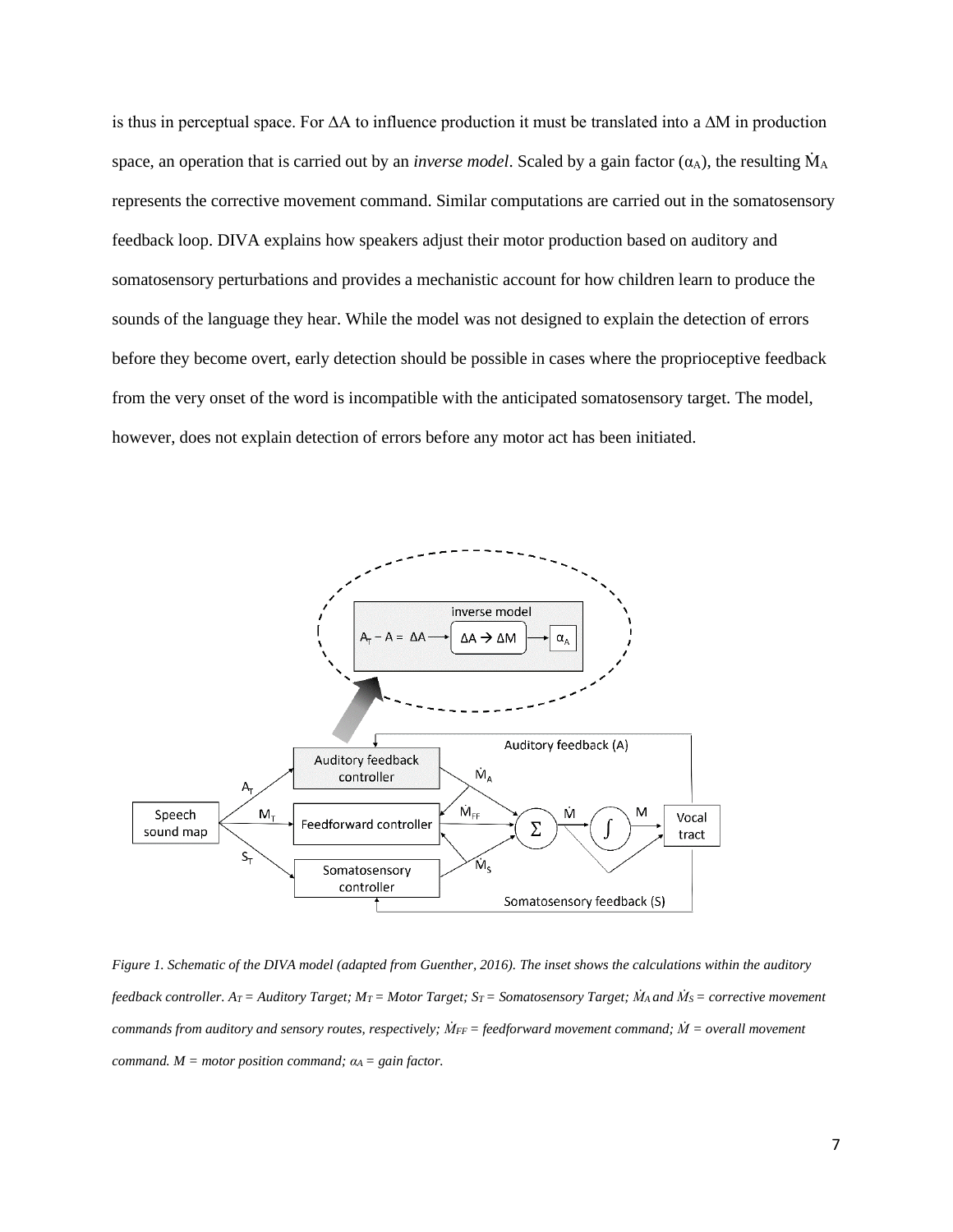The second production-perception-based model is the "hierarchical state feedback control" model, or HSFC (Hickok, 2012). A schematic of this model is shown in Figure 2. Similar to DIVA, the model has two sources of perceptual feedback, auditory and somatosensory, which are compared to auditory target  $(A_T)$  and somatosensory target  $(S_T)$ , respectively. Also like DIVA, the cross-talk between representations in production and perception space requires translation through the coordinate transform system. HSFC is different from DIVA in two ways: First, it proposes a hierarchy of representations with phonemes under syllables, and links them to somatosensory and acoustic representations, respectively. Second, in order to model the internal channel of monitoring, HSFC proposes an internal link between representations on the production and perception sides. Internal monitoring is achieved in the following way: Activation of an abstract word form (lemma) through its semantic features activates both production and perceptual representations (first syllable-level representations, then phoneme-level representations). Perceptual representations contribute further to the activation of production representations (excitatory connections in Figure 2). Production representations, on the other hand, suppress the activation of their corresponding perceptual representation (inhibitory connections in Figure 2). If all goes well, as the production representation gains more activation it drives down the activation of the corresponding perceptual representation back towards its baseline. In errors, the lemma activates the correct perceptual representation but the incorrect production representation. The perceptual representation thus remains active due to the absence of enforced inhibition. This persistent activation is translated into an error signal.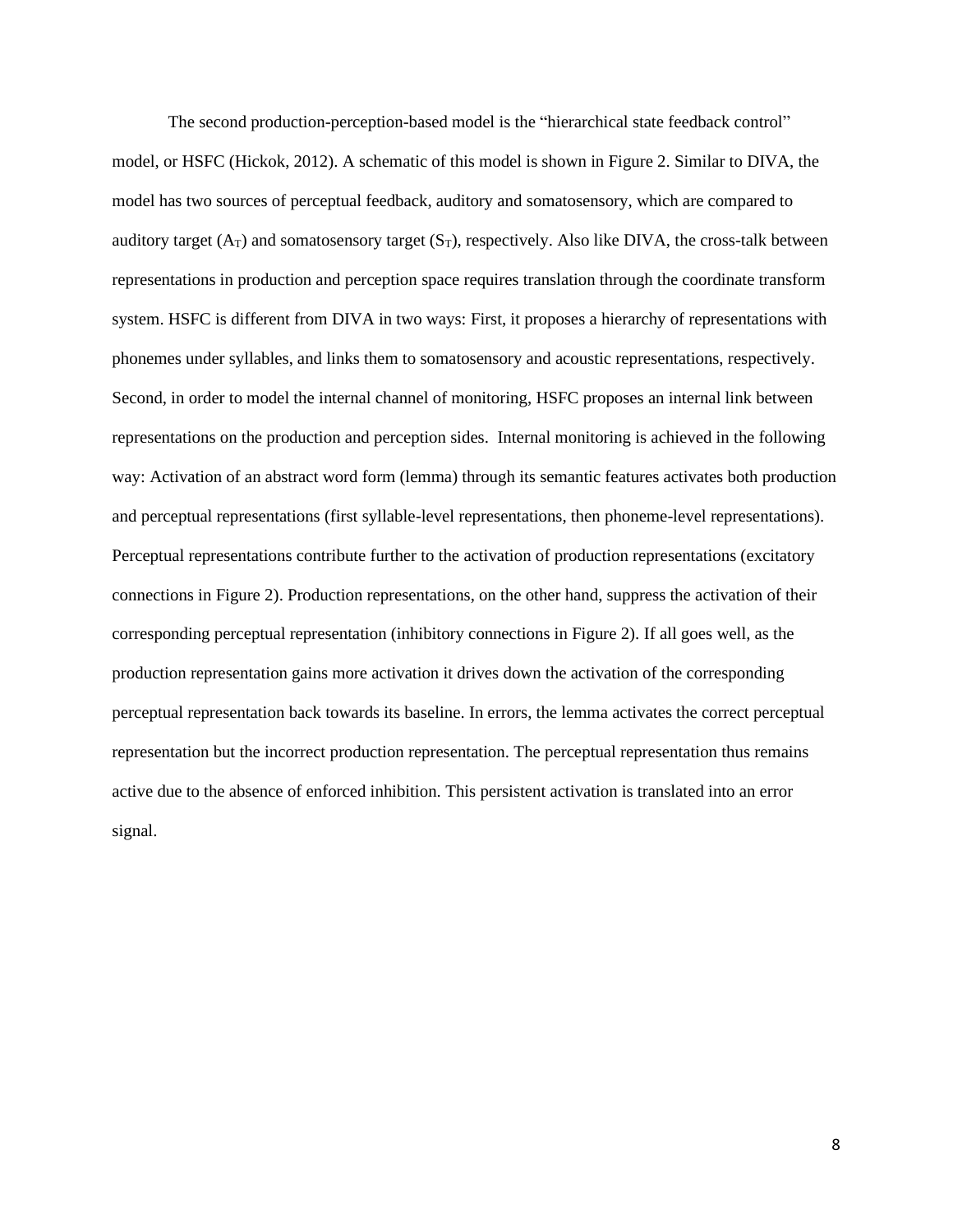

*Figure 2. Schematic of the HSFC model (adapted from Hickok, 2012). The internal monitoring loop operates via connections between motor programs and perceptual targets (AT and ST) mediated by the coordinate transform system. Note the direction of the connections in bold: connections from perceptual to motor representations are excitatory (filled circles), while the connections from motor to perceptual representations are inhibitory (empty circles).*

In summary, production-perception models utilize various sources of perceptual feedback, most importantly acoustic and somatosensory, and compare them against the predicted sensory consequences of motor actions. In the case of HSFC this is supplemented by an internal loop, within which corresponding representations in production and perception regulate each other. Unlike comprehensionbased models, no deliberate parsing or explicit knowledge is required or utilized in the monitoring process.

## **Production-based monitoring**

Comprehension-based models draw on linguistic and discourse knowledge in composing wellformed and informative utterances that are best tailored to the current audience. Perception-production models are ideal models of motor control of speech. Why then do we need production monitoring? Answering this question is important in order to understand that production monitoring is not "in competition" with comprehension-based or production-perception monitoring models, because it covers parts of the process that are not easily covered by the other two classes of models. The answer goes back to the goal of monitoring. While sometimes equated with "error detection", monitoring serves the much larger role of regulating of the production system. This view is not new; Levelt (1983) deemed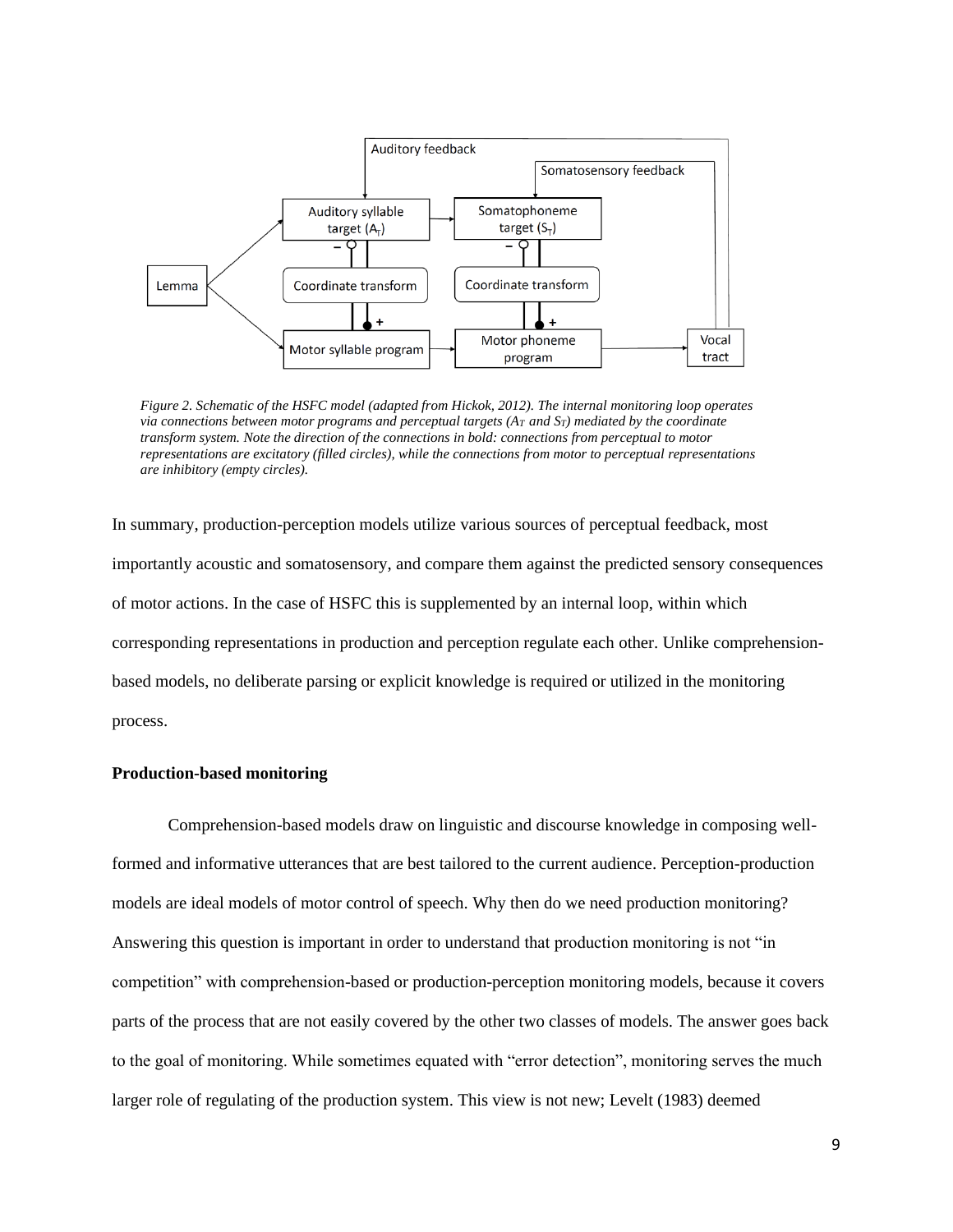monitoring necessary in order "to create instructions for adjustment" (p. 50). The multitude of studies now available on the role of inhibitory control in language production (see Nozari, 2018, for a review), also point to the necessity of a mechanism that determines the need for the recruitment of control, in order to optimize production performance.

With adjustment of performance as the goal of monitoring in mind, Levelt (1983) examined two alternatives, production- and comprehension-based accounts. The production-based account he evaluated at the time was the one proposed by Laver (1980). In Laver's account, each level of processing in production is equipped with a mini-monitor which has access to the target of that level, and compares that target to the outcome of processing from that level. Levelt (1983) raised two main criticisms against Laver's model: a) Speakers do not have access to the intermediate levels of production, thus conscious comparisons within layers seems farfetched. b) Since these mini-monitors were additions to the production system with the sole purpose of inspecting each layer's output, Levelt argued that the production-based account was unparsimonious compared to a comprehension-based account which simply utilized the parser.

Both criticisms are on point. A third criticism, which plays a key role in evaluating any monitoring model, is unnecessary duplication of knowledge (MacKay, 1987; Nozari & Novick, 2017). In his production-based monitoring theory, Laver (1980) assumes that the target of production is available within the same layer of production in which the response is being generated. The question then is, if the target is already available in the same format as the response, why is it not produced in the first place? Together, these objections provide a good case against Laver-type production monitoring. The same criticisms push towards a model a) that only has access to the final output of production, b) within which comparisons take deliberation and effort, hence the possibility of delayed interruptions, and c) in which two sets of distinct representations are available without violating assumptions of parsimony. Levelt's perceptual loop was thus a carefully constructed proposal to address these issues, and it did so splendidly.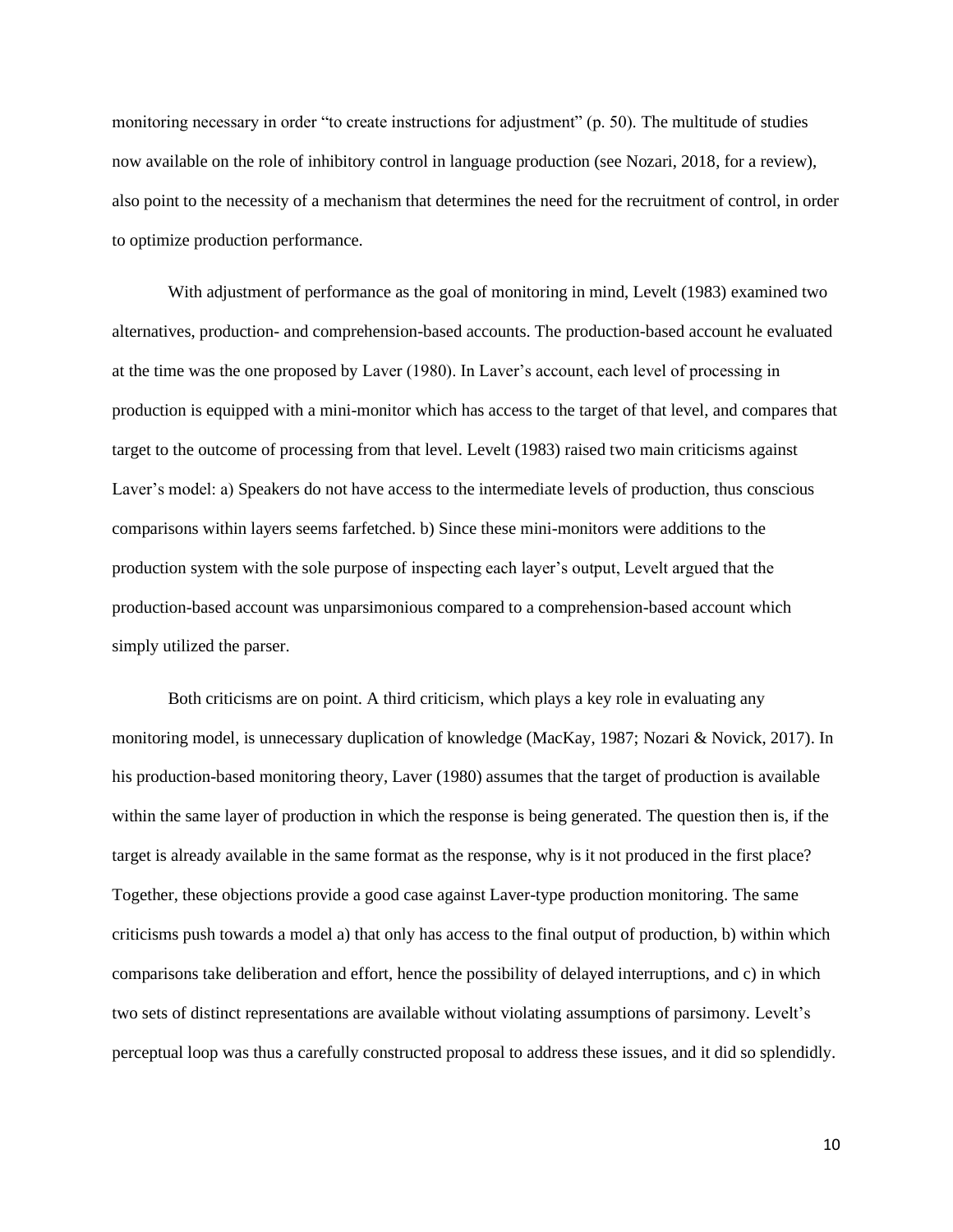The problems with the old production-based monitors and the emergence of the perceptual loop theory, however, naturally limited monitoring to the end product of production, i.e., segments (syllables or phonemes depending on the specific theory). Therefore, important parts of the production process, e.g., lexical selection or abstract construction of syntactic trees, were left outside of the scope of monitoring. There are two possible solutions here: 1) To accept that this is truly the case, and the monitor only has access to the final outcome of production. 2) To assume that the information generated in other stages of production is useful to the monitor and is employed to control and regulate production at different stages. The current evidence speaks against the former possibility: data from individuals with aphasia have shown dissociations in the individuals' abilities to monitor semantic and phonological errors (e.g., Nozari, Dell, & Schwartz, 2011; Stark, 1988). Schuchard, Middleton, and Schwartz (2017) showed further differences in how errors were treated: while repair attempts were more common for phonological than semantic errors, negations (i.e., rejecting a response without providing a repair) were much more prevalent for semantic (38%) than phonological (8%) errors. Interestingly, negations were also significantly faster than repairs. These data suggest that where in the production system the error arises matters for how it is detected and subsequently treated. Negations are particularly telling: a response, usually a lexical item, can be rejected without there being any clear target to replace it. I will return to this issue later. The critical point relevant to the current discussion is that monitoring is unlikely to be limited to the outcome of the production process.

The premise that monitoring happens at multiple stages of production, which I call *multi-level monitoring*, is in fact quite popular. For example, Hickok (2012) proposes a hierarchical monitoring system with two levels of monitoring: monitoring at the level of what he refers to as "phonemes" (but may be better aligned with articulatory features) is carried out by the somatosensory system, which controls the vocal tract trajectories, whereas monitoring at the level of "syllables" is carried out by the auditory system which provides higher level control. This is a great example of applying the logic of motor control to multiple levels of the language production system in order to connect the motor speech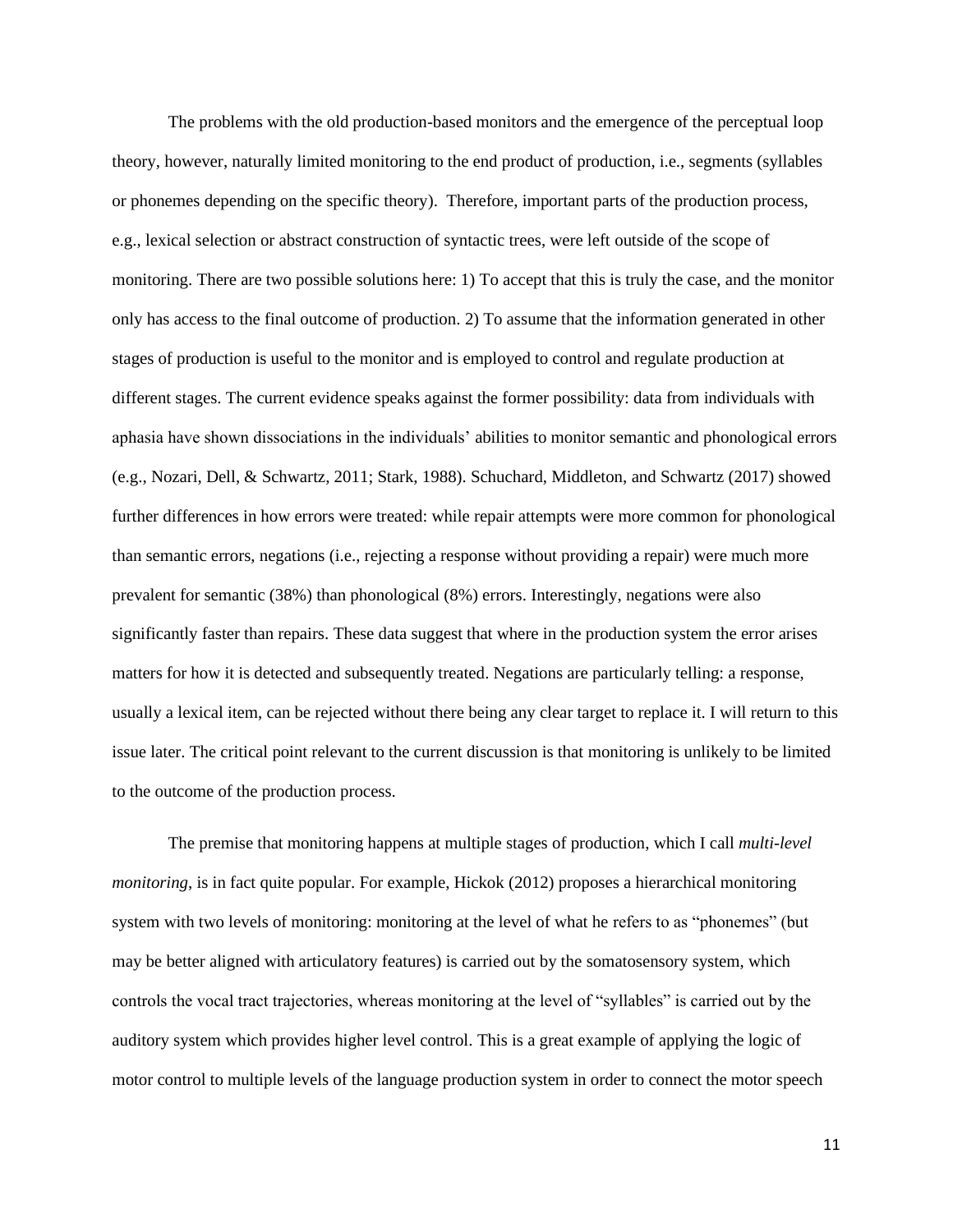and psycholinguistic traditions. His extension of monitoring to the psycholinguistic realm did not—and could not—go far beyond phonology, because of his view "that speech production is fundamentally a motor control problem" (Hickok, 2012; p. 137), a view that is diametrically opposed to the psycholinguistic view, which sees motor control as only one part of a much larger dilemma that speakers face when producing language. This is not a bad thing at all. It simply means that the model focuses on a certain part of the production system and deals very carefully with the intricacies of operations in that part. The advantage of limiting the scope of the extension of a motor theory to one level of abstraction above motor control was, however, that the theory remained plausible and applicable. There is some evidence that input (perceptual) and output (production) phonology may be separable (e.g., Howard & Nickels, 2005; Jacquemot, Dupoux, & Bachoud-Lévi, 2007), thus the basic premise of a productionperception based model, i.e., comparison between two separate sets of representations, is reasonable at the level of phonology. Other sympathizers with the multi-level monitoring, e.g., Pickering and Garrod (2013), have claimed extensions of similar production-perception models to *all* layers of production, in order to explain detection of lexical, syntactic, and other kinds of errors. The problem with this extension to levels higher than phonology is that the basic requirements of a perception-production model are no longer met at these layers. I will refer to this as the problem of *duplicate representation*.

#### *The problem of duplicate representations and its solution: non-comparative monitoring*

Perception-production models like Hickok's (2012) model have an important requirement: there need to be *two separate sets of representations*, one on the production side and one on the perception side, for comparisons to be possible. This requirement is readily met in lower parts of the speech production system; motor representations are clearly separate from auditory and somatosensory representations. This level of production thus easily lends itself to the application of perception-based models. Applying similar models to higher levels, e.g., lemmas, requires that there be two separate sets of lemmas, one on the production side, one on the perception side. The same is true for syntactic frames, etc. To my knowledge, there is no evidence, behavioral or neural, to suggest that such a separation exists at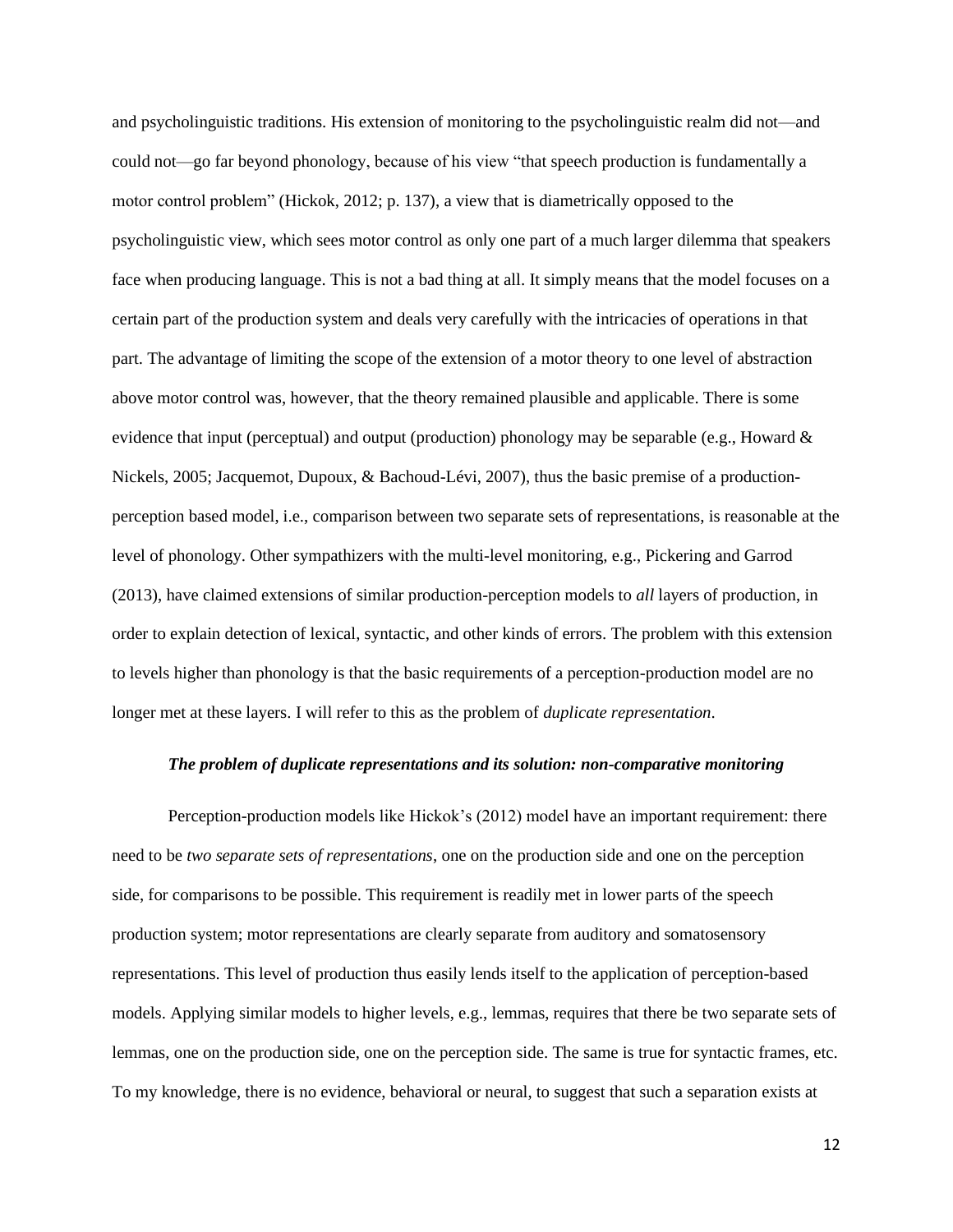these levels. Without separate representations at that level, there are two options left: a) delaying monitoring by a production-perception monitor until the signal reaches levels where duplicate representations do exist and then carry out the comparisons, or b) to propose a different monitoring mechanism which is compatible with the nature of representations at this level. The drawbacks of the former option have been discussed above. The latter option is the idea behind a production-based monitor.

The absence of duplicate representations makes comparison with an external standard impossible, i.e., there is no target external to the production system to which a response can be compared. Interestingly, however, data suggest that a target may not be necessary to detect an error. In earlier sections, I mentioned "negation" as a common manifestation of monitoring in individuals with aphasia; the speaker knows that their answer is incorrect but does not know what the correct answer is. This finding implies that the system may be able to rely on heuristics to estimate the probability of an error in the absence of a standard target, similar to how a smoke detector can, under most circumstances, reliably signal the probability of a fire by detecting the level of smoke, without having any explicit knowledge of what a fire is. The first formulation of the idea as a monitoring process was MacKay's node structure theory (MacKay, 1992), where he proposed that a system which routinely falls into familiar patterns may be able to recognize unfamiliar patterns as outliers. Our conflict-based account was one way to implement the recognition of an unfamiliar pattern (Nozari et al., 2011).

In a nutshell, conflict monitoring (Botvinick, Braver, Barch, Carter, & Cohen, 2001) is based on the idea that, in trouble-free situations, one representation (usually the correct response) has much higher activation than the others. When several representations have similar levels of activation, it is a sign that trouble is brewing; there is no longer a clear response in sight. The system can thus use this information to "guess" the probability of an error. The closer the activations of the items, captured in the notion of *conflict*, the higher the likelihood of generating an error. Conflict arises from the natural dynamics of the production system, e.g., mapping semantic representations to lexical items, which we have modeled using a neural network (Nozari et al., 2011). A decision about how much conflict is high enough to be detected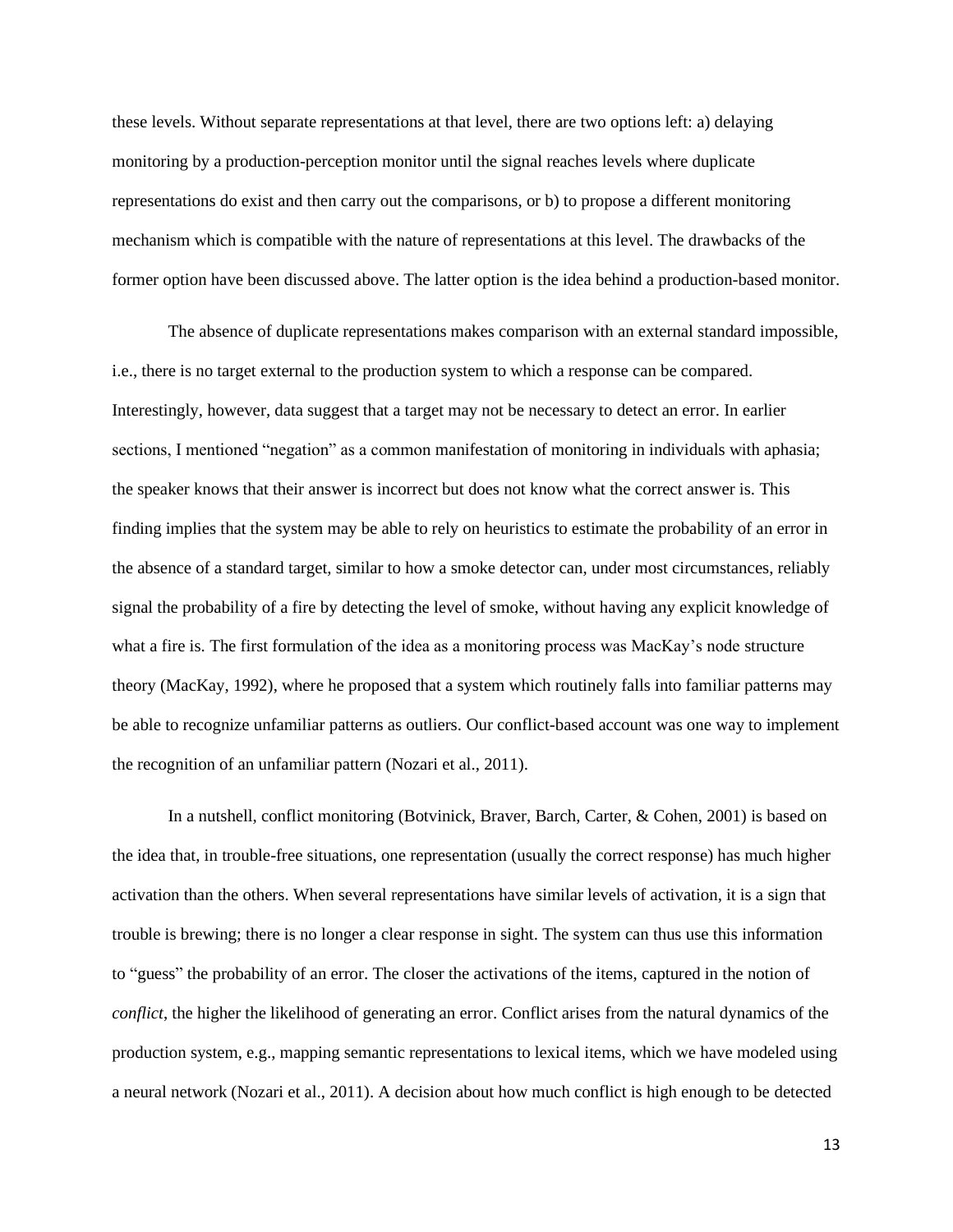as an error is a task for a decision making framework (see Nozari & Hepner, 2018, under review, and the accompanying commentaries for the proposed application of signal detection theory as the decision making framework). The model thus uses the information generated during primary production processes at each level of the production system to gauge the probability of an error. Since this probability can be decreased by applying appropriate control, or by simply delaying production until the mapping processes have converged more closely on a certain representation, the conflict-based monitor can also allow moment-by-moment adjustments to optimize performance based on goals. For example, when competition at the lexical level is high, the conflict signal can prolong the selection process until conflict falls below a certain level (i.e., competitive selection, e.g., Roelofs, 2004). If, however, speed is favored over accuracy, a similar framework can explain how a non-competitive selection profile (e.g., Mahon, Costa, Peterson, Vargas, & Caramazza, 2007) can arise, simply by adjusting the criterion for how much conflict is acceptable (Nozari & Hepner, 2019a, b).

In short, the conflict-based model achieves the goal of task adjustments defined by Levelt (1983), without suffering from the criticisms he raised against Laver-type production-based models. It does not require redundant representations, it does not duplicate knowledge at each layer of the production system, and it does not need conscious access to those layers, and yet it can monitor information at levels where perception-based monitors are not applicable.

Let me point out that there is a special way to implement comparative monitoring using the same set of representations: by appealing to temporal differences. The "target" in this case is not external and deterministic like DIVA and other models that use the actual perceptual (auditory or proprioceptive) signal. It is an "estimated target", meaning that the activation of a representation at an earlier time is taken as a probabilistic standard to be compared to itself at a later point in time. Two variants of such models are possible:

a) A *feedforward temporal model*. A model that compares the activation of a given representation (or representations) to the activation of the same representation(s) at different points in time as activation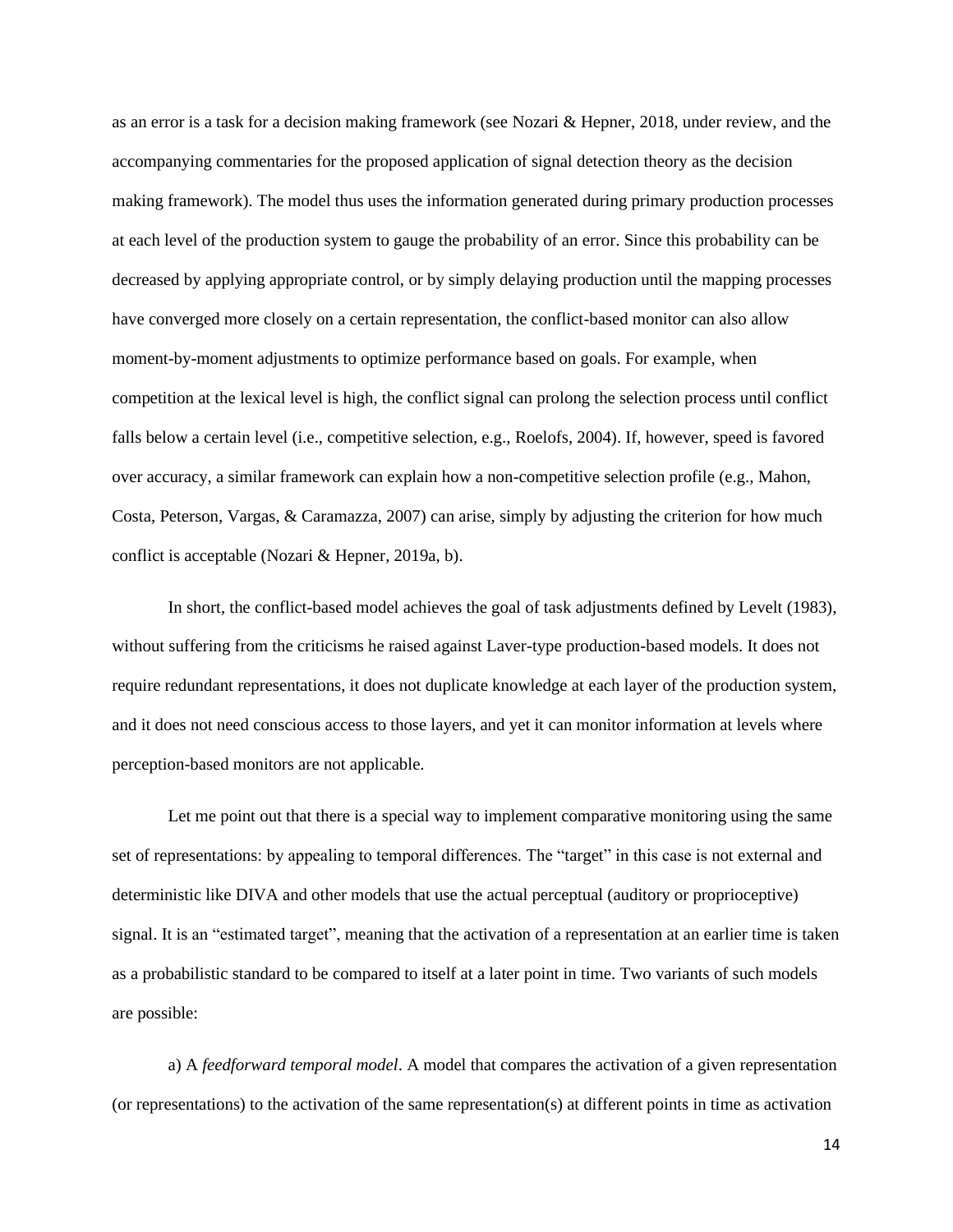continues to spread in the system and the signal-to-noise ratio increases. For example, the activation of lexical items "cat" and "dog" are measured once at time  $t_1$  and once at a later time point,  $t_2$ . If the general pattern is similar in both time points (e.g., "cat" is consistently more activated than "dog"), the system proceeds to generate an output. If, on the other hand, the pattern has substantially changed from  $t_1$  to  $t_2$ (e.g., "cat" was more activated than "dog" at  $t_1$  but is less activated than "dog" at  $t_2$ ) the system detects a discrepancy (a conflict between the two states), and generates an error signal. Another way of looking at this is to say that the model "predicts" a certain state through a first-pass neural sweep at  $t_1$ , and then "verifies" that states through full neural activation at t<sub>2</sub>. This is plausible, and does not require duplicate representations, but note the critical point: this comparison happens *within the same system*, not across production and comprehension systems. For representations such as lexical items that are shared between production and comprehension (i.e., one set of representations), such a model boils down to a conflictbased model with a temporal component. A similar framework has been proposed for applying fast and automatic repairs (Nooteboom & Quené, 2020; Nozari, Martin, & McCloskey, 2019).

b) A *feedback temporal model*. Similar to the feedforward temporal model, comparisons in this model are time-dependent, but rely on feedback from lower levels. In an interactive production model, activation from lexical items spreads to phonemes, and activated phonemes feed back to the lexical items they are connected to. If the activation that is sent forward is not fed back to the same nodes, a discrepancy is detected (see Postma & Kolk, 1993, for a similar proposal). This is also a perfectly plausible model, but it is a production-based monitor operating in an inherently interactive production system (e.g., Dell, 1986; Rapp & Goldrick, 2000). It is not impossible to imagine that activation, instead of directly feeding back from phonemes to lexical items, would travel all the way to perceptual representations, and then back to the same lexical items (see below for a similar proposal in Roelofs, this issue), and hence involved the perceptual system. But one must wonder why such a delay is necessary or plausible given the strong empirical evidence in favor of feedback within the production system in all production modalities (Dell, 1986; Pinet & Nozari, 2018; Rapp & Goldrick, 2000).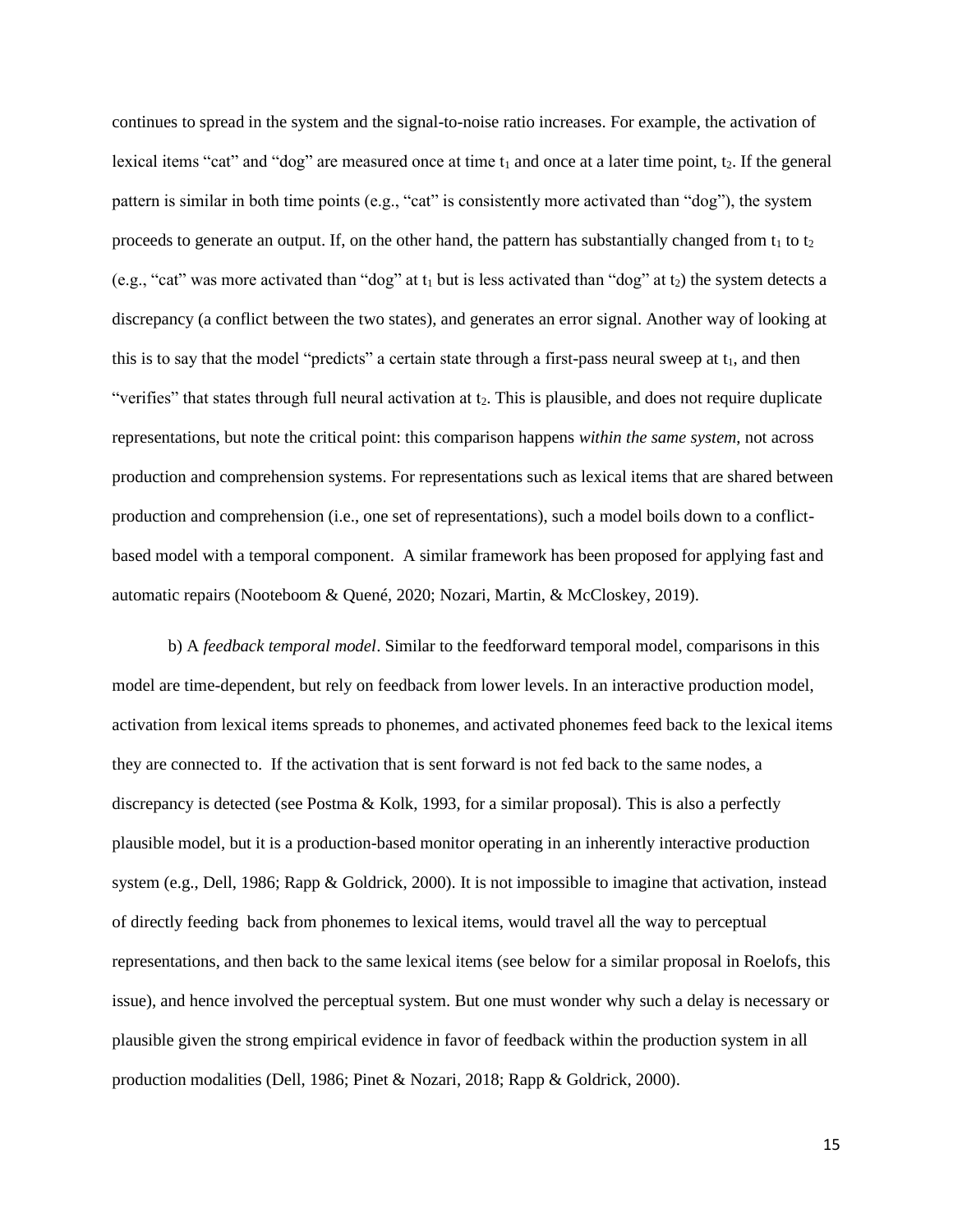#### **Roelofs's model**

Roelofs abandons the notion of conscious and attentional monitoring which gives comprehension-based monitors their strength and parsimony in adopting a similar mechanism in monitoring one's own speech and other people's speech and covering a wide range of monitoring functions. Thus, his model does not fit the description of a comprehension-based monitor. It is rather a production-perception monitor. In terms of its general architecture, the model is closest to Hickok's (2012) model in positing internal links between representations on the production and perception sides. The model differs from Hickok's model in three important ways:

1) Although it connects production and perceptual representations directly, the monitoring mechanism is fundamentally different. In Hickok's model, as explained earlier, production representations automatically suppress perceptual representations. This is motivated by neural evidence of the suppression of the auditory cortex during speaking (Aliu, Houde, & Nagarajan, 2008; Christoffels, Ven, Waldorp, Formisano, & Schiller, 2011). Roelofs, instead, proposes "verification operations by means of condition-action production rules." (Roelofs, 2019; 10). The obvious question here is why resort to condition-action rules? This criticism is not new. In their commentary on Levelt et al. (1999), Santiago and MacKay criticized the use of such verification processes as sophisticated homunculi, and the proposal of different production rules at different planning levels put forth by Roelofs (2019) exacerbates this problem. Their criticism is apt: if monitoring can be achieved without any such verification processes (and the alternative models of monitoring show that it can) proposing such mechanisms for monitoring is hard to justify.

But there is an even bigger problem here: the nature of these condition-action rules. In his review of the current paper, Roelofs clarified this by pointing out that in his view, monitoring is one of the goals of speaking (in addition to the communication goal) and suggested that condition-action rules are enabled by such a goal. If this is indeed the claim, then one must argue that monitoring performance is never the "goal" of any action. Speakers do not speak with the goal of detecting their errors; they speak with the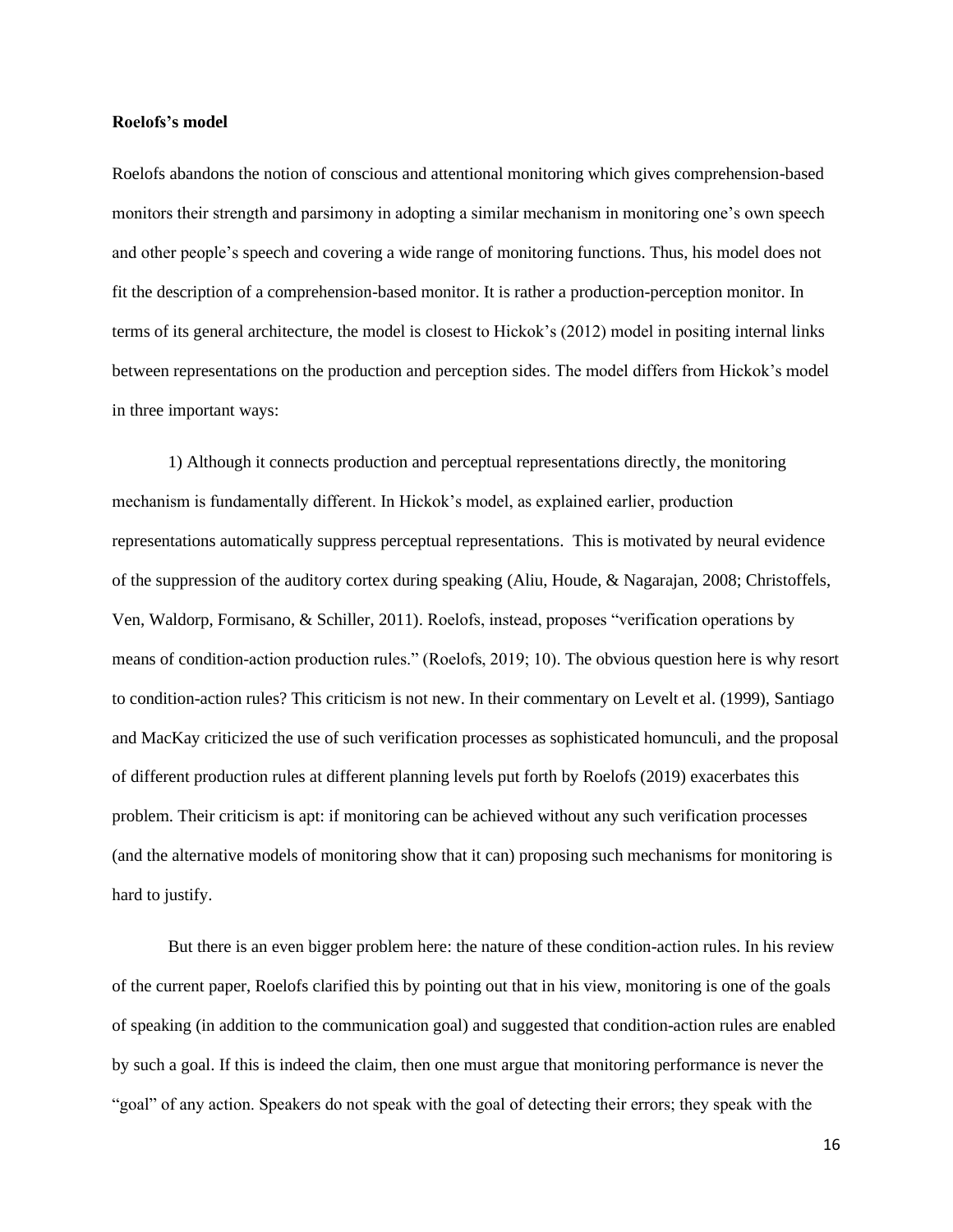goal of communicating a message. Considering the general redundancy of condition-action goals for the purpose of monitoring and the specific problem in defining the nature of such rules, one must wonder why adopting them is desirable in the first place. Note that Kröger et al. (2016), which Roelofs cites as support for the use of condition-action rules, use such rules in a very different capacity, i.e., to decide how the system *acts* (e.g., speak, halt, etc.) in different conditions. For example, the action "halt" is selected if the difference between semantic pointers activated in production and perception routes is small at multiple layers in the system. Thus the information required for monitoring does not come from condition-action rules, the behavior that follows monitoring is guided but such rules.

2) The second difference between Roelofs's model and Hickok's HSFC is that the latter, similar to DIVA, proposes a translation process ("coordinate transform") to link perceptual representations with those on the production side. This proposal has a computational motivation (different nature of production and perception representations), as well as neural support (Hickok, Buchsbaum, Humphries, & Muftuler, 2003; Hickok, Houde, & Rong, 2011; Hickok, Okada, & Serences, 2009; Houde & Nagarajan, 2011), and has important implications for predicting the neural regions involved in monitoring. In line with this neurobiological plausibility, HSFC, similar to other production-perception models, posits multiple sources of monitoring, including both acoustic and somatosensory representations. This is important both for predicting the neural regions involved in monitoring, as well as for a commitment to a multiplechannel view of monitoring. Roelofs's model does not have these components.

3) Finally, the level at which monitoring is done appears to be different between the two models. HSFC restricts monitoring to post-lexical levels, whereas Roelofs extends monitoring to higher levels of production. As explained earlier, under "the problem of duplicate representations", a direct extension of forward and inverse models to higher levels in the language production system runs into the problem of duplicate representations. Since there is no evidence —that I know of— that validate the existence of two sets of lexical items, this solution is out. Roelofs's proposed mechanism is closest to the *feedback temporal model*, but with a much more prolonged pathway: instead of lemmas receiving feedback from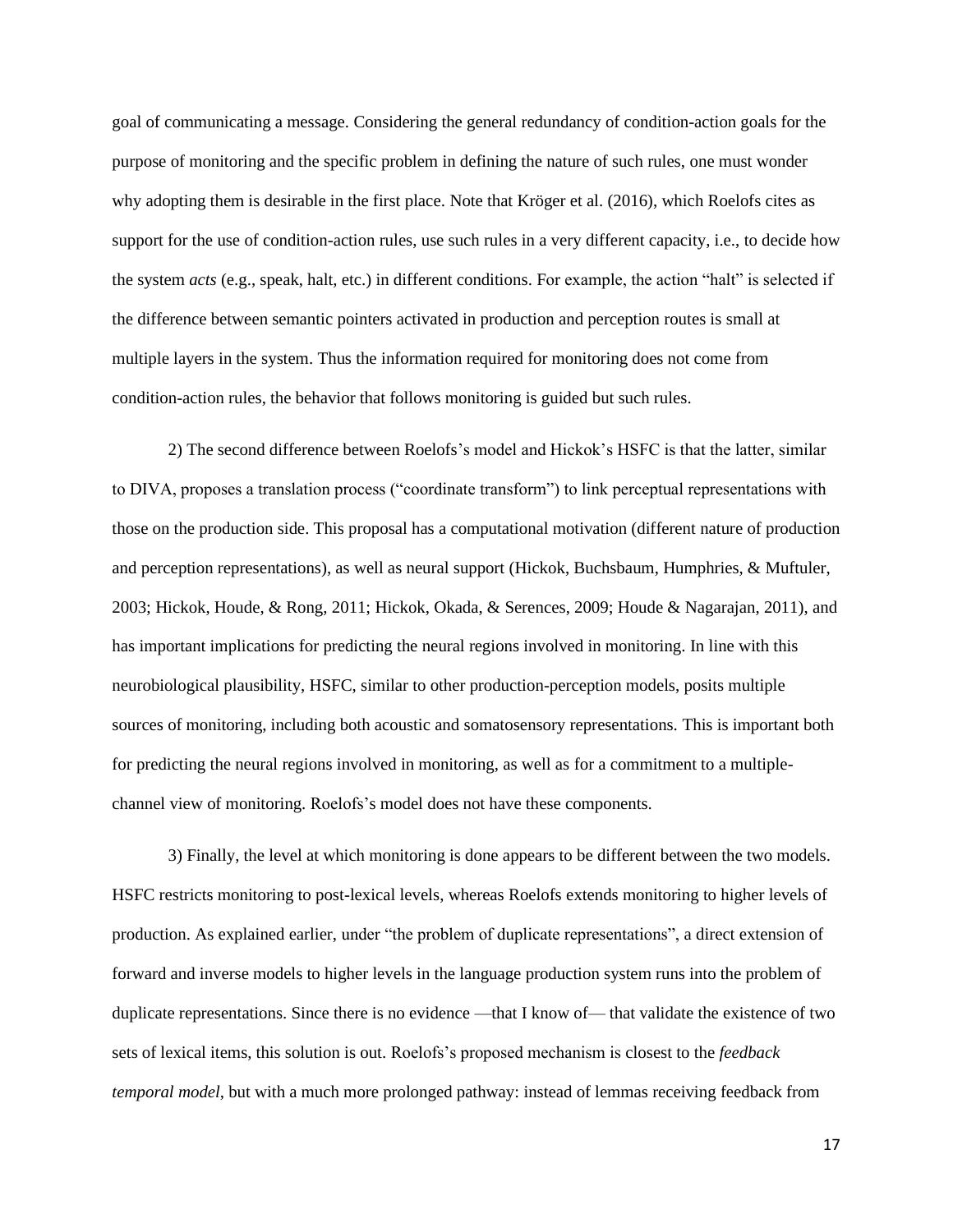phonemes that they activate within the production system, they must wait for activation to propagate from the production to the perceptual system, and then be fed back to lemmas through the latter. There are at least two mechanisms that would make a feedback temporal model much faster: a) production-based monitor with feedback, the evidence for which is plenty, or b) a model like Hickok's (2012) that assumes quick activation of both perceptual and production representations directly from their link to lexical items (not through a serial loop of lemma  $\rightarrow$  output phonology  $\rightarrow$  input phonology  $\rightarrow$  lemma), and is much more compatible with data suggesting rapid ignition in the language system at the beginning of a production attempt (e.g., Strijkers & Costa, 2016).

To summarize, Roelofs's proposed model lacks a key feature of comprehension-based monitors, i.e., conscious and deliberate processing. In that sense it is closer to production-perception and production-based monitors. Thus, this model is not suitable for addressing the criticisms raised against comprehension-based monitors. Apart from that debate, as a distinct account of monitoring, its mechanisms seem to be less efficient than those proposed by the current production-perception or production-based monitoring accounts. It thus needs to be justified why the model should be adopted over alternative proposals.

#### **Roelofs's criticisms and the empirical evidence**

Roelofs (2019) addressed several criticisms against comprehension-based monitors, and at the same time raised his own objections against production-based monitors. In this section, I briefly respond to these objections.

#### *The cross-talk problem*

Raised originally by Vigliocco & Hartsuiker (2002), the cross-talk problem points out the temporal discrepancy between sound streams in inner and overt speech, with the latter being slightly delayed due to articulatory buffering. The question then is how a monitor which uses the same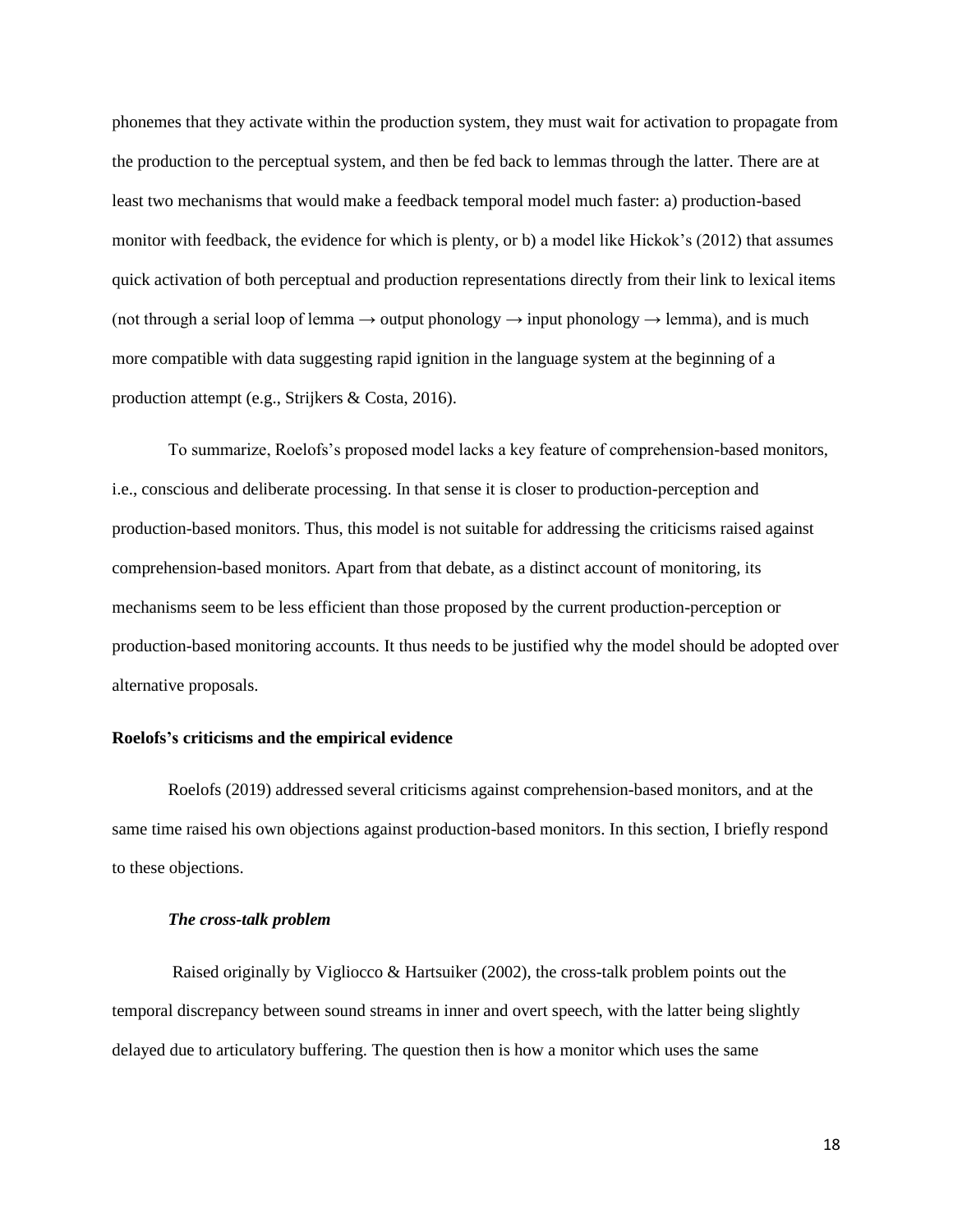information in the comprehension system distinguishes between the two. Roelofs's proposed solution to this problem is that:

*Feeding the constructed phonological word representation into the comprehension system for internal monitoring may yield a thread of selected nodes representing the internally perceived word and hearing self-produced overt speech may yield a thread of selected nodes in the comprehension system representing the externally perceived word. If the internally and externally perceived words are represented by different processing threads, the comprehension system can distinguish between them and prevent interference.* (2019, p. 15)

The question, however, remains: *How* does the system distinguish between them? Roelofs responds by appealing to condition-action rules. But how? Earlier I pointed out the problems with defining such rules for monitoring per se, and the problem of assuming that speaking, as an action, has a distinct "monitoring" goal (i.e., on top of the communication goal). A more practical solution stems from neural evidence of auditory suppression during self-produced speech (Aliu et al., 2008; Christoffels et al., 2011), which guarantees the quick suppression of the heard word. As described above, the HSFC takes advantage of this mechanism to simultaneously model internal monitoring and solve the cross-talk problem.

Given that a reasonable solution exists for the cross-talk problem in production-perception models, I will not dedicate extensive space to discussing the findings from the phoneme monitoring and eye-tracking tasks. But it is worth mentioning that the basic findings of Wheeldon and Levelt (1995), contrary to Roelofs's claims, do lend empirical support to Vigliocco and Hartsuiker's (2002) concern. The point relevant to this discussion is not whether the serial position effect is preserved or not. Phoneme monitoring is an attentional search task, and the empirical findings (e.g., Özdemir, Roelofs, & Levelt, 2007; Wheeldon & Levelt, 1995) provide convincing evidence that this search is sequential. So whatever else is changed, the nature of this process is not expected to change. Rather, the point relevant to Vigliocco and Hartsuiker's (2002) criticism is whether concurrent production interferes with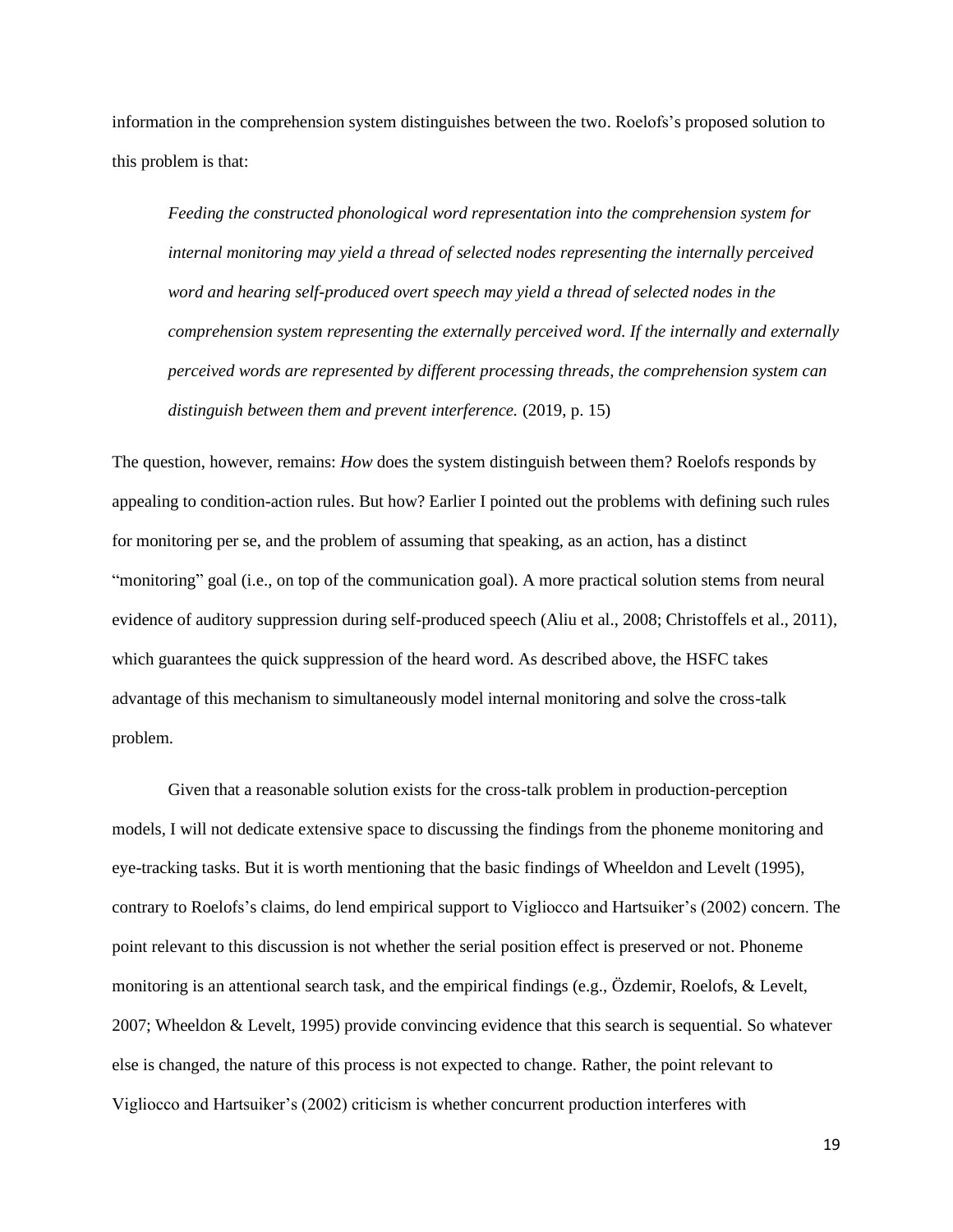comprehension monitoring. It does: adding a concurrent articulation task delayed the monitoring of the first syllable onset by an average of 62 ms (Wheeldon & Levelt, 1995), and this was under circumstances that the verbalized sequence was highly repetitive and required no additional operations. It is thus not unreasonable to argue that the act of production should interfere substantially with the workings of a comprehension-based monitor.

Roelofs also dismisses differential timelines of looks to the cohort competitor (e.g., beaker/beaver) while producing speech and listening to other people's speech (Huettig & Hartsuiker, 2010) as having implications for monitoring because the cohort word was not relevant to the picture naming task, so participants did not have a reason to fixate the words while planning the name. If this argument holds, then participants *never* have a reason to look at the cohort word, so a cohort advantage over unrelated items should never be observed in picture naming, but it was indeed present after naming the picture. The interpretation of Huettig and Hartsuiker (2010), in line with all interpretations of the competitor fixation effects that I know of, is that fixating the competitor is a non-deliberate action, sometimes in direct opposition to the task goal (e.g., Nozari, Trueswell, & Thompson-Schill, 2016).

## *Evidence from aphasia*

I agree, in principle, with Roelofs on the unreliability of correlational data. Issues of statistical power, task suitability, and coding make the interpretation of the results of correlational studies difficult. Moreover, the presence or absence of a correlation is also dependent on the details of the theoretical framework. For example, generally speaking, conflict-based monitoring predicts a relationship between the quality of the production system and the quality of monitoring (see Nozari et al., 2011, for simulations and detailed explanations of this relationship). However, such a relationship is expected based on the assumption that speakers would like to minimize the rate of false alarms, i.e., detecting their correct responses as errors. This preference, however, need not be absolute. Thus a simple shift in the criterion can change the expected relationship between production and monitoring (see Nozari & Hepner, 2018, for details). A similar general decision making framework is also applicable to signals from other kinds of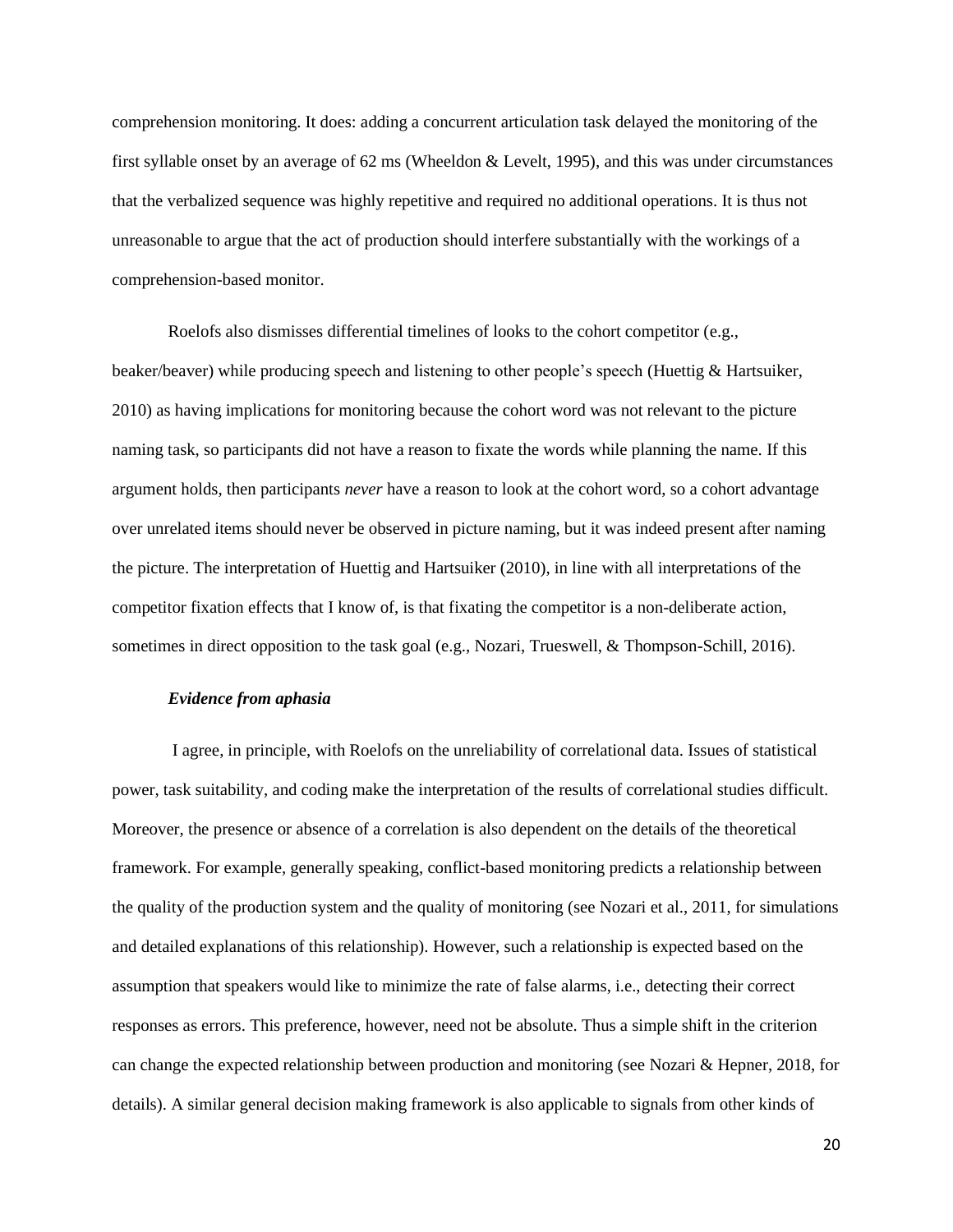monitor that do not operate with conscious explicit comparison between the target and response, and instead use some heuristic, e.g., the amount of residual activation in the percept as in HSFC, to detect the probability of an error. Therefore, while positive correlations are evidence in support of a theory, the absence of such correlations is not conclusive evidence against the theory.

Keeping these caveats in mind, we have now demonstrated the expected relationship between production and monitoring of lexical errors across 29 individuals with aphasia (Nozari et al., 2011), 62 children (Hanley, Cortis, Budd, & Nozari, 2016), and 20 English-Spanish bilinguals speaking their second language (Nozari et al., 2019). Roelofs questioned the validity of taking such correlations as evidence for the production-based monitor, arguing that the error detection data were based on overt rejection of a produced response, and thus could have come from either the internal or the external monitoring channel. This issue is addressed in Figure 4 of Nozari et al. (2011). The proportion of detected errors of each type (semantic vs. phonological) *only* shows a correlation with the strength of the connections related to that part of the production system, as predicted by a layer-specific productionbased monitoring mechanism. This means that the probability that a semantic error will be detected by an individual with aphasia could be predicted from the estimated strength of the connections between semantic features and lexical items, but not from the strength of the connection in another part of the production system, or, for that matter, from comprehension scores. Figure 2 of Hanley et al. (2016) replicates this finding with semantic errors in children. The double dissociation between the detection of the two error types in relation to the two parts of the production system, and its dissociation from comprehension abilities, is incompatible with a monitoring channel that only has access to the final outcome of production, including the external monitoring channel.

Moving on from correlational data, arguments have also been made about the links between clinical aphasic syndromes and monitoring theories. I will address two such arguments below. One of the common arguments for linking monitoring to comprehension is the belief that Wernicke's aphasics have monitoring problems, but Broca's aphasics do not. While it is true that Wernicke's aphasics often have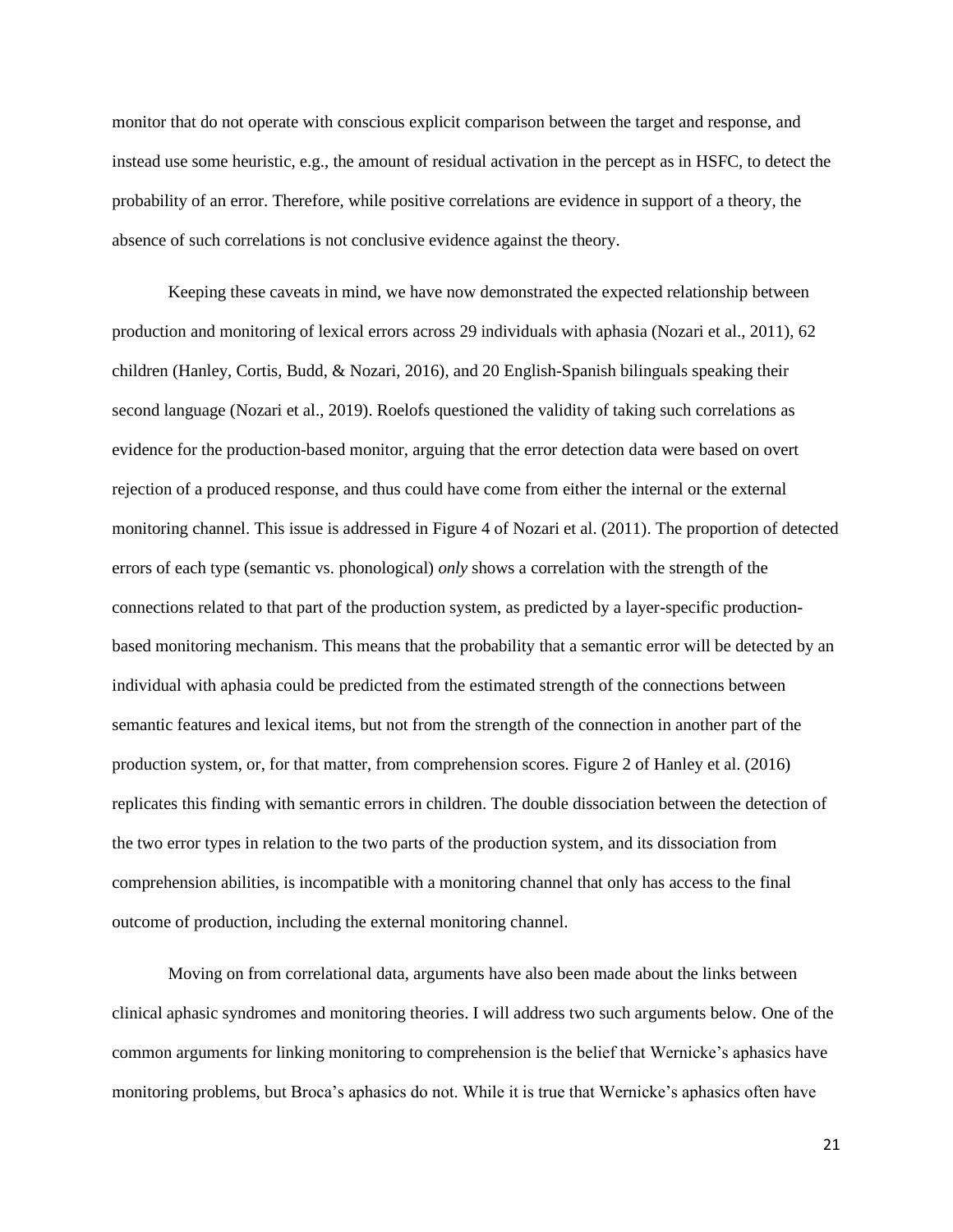poorer comprehension than Broca's aphasics, it is often overlooked that their word production also shows signs of more extreme aberrations compared to Broca's and Anomic aphasics, most likely because fluent production in individuals with Wernicke's aphasia generates the impression of "better" production abilities. In reality, individuals with Broca's and Anomic aphasia often produce errors that bear some relation to the target (e.g., "rat", "dog", or "cap" for the target "cat"). The neologisms in Wernicke's aphasia, on the other hand, may bear no resemblance to the target and are often not real words ("firple" for the target "cat"). In computational terms, neologisms represent pure randomness in the production system, while other error types preserve some degree of systematic mapping (e.g., Dell, Schwartz, Martin, Saffran, & Gagnon, 1997). Thus, the two groups do not just differ in their comprehension abilities, but also in their production abilities, although because of the very different production profiles quantifying the level of production deficit across the groups is difficult. Furthermore, systematic studies of monitoring in individuals with Broca's and Anomic aphasia show that such individuals do have pronounced problems in monitoring (e.g., Nozari et al., 2011; Schuchard et al., 2017). Therefore, the differences between Wernicke's and Broca's aphasics do not provide a watertight argument in favor of comprehension-based monitors.

Another group of individuals with aphasia, namely conduction aphasics, have also often been referred to in the monitoring debate. The common description of these individuals' monitoring behavior is that their repeated attempts at repair bring them closer to the target. Often overlooked, however, is the fact that in many cases, they do not recognize a target when they hit it. For example, Kohn (1984) reports an individual who continues to repair his speech after he has correctly produced the target "igloo": "/aj-, aj-, ajk-, ajgpl, ajpg-, ajglu, ej, iglu, ajglu, rgglu, glu, o, ajglu, Ijglu, li-, gli-, ajglu/, **igloo,** /iglu/, igloo…". This behavior is a great example of quick successive repairs without explicit knowledge of the correct target, and as such is not a convincing piece of evidence for comprehension-based monitoring, which uses a clear standard of comparison, although it is compatible with both production-perception and productionbased monitors.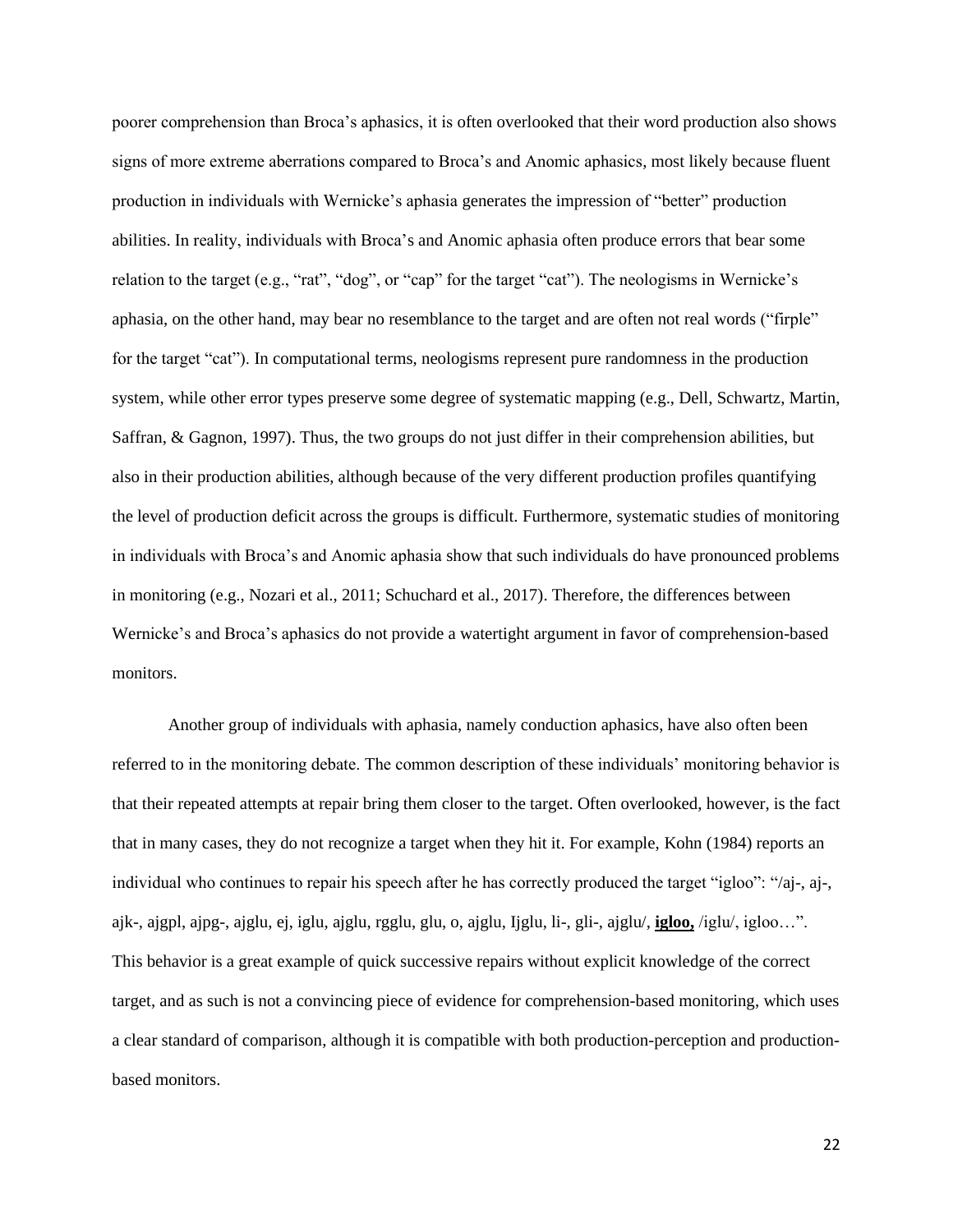#### *Error awareness, attention, and the ERN*

The presence of ERN in cases of errors that were not consciously detected has been taken by us (and others) to provide support for monitoring mechanisms that could operate independent of conscious awareness. This, in turn, has been used to argue against the comprehension-based monitors which, as explained earlier, rely on conscious deliberate comparisons between a target and a response. Roelofs (2019) contests this claim by appealing to a meta-analysis concluding that the magnitude of the ERN can differ based on conscious awareness (Wessel, 2012). This conclusion, however, does not alter the original claim or its ramifications: the ERN is uncovered *even* on trials without conscious awareness, a finding that calls for a subconscious mechanism as its source. In interpreting the issues of statistical power, it is helpful to point out that the greater similarity in the amplitude of ERN in aware and unaware trials has been made in comparison with the significant differences observed between the two conditions on a later component, Pe, on the *same set of trials* (e.g., Ednrass et al., 2007). Note also that the direction of causality between the ERN and conscious awareness is unclear. It is quite possible that whatever mechanism generates the ERN subsequently triggers awareness. In such a case, it is reasonable to assume that larger ERN amplitudes (which mark stronger involvement of the underlying mechanism) would be more likely to trigger conscious awareness. The critical point remains that the absence of conscious awareness does not preclude the elicitation of the ERN on error trials.

A general note about subconscious processing and attention is useful here. Proposing that a process is implicit and largely subconscious does not imply that it is immune to attentional regulation (see Moors & De Houwer, 2006, for an extension to automatic vs. controlled processing). An example is speech segmentation by statistical learning. The underlying process is largely implicit (infants do not explicitly learn the phonotactic rules of the language they hear), but can suffer when attention is divided (Toro, Sinnett, & Soto-Faraco, 2005). These findings are not contradictory; they simply imply that sufficient activation of the underlying representations is vital, even for operations that do not entail the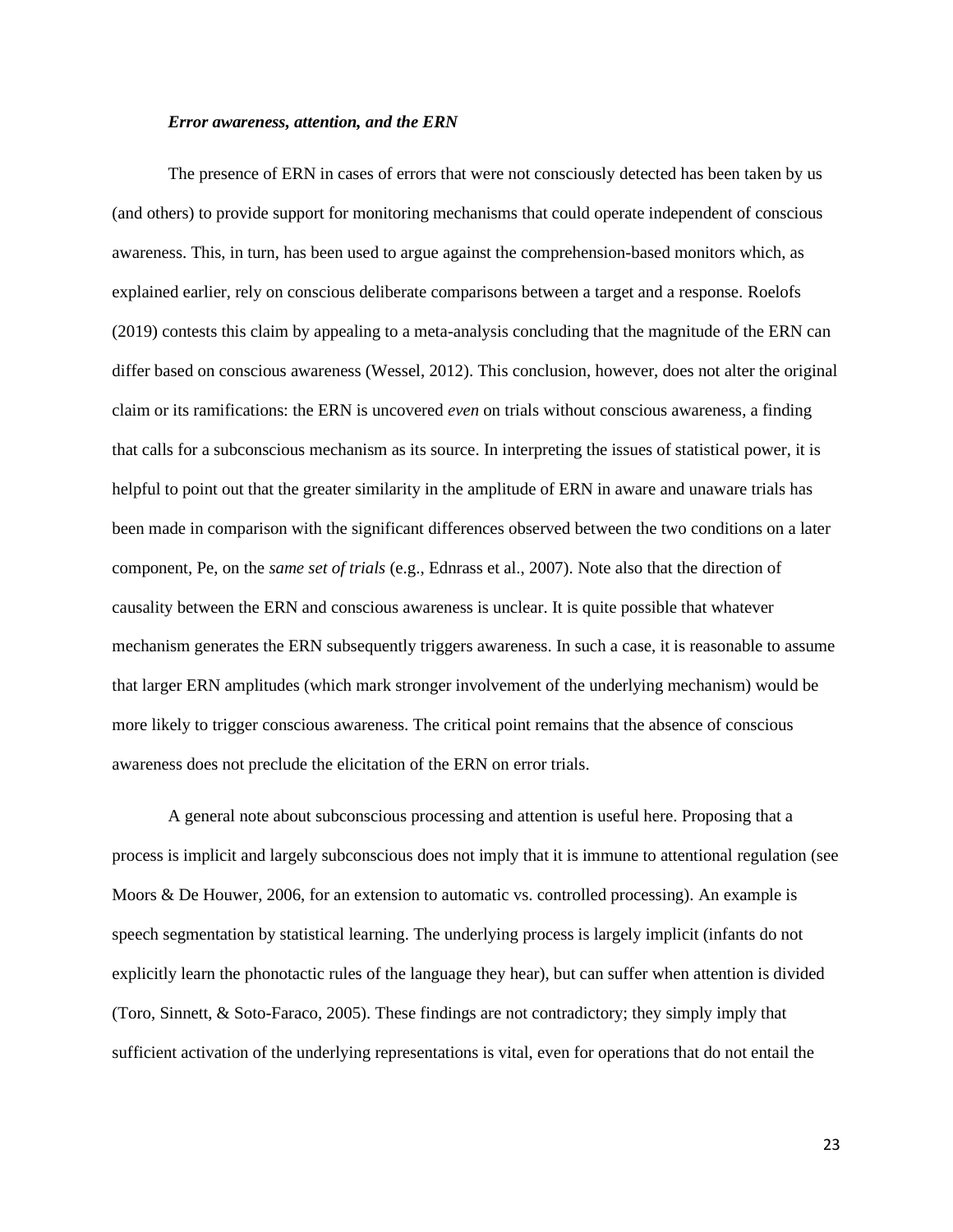application of explicit rules. Attention, defined most simply as neural gain, guarantees the sufficiency of such activation in the neural population involved in a given task.

The idea of implicit subconscious monitoring and repair processes in language production supplemented by attentional control is gaining more weight. On the one hand, several pieces of evidence point to a basic fast subconscious process: children can repair their errors from an early age without being able to explain why they have changed their original utterance (Clark, 1978; Karmiloff-Smith, 1986). Rapid, repetitive repairs in individuals with aphasia, including both conduite d'approche for phonological errors, and semantic errors (Nozari, 2019) which continue past the production of the correct target, are other examples. Recently, in a single-word typing-to-dictation task, we asked participants whether they made an error/repair. Now replicated in three experiments with slight variations in the questions, we found clear evidence that in 10-20% of cases where an error was corrected (with the use of backspace + a new letter) participants had no awareness that an error had even occurred. When immediate visual feedback was removed (so that the outcome of typing was not immediately visible to the participants), we found the ERN, time-locked to each keystroke, for both consciously detected and undetected errors. The late positivity (Pe) which is the classic index of conscious awareness of errors, was, however, only present for the consciously detected errors (Pinet & Nozari, in press). These data suggest that conscious awareness is not a prerequisite for detecting a response as an error or for initiating a repair. On the other hand, participants have been reported to repair a higher proportion of their errors under more error-prone situations (Levelt, 1983; Nozari et al., 2019), and when accuracy is emphasized (Postma & Kolk, 1992). Collectively, these findings have led to proposals of an implicit monitoring/repair process which can be augmented by attention (Nooteboom & Quené, 2017; Nozari et al., 2019), but the data are incompatible with a monitoring mechanism that is fundamentally dependent on a conscious, deliberate mechanism for its operation.

# *Anterior cingulate cortex (ACC) and performance monitoring*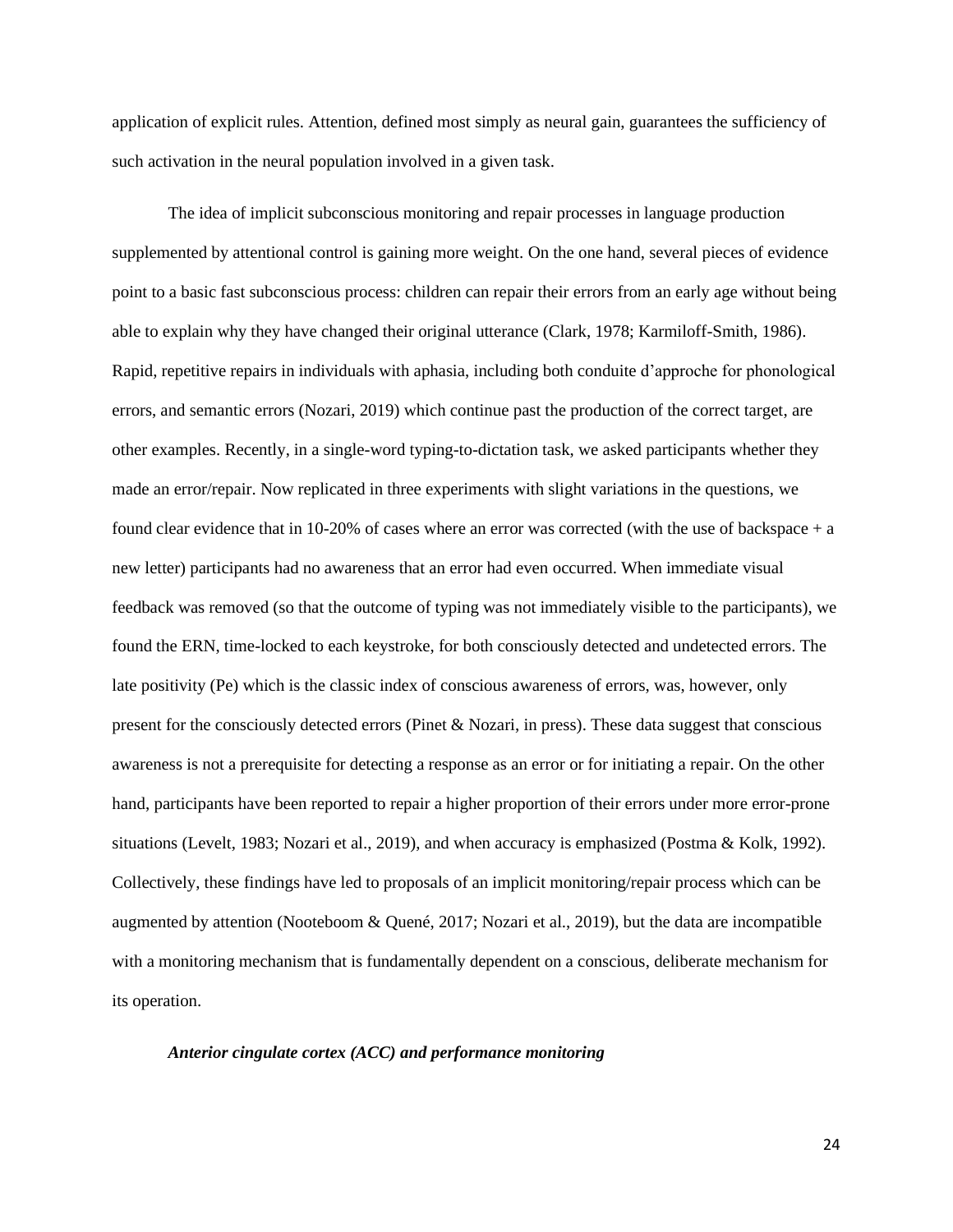Very little is known about the neural correlates of monitoring, but one area that is very likely to be involved is the ACC (Gauvin, De Baene, Brass, & Hartsuiker, 2016; Riès, Janssen, Dufau, Alario, & Burle, 2011), an area that has been implicated in domain-general monitoring in a very large number of studies that do not involved producing language. Even in the non-linguistic cognitive control literature, the role of the ACC is still hotly debated, which is hardly surprising given the inhomogeneity of the ACC, hence the likelihood that it is a multi-functional structure (Vogt, Finch, & Olson, 1992). Excellent reviews of this debate exist elsewhere (e.g., Ullsperger, Fischer, Nigbur, & Endrass, 2014), so I will restrict the discussion here to how the neural data can constrain monitoring theories in language production.

The first point concerns Roelofs's claim that the congruency sequence effect (CSE), i.e., adjustments to performance after encountering congruent and incongruent trials, which has been linked to the ACC, results from expectation and not conflict monitoring. In a clever series of experiments, Jiménez and Méndez (2013) tested the predictions of these two accounts by looking at the CSE after a sequence of either congruent or incongruent trials. They found the largest CSE after a long sequence of congruent (low conflict) trials, even though participants had clearly indicated that they had expected a switch to an incongruent trial at that point. Interestingly, while participants also indicated their expectation for a switch after a long series of incongruent trials, the CSE was reduced after a series of congruent trials. In other words, a dissociation was found between expectations and the CSE. The direction of the CSE change, however, was in line with the predictions of the conflict-based account: a long series of low-conflict trials decreased the amount of control, leading to a larger CSE, whereas repeated encounters with high-conflict situations increased the amount of control, leading to a smaller CSE. The findings of Jiménez and Méndez (2013) highlight the importance of subconscious, cumulative adjustments to performance (see also Freund & Nozari, 2018, for an incremental learning account of CSE along the same lines) that can be dissociated from explicit knowledge and expectations.

The second point concerns Roelofs's criticism of the view of ERN/N2—whose origins have been traced back to the ACC—as indices of conflict and behavior. A similar criticism has been brought up in a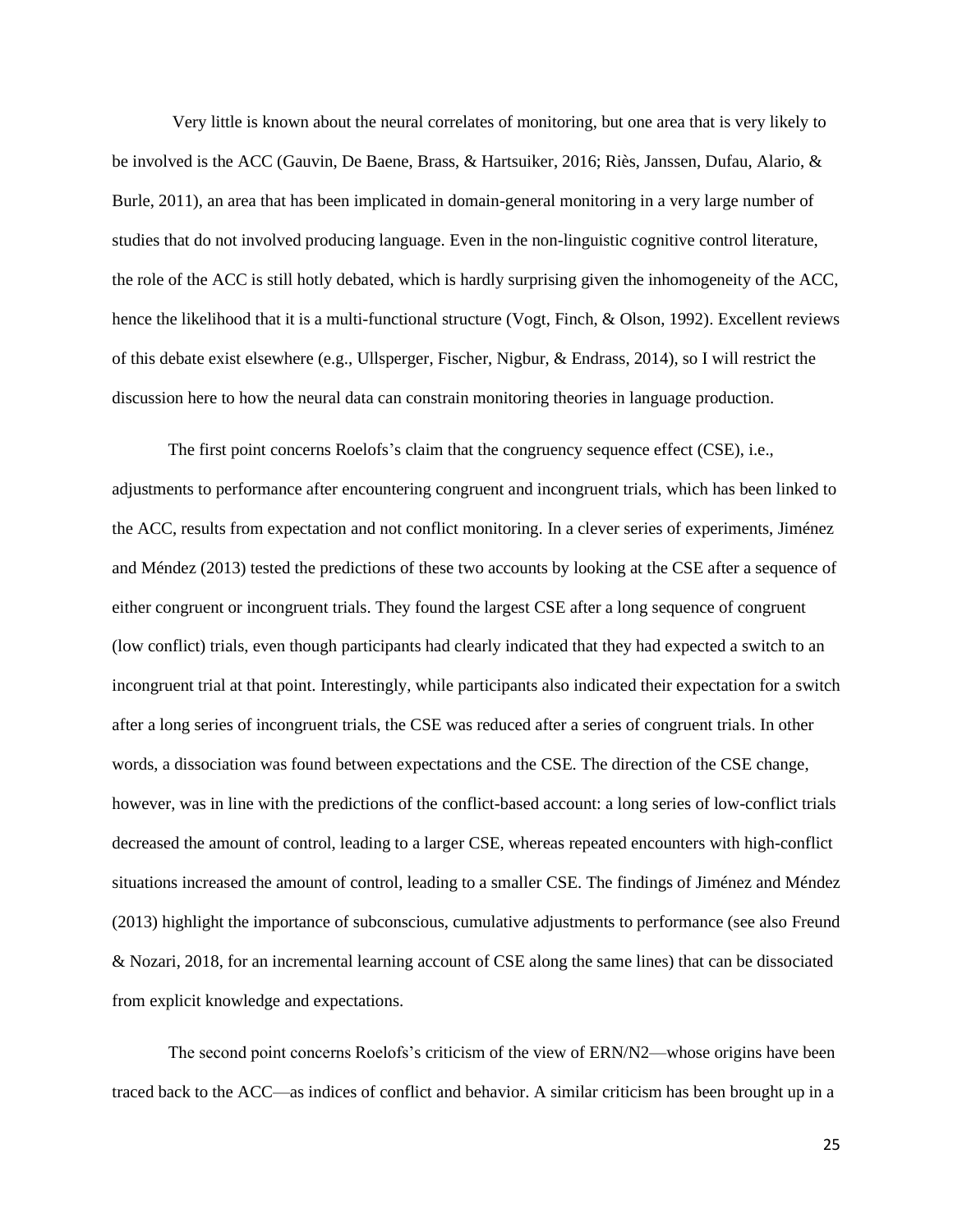recent study by Zheng, Roelofs, Farquhar, and Lemhöfer (2018). ERN is much more extensively studied in forced-choice button-press tasks compared to language production tasks, so I start by addressing the findings of Burle, Roger, Allain, Vidal, and Hasbroucq (2008), which have been taken as conclusive evidence against a conflict monitoring account of the ERN. Three points are worth noting: a) The measure of conflict used is Hopfield energy. Calculated as −*∑∑aiajwij*, Hopfield energy is a function of the product of the activation of two response nodes  $(a_i \text{ and } a_j \text{, respectively})$  scaled by the weight of the inhibitory connection between them  $(w_{ij})$ . A good measure of conflict must reliably differentiate between situations of high and low conflict. Imagine a case with the highest conflict (node 1 and node 2 both have exactly the exact same activation, say 0.3), and a case with very low conflict (node 1 has an activation of 0.1, while node 2 has an activation of 0.9). Multiplication of activations in both cases returns the same value of 0.09. Since the connection weight  $w_{ij}$  is the same in both cases, conflict ends up being estimated as identical in these two very different situations. While Hopfield energy works well as a conflict measure in certain networks, it is not a reliable measure of conflict in all models, and is a particularly dangerous measure for evaluating the claims of the theory.

b) For a model to be tested on a dataset, the dataset must meet the basic assumptions of the model. In case of Burle et al. (2008), the assumption has been that the electromyography activities pertaining to partial and complete responses overlap in time, and that the amount of such overlap could be correlated with the magnitude of the ERN. In practice, no such overlap was observed in the empirical dataset modeled by Burle et al. (2008). The authors could have simply concluded that the *empirical evidence*—not the model—is altogether incompatible with the concept of response conflict (and there is thus nothing to model). Note, however, that such overlap has previously been reported at the trial level (e.g., Carbonnell & Falkenstein, 2006), so it is unclear what factors have caused its absence in the study of Burle et al. (2008). Moreover, the conflict-based account is not the only account of the ERN which assumes the activation of multiple response alternatives at the motor level (e.g., Holroyd & Coles, 2002).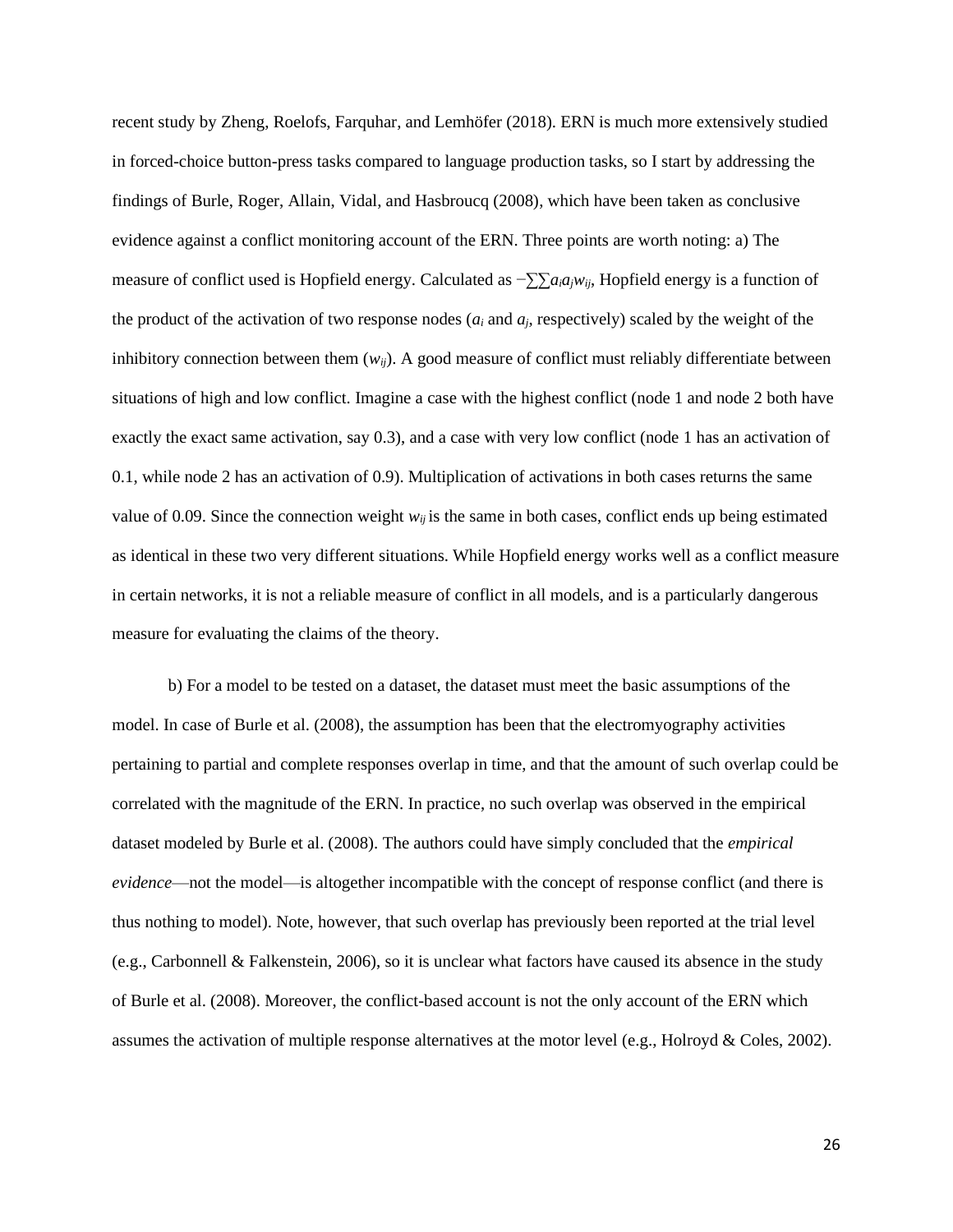c) Empirical issues aside, the authors assume that high temporal overlap between two motor responses represents the amount of conflict important for selection. If we unpack this, the amount of overlap translates to how quickly a final response was made after an incomplete response, with larger overlap meaning faster generation of the final response. In other words, the assumption is that, in two trials which both started with the partial incorrect response, the high-conflict trial lead to a faster final response compared to the low-conflict trial. No conflict-based monitor makes such a prediction. The relationship between the incomplete and complete responses can, however, be viewed in a different light. We could assume that the incomplete response marks the first selection attempt, which is then overturned by the generation of the complete response. The complete response must ultimately have higher activation to be selected. It is the amount of activation of the incomplete response that determines how long it takes for the complete response to override it. The higher the activation of the incomplete response, the longer it would take for the complete response to overtake it, hence a longer gap between the two. In keeping with this view, Fig. 5B in Burle et al. (2008) shows a parallel increase in the activation of the incomplete response and the temporal overlap between the two responses. The gap between the two responses is thus not a good proxy for the amount of conflict, but instead for the activation level of the incomplete response, which is not by itself indicative of the amount of conflict between the two responses.

For these three reasons, the results of Burle et al. (2008) do not provide conclusive evidence against general accounts of conflict monitoring. Let us now turn to the ERN and N2 in the context of language production. The biggest problem here is the paucity of data; very few studies have investigated ERN and N2 in language production (e.g., Costa et al., 2009; Ganushchak & Schiller, 2008a, b; 2009). In a recent review, we have discussed the findings of the existing studies, along with the unresolved discrepancies with the larger literature, and concluded that the evidence is simply not enough to attach a theoretical explanation to them (Nozari & Pinet, in press). Moreover, importing explanations from the non-linguistic literature, as in the case of N2, runs into problems. For example, Costa, Strijkers, Martin, and Thierry (2009) reported monotonically increasing RTs as more pictures with objects belonging to the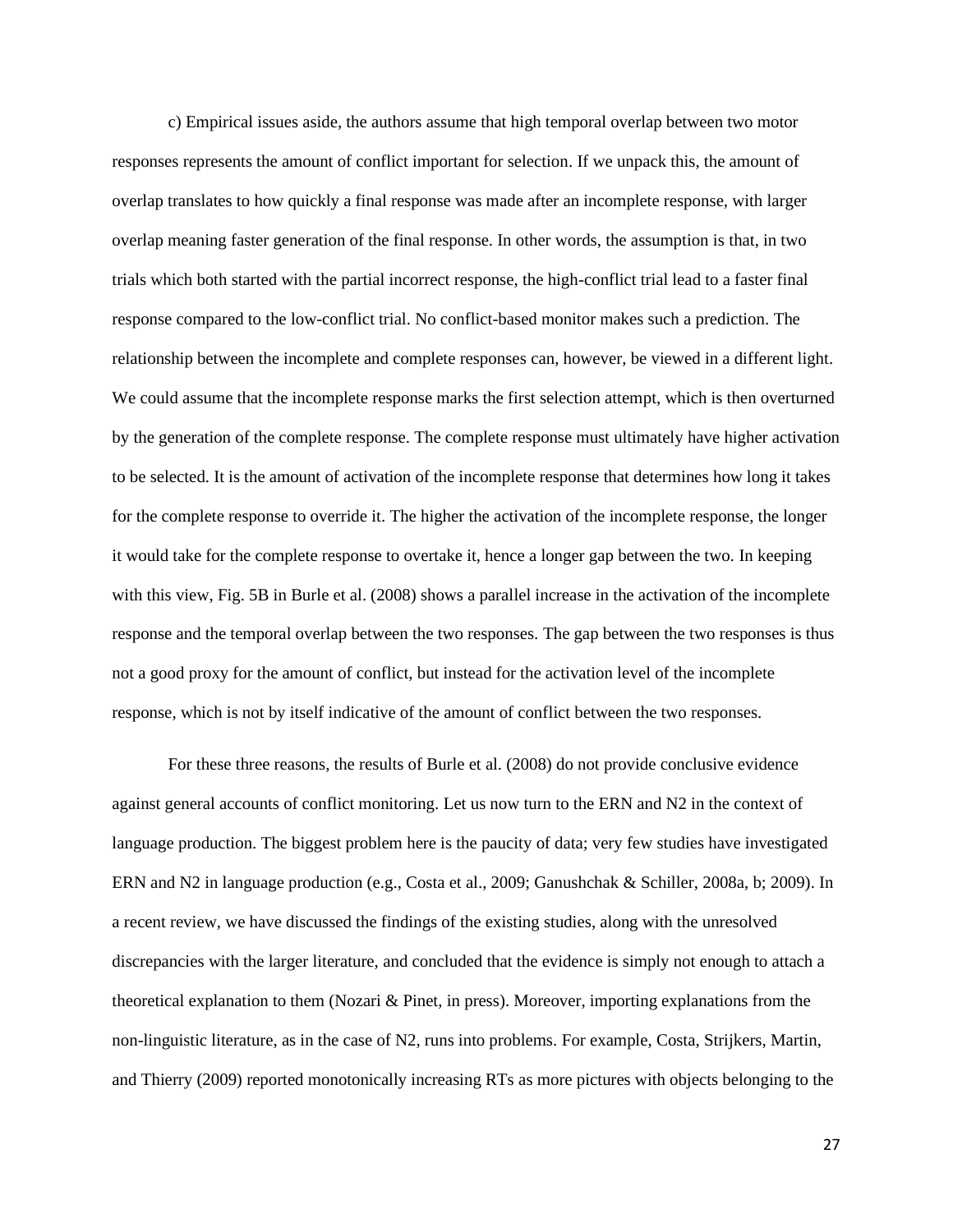same category were named, accompanied by a decrease in the amplitude of N2. In keeping with this, a recent study in our lab found lower N2 amplitudes for naming the same picture when the other picture in the block was a semantically related item, compared to an unrelated item (Figure 3a). Therefore, the condition that created more interference, and was associated with indices of greater behavioral difficulty, showed a *lower* N2 amplitude. When, however, the names of the two pictures in the block had to be swapped, i.e., speakers had to say "cat" upon seeing the picture of a "dog" and vice versa (Nozari et al., 2016), the amplitude of N2 was higher compared to when the same pictures were to be named by their canonical names (Figure 3b). Here, the condition that created greater interference, which we often interpret as requiring greater inhibitory control, showed a *higher* N2 amplitude. What can we conclude from these and similar results? In my opinion, that we simply do not yet have a good enough grasp on what ERP components signify in word production to attach theoretical interpretations to these components.



*Figure 3. The N2 in language production (Cz is shown). a) Production of the target (e.g., "cat") in the presence of an unrelated competitor (e.g., "pen") vs. in the presence of a semantically related competitor (e.g., "dog"). b) Production of the target from the target picture vs. from the picture of a different item. In both cases, the black line represents the condition that led to behavioral interference, but this interference cannot be predicted from the direction of change to the N2.*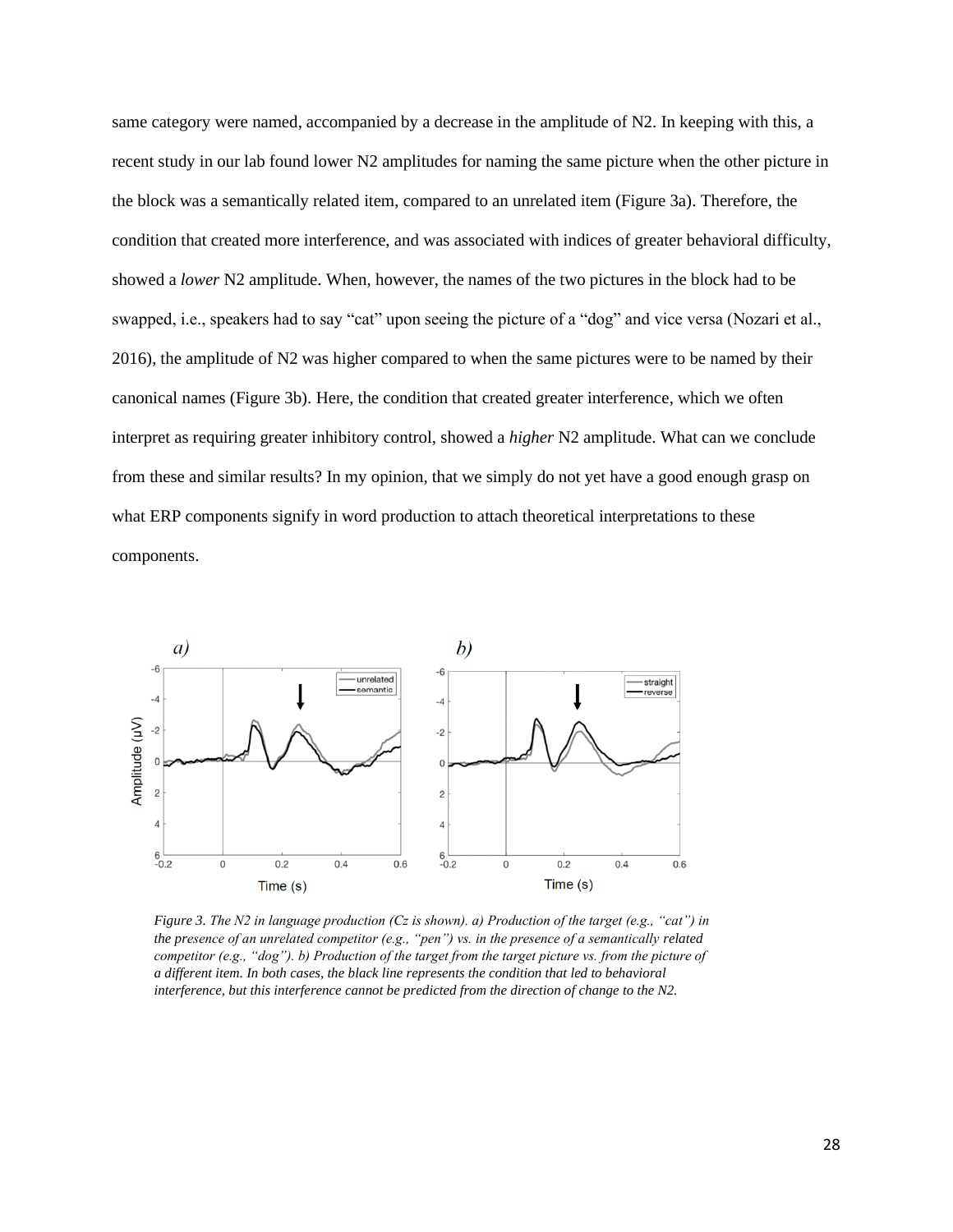In light of this, and the general complexity of linking ERP components to behavior even for wellknown components like the N400 (Cheyette & Plaut, 2017; Rabovsky & McRae, 2014), I am not sure how testable predictions can be derived without a solid model-driven approach that actually generates the ERP components and models their relationship with various experimental factors (e.g., see Cheyette & Plaut, 2017, for such an approach towards the modeling of the N400). Emphasizing that our behavioral conflict detection model does *not* make testable predictions regarding ERN or any other ERP components, I can say that in so far as an ERP signature is assumed to be a reliable index of error probability, some of the predictions attributed to the model are in fact not what the model would predict. For example, Zheng et al. (2018) replicated the well-known asymmetry in bilingual language switching, with more errors when switching from L2 to L1 ( $L2 \rightarrow L1$ ) than vice versa. The ERN magnitude, however, was larger during the switch from L1 to L2 (L1 $\rightarrow$ L2). These results were taken as evidence against conflict-based monitoring. Let us ignore the fact that language switching most likely induces conflict at a level different from lexical selection during monolingual production (Schuch, Dignath, Steinhauser, & Janczyk, 2019), and assume that there is one source of conflict and that it generates higher conflict in the L2→L1 switch than in the L1→L2 switch. This holds for *all* trials, regardless of whether they lead to an error or a correct response. This, in turn, implies that the same amount of conflict is less informative in L2→L1 than L1→L2 switches, simply because it cannot distinguish between error and correct trials nearly as reliably. Thus, to the extent that ERN is taken as an effective proxy for errors, the model, if anything, would predict weaker ERNs in L2→L1 than in L1→L2, as Zheng et al. (2018) have found. As I have pointed out before, however, establishing such a link requires a model of ERN generation in language production, which is yet to be proposed. Regardless of the specific model, the absolute value of conflict is of little importance in conflict-based models; what matters in generating a reliable error signal is the difference between the amount of conflict on correct and error trials.

In summary, the ERP components in language production and their link to behavior are not well understood. The little we know does not rule out production-based monitoring. If anything, they endorse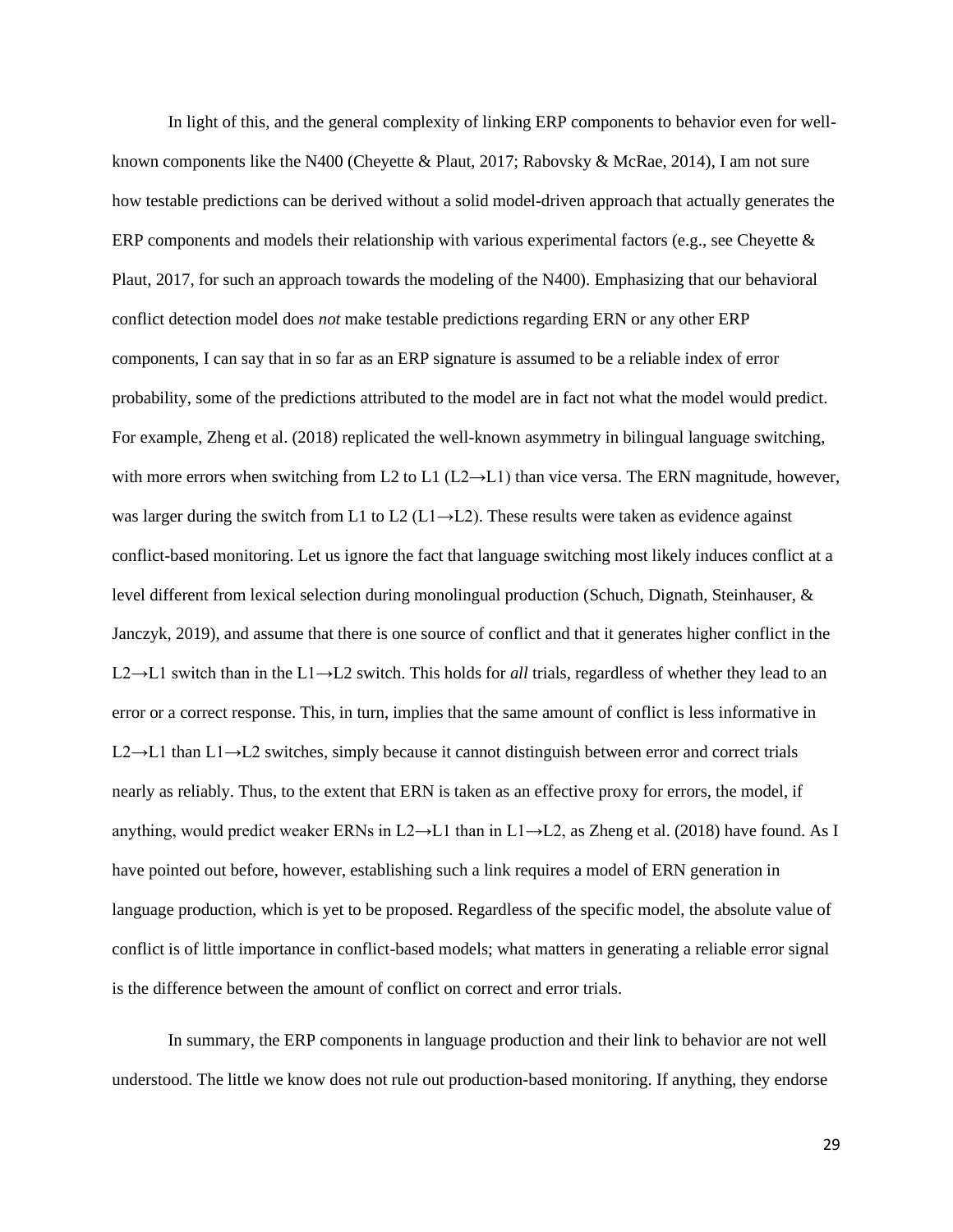some of the characteristics of production-based (and production-perception) monitors, such as subconscious monitoring, over comprehension-based monitors.

#### *Neuroimaging evidence*

Some behavioral features, e.g., reliance on conscious awareness, can distinguish between some of the theoretical accounts of monitoring in language production. Disentangling production-based and production-perception monitors such as HSFC remains somewhat difficult though. Neuroimaging data provide an additional source of evidence for the evaluation of different theories of monitoring. It is thus important that the theory is well-formed enough to have clear biological correlates. The involvement of the medial and lateral prefrontal cortices in monitoring is undisputed (e.g., Gauvin et al., 2016; Riès et al., 2011), but, as pointed out by Roelofs (2019), can be accommodated by various theories, although different accounts attribute different functions to these regions.

On the other hand, a critical role for perceptual regions is only assumed by models that view perceptual representations as a key part of the language monitoring system. For example, HSFC includes two monitoring loops (Hickok, 2012): syllable-level monitoring involves the auditory cortex, the premotor and motor cortices, and area Spt (Sylvian parietal junction) as the coordinate transform zone. Monitoring at the level of articulatory feature clusters (which Hickok roughly equates with phoneme-level monitoring) involves the somatosensory cortex, lower primary motor cortex (M1), and cerebellum as the mediator between the two. Comprehension-based accounts, as far as I know, have not explicitly postulated a link between the models and neural regions corresponding to them. Monitoring via the external channel should have the same neural correlates as comprehension. Since monitoring via the internal channel has been described as monitoring inner speech, it is reasonable to assume that its neural correlates are those described for inner speech. These include left inferior frontal gyrus, dorsal premotor cortex, area Spt, posterior superior temporal sulcus, and superior temporal gyrus, or STG (Buchsbaum, Hickok, & Humphries, 2001; Buchsbaum, Olsen, Koch, & Berman, 2005; Hickok et al., 2003). Production-based monitors link production directly to monitoring abilities. Involvement of specific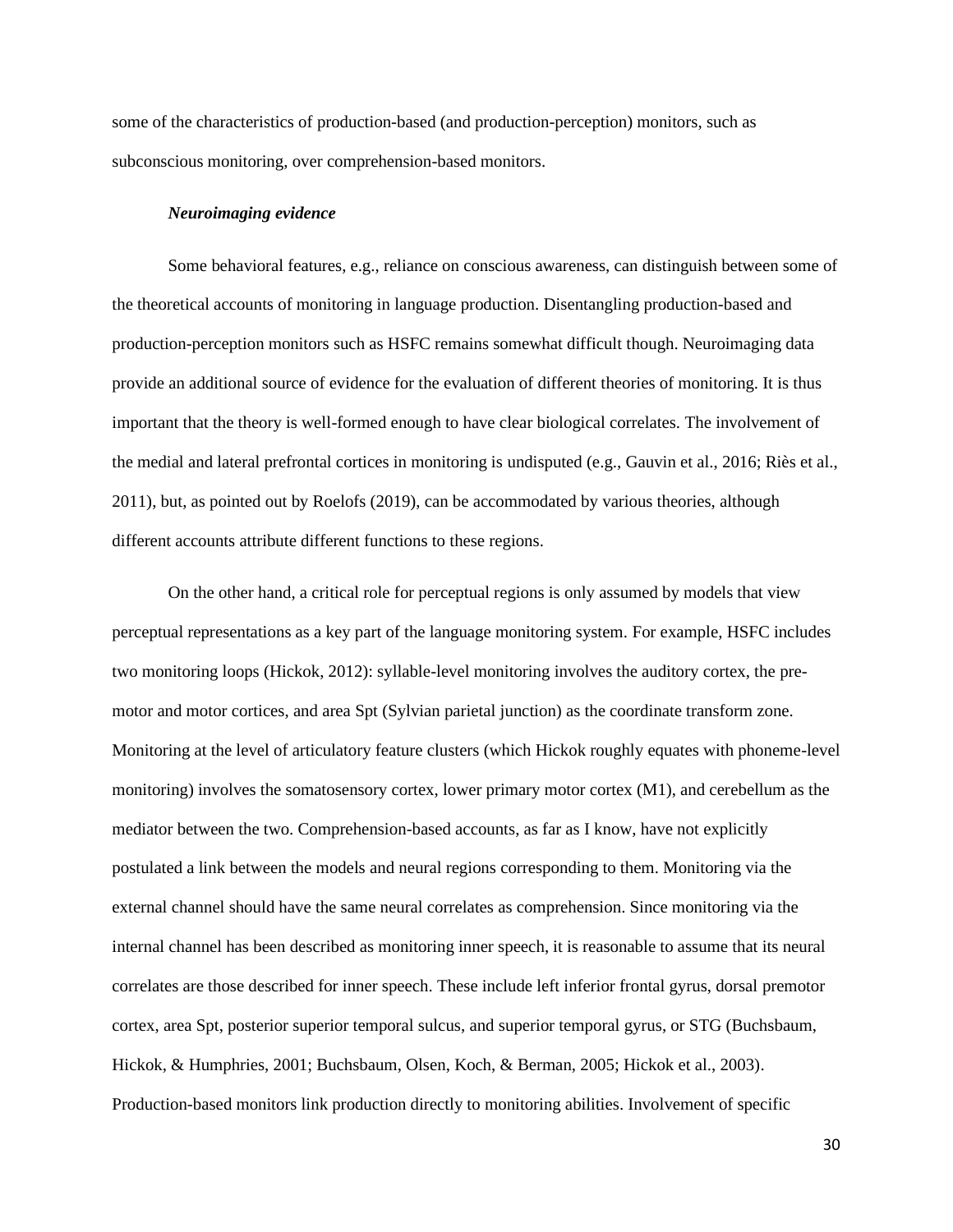regions depends on the stage of production: at lower levels, i.e., closer to syllabification and motor production, the critical regions would be the same motor regions implicated in production-perception models. At higher levels, i.e., lexical selection, critical regions are the middle temporal gyrus and the inferior frontal gyrus, which, as hypothesized by conflict-based models, implements control over the temporal cortex in order to keep the amount of conflict low (e.g., Schnur et al., 2009). The role of the medial and dorsal surfaces of the prefrontal cortex are not to supervise monitoring, as claimed in comprehension-based accounts, but these regions are hypothesized to receive signals indicating the need for control and, in turn, to deploy such control towards the part of the system in need.

Neuroimaging studies of speech monitoring, especially of the internal channel, are rare, and blocking the external channel with noise has two problems: First, noise-masking cannot completely block the external channel because of bone conduction. Second, alteration of auditory feedback induces the Lombard reflex (Lane & Tranel, 1971), which changes the loudness and fundamental frequency of speech and slows down articulation. In other words, noise-masking changes the primary production processes. This is not ideal, but does not preclude a noise-masking design from providing valuable information about speech monitoring. An example is the study of Gauvin et al. (2016), in which the authors compared the neural correlates of error detection in tongue-twisters produced by others or by speakers themselves under noise-masking. Roelofs (2019) criticized this study by pointing out that the perception system is activated differently under the two conditions, so a direct comparison of its activity between production and perception is bound to yield a complex pattern. He then concluded that, contrary to the authors' claims, the complicated way in which errors "activated" superior temporal cortex (as well as ACC and frontal regions) is compatible with the comprehension-based monitor.

It appears to me that some important points are lost here. For one thing, the critical comparisons in Gauvin et al.'s (2016) study included within-condition comparison of error vs. correct trials and the interactions of these comparisons with conditions, so neural activity was compared to the correct baseline, even when monitoring performance was compared for speech produced by self vs. others. More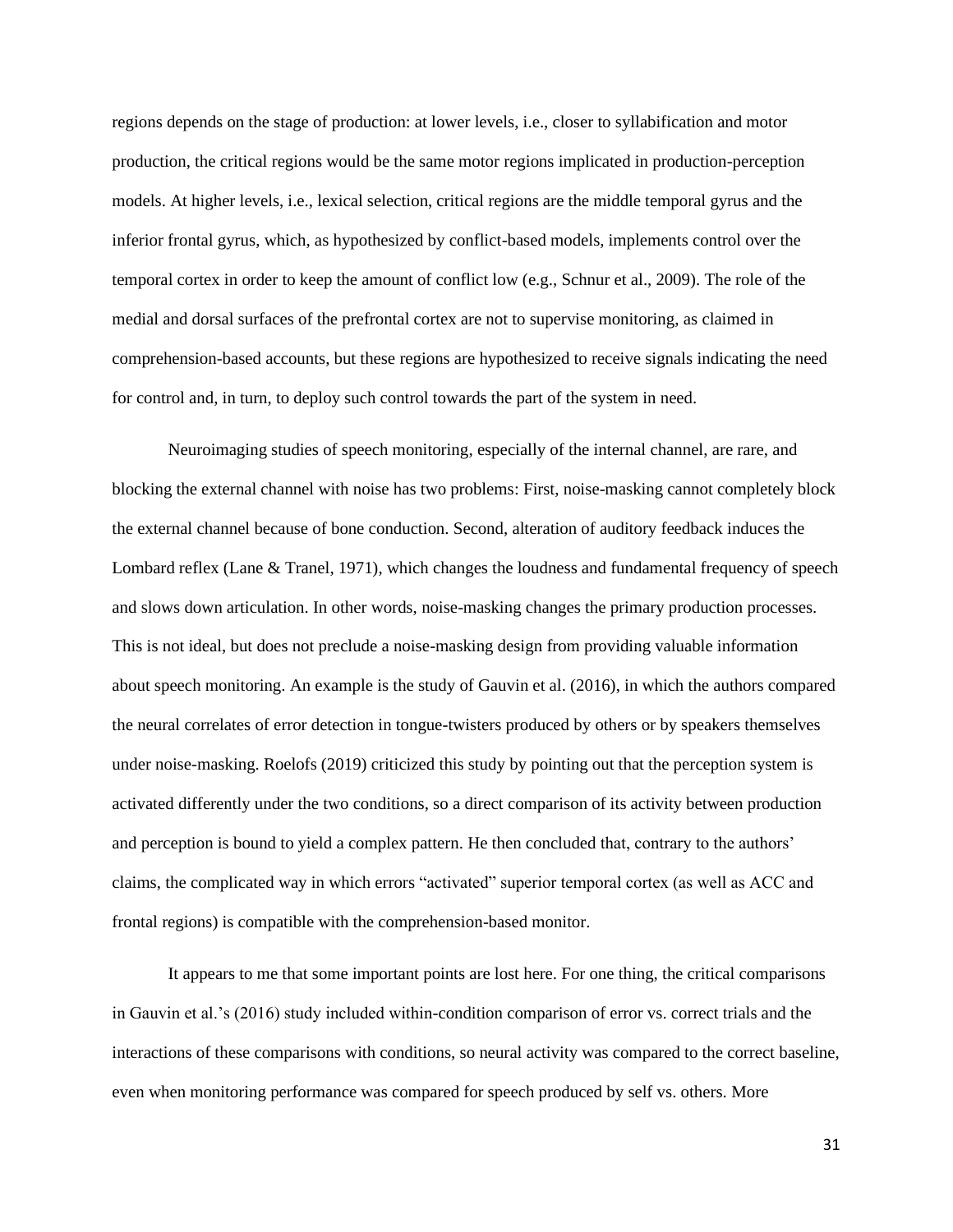importantly, in none of the comparisons did errors "activate" the superior temporal cortex; quite the contrary, when a reliable difference was found, it was in the direction of *decreased* activity of the STG during error production than correct production. Without appealing to a specific model, Gauvin et al. (2016) predicted that comprehension-based monitoring should involve greater activation of the STG on error trials, which was contrary to what was found. As explained earlier, more detailed models of production-perception monitoring, e.g., HSFC, also predict greater activity in STG on erroneous trials. In light of this, it is hard to interpret Gauvin et al.'s results as compatible with comprehension-based monitoring.

#### **Towards a complete model of monitoring in language production: one or multiple mechanisms?**

I reviewed three main classes of monitoring models that have been proposed for monitoring selfproduced speech. Each class has unique strengths, which also define constraints on the scope and mechanism of the model. For example, a comprehension-based model, through its use of the parser, allows for a sophisticated analysis of syntactic structures, as well as the pragmatics of language. This kind of monitoring, by definition, draws on the speaker's linguistic and social knowledge, and cannot operate without conscious awareness. Production-perception models such as DIVA and HSFC are powerful models for explaining how speech is learned and controlled at the pre-motor and motor level, but they operate on distinct sets of representations on the production and perception sides, which limits their utility in higher levels of the language system. Production-based monitors (and their predictive temporal variants) are readily applicable to higher levels of the production system, and can operate subconsciously and without a "standard of correctness", which makes it possible for them to detect an error without any specific knowledge about the target.

Which model is the right model? Let me present four arguments for why, I believe, this is the wrong question. 1) Unlike the motor speech tradition of language production, the psycholinguistic view maintains that the language production challenge involves a host of higher level processes, starting from mapping a very complex semantic space to lexical items. Both the nature of representations and the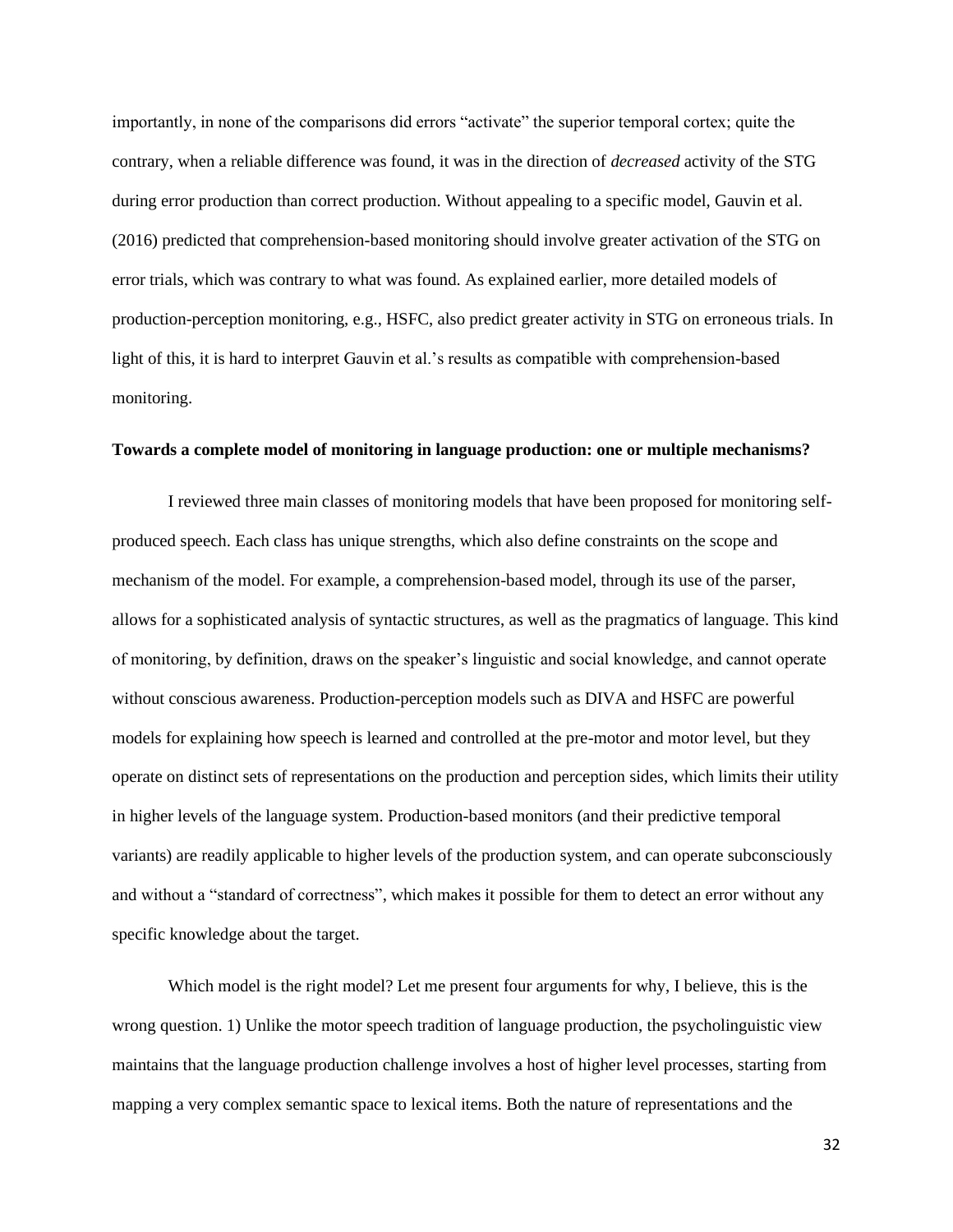dynamics of mapping are very different at these levels, compared to lower-level mapping of a speech motor plan to articulatory phonetic features. Most prominently, semantic-lexical mapping is contextdependent and non-deterministic. It is well-established, both by behavioral and neural evidence, that even simple concepts such as "lemon" are not stable across individuals and contexts (see Yee & Thompson-Schill, 2016 for a review). Moreover, the same concept may map onto different lexical items, e.g., the concept of "not giving in to pressure" may evoke the words "resistance", "resilience", "patience", etc., the choice of which depends on the broader context. The same word also may be polysemous, i.e., it may have multiple meanings. In other words, the nature of semantic-lexical mapping is "many:many". This is generally not true for mappings at the lower levels of the production system. Once a lexical item has been chosen, the mapping of each motor plan to its articulatory phonetic features is more or less deterministic. Moreover, there is a finite (and quite limited) number of such features in a given language, which is quite different from the great diversity of concepts and lexical items. In short, the two parts of the system must work with very different kinds of constraints. One deals with a vast number of flexible representations and requires versatility and consideration of the greater context. The other deals with a much smaller set of representations and a much less variable mapping, save for co-articulation adjustments. They have different monitoring needs, which I argue, are best accommodated by monitoring mechanisms that are closely coupled with the nature of the representations and dynamics of mapping at each stage.

2) In a sense, the argument for multiple monitoring systems has already been demonstrated in the division of labor between internal and external monitoring channels (Hartsuiker & Kolk, 2001; Lackner & Tuller, 1979; Nooteboom, Quené, 2017; Pinet & Nozari, in press). Some aspects of speech simply rely on auditory information for monitoring, such that blocking auditory feedback changes the pitch and rate of speech (Lane & Tranel, 1971). At the same time, other aspects of speech are much more resilient to blocking, such as the detection of semantic errors (see Hartsuiker & Kolk, 2001, and references therein). A similar dissociation is observed in consequences of monitoring: we have recently shown that blocking external feedback (visual word in typing) has little effect on error awareness, but a tremendous effect on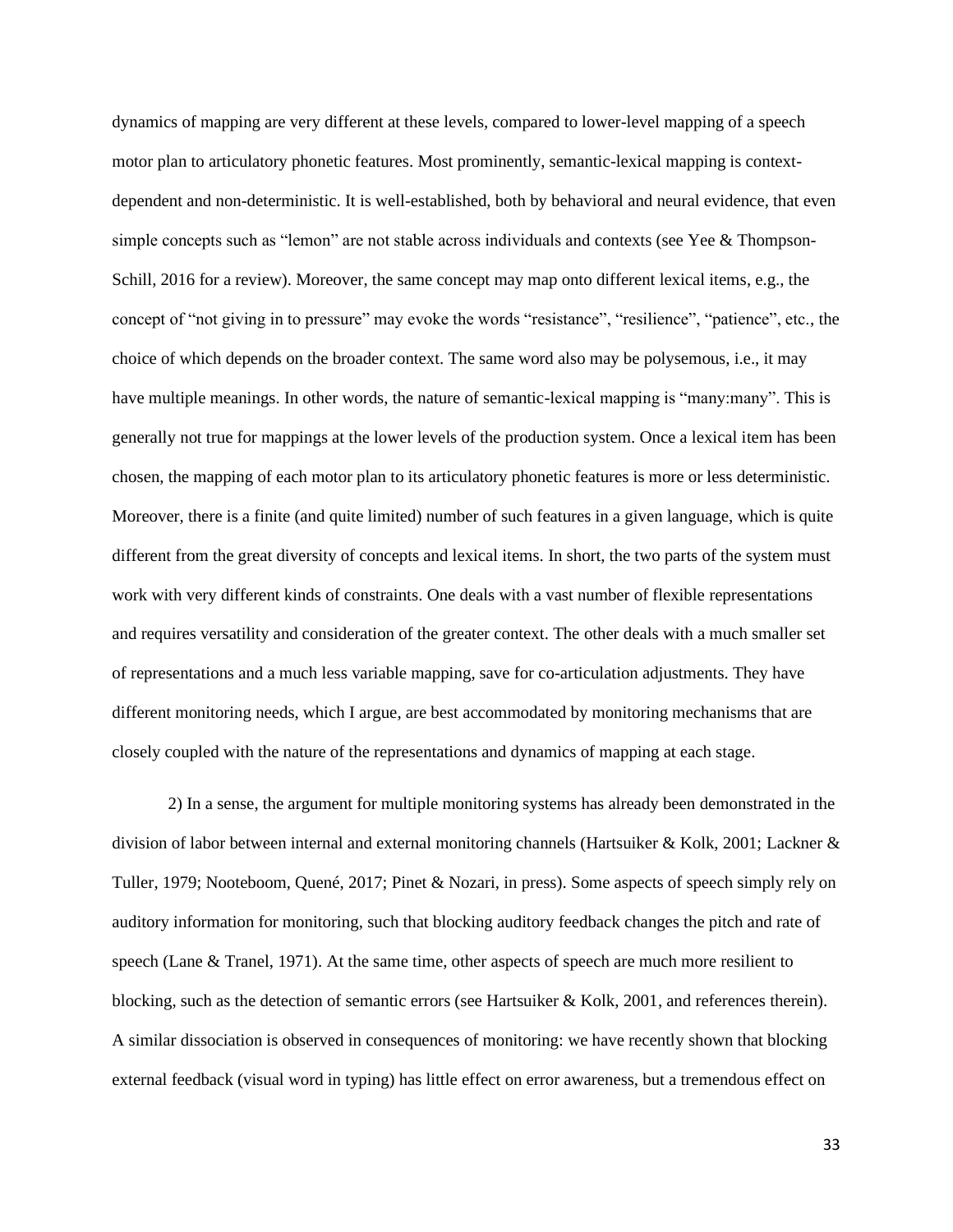repair attempts. Moreover, we have demonstrated that the electrophysiological signatures of monitoring with and without overt feedback show non-negligible differences (Pinet & Nozari, in press). It is thus hard to argue that it is the same mechanism that operates both internally and externally (see my other arguments against this in the body of the paper). These findings and many others point to distinct, albeit complementary, monitoring mechanisms that push the argument for a multi-component monitoring system from the theoretical to the empirical realm.

3) Objections to a multi-component monitoring system may be raised on grounds of parsimony; it feels like an overkill to have several monitoring mechanisms just for language production. A quick look at other biological systems for monitoring suggest otherwise. A good example is monitoring balance. There are three distinct mechanisms for balance monitoring in human body, through visual input, through the vestibular system, and through the proprioceptive system. Given that standing and walking are highly practiced behaviors, and arguably much less complex and generative than a task such as language production, it is not unreasonable to argue for similar redundancies in language monitoring. In fact, even different auditory vs. proprioceptive routes have already been proposed in Guenther's and Hickok's models, within the domain of motor control, which, as argued above is not the only component of the language production system. With scaling up to higher levels, the idea of a multi-component monitoring system only gains more strength.

4) To the above, I add the need for monitoring for more complex aspects of communication, e.g., making sure the interlocutor is following the conversation by adopting their theory of mind, as well as the referential communication context. The latter, also discussed in Levelt (1983) as appropriateness repairs, requires deliberation, attention to common ground, history of the conversation, and various factors related to the interlocutor (age, social situation, cognitive status, etc.). This aspect of monitoring, and the subsequent repairs, is certainly far from subconscious and "automatic" (e.g., Trude & Nozari, 2017), as has been argued for other aspects of monitoring such as quick detection and replacement of errors with repairs (Nooteboom & Quené, 2017; Nozari et al., 2019), providing yet another reason for why a multi-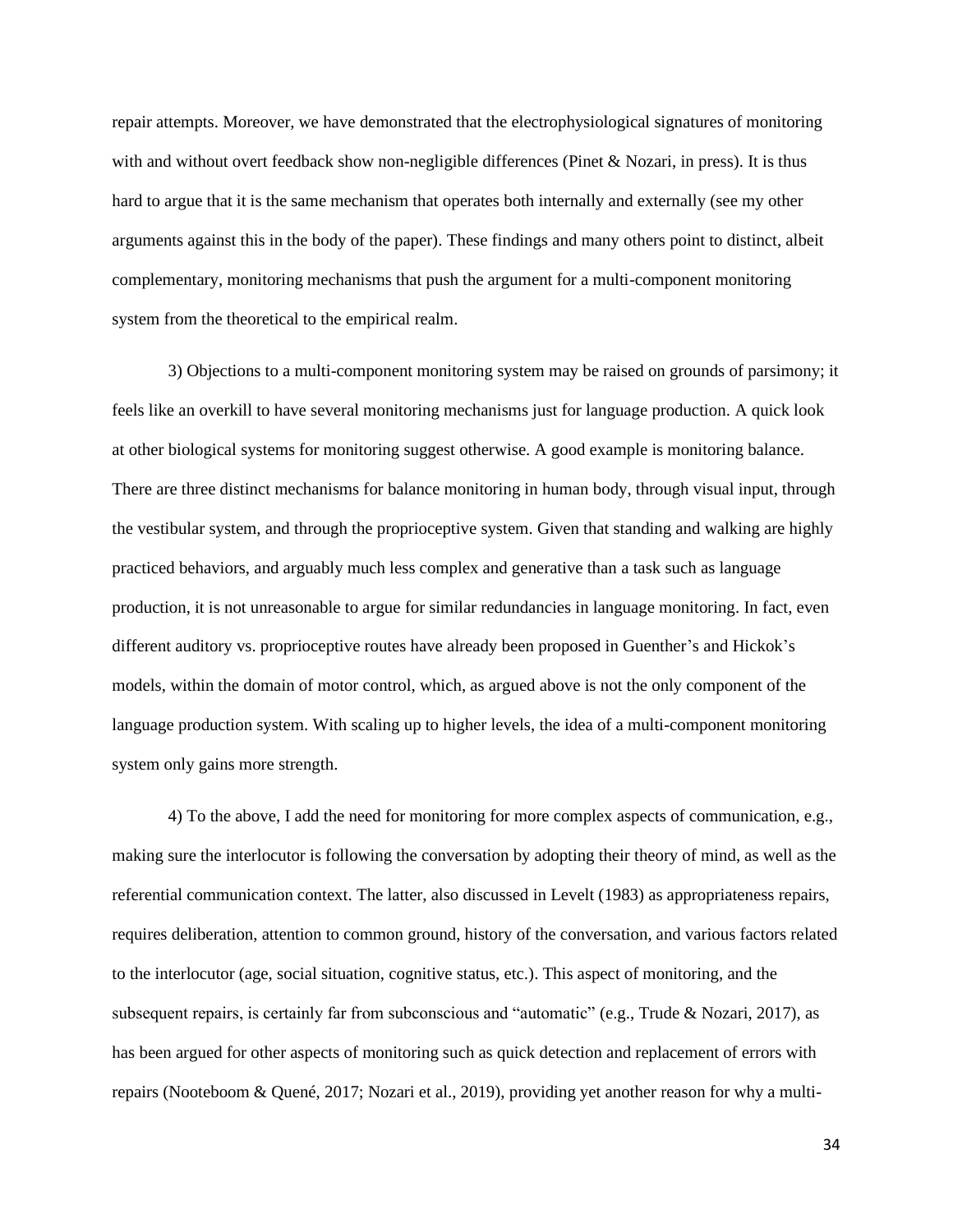component monitoring system is the right direction for arriving at a comprehensive model of monitoring in language production.

Let me end by pointing out that having multiple mechanisms for monitoring production does not preclude a common framework for integrating the contribution of those mechanisms. We have recently argued that a more general notion of conflict (not limited to that used by Nozari et al., 2011, in production-based monitoring) provides a viable framework for such discussions (Nozari & Hepner, 2019a, b; see also Gauvin & Hartsuiker, this issue). Specifically, we have shown that regardless of the specific mechanism, all models of monitoring use variables and comparisons that can be quantified by the notion of conflict (as capturing information about the difference between the activation of two representations), and critically, all such models are aligned in their predictions that higher conflict is associated with a higher probability of errors (Pinet & Nozari, under review). The use of conflict as common currency across different accounts allows for quantifying the contributions of various mechanisms to different functions (e.g., metacognitive judgments vs. correction behavior), without forcing a single mechanism on monitoring at all levels of production and for different aspects of communication.

# **Conclusion**

Although this paper addresses the arguments raised by Roelofs (2019) in his defense of comprehension-based monitoring, I took this opportunity to argue for a different point of view that encompasses a single monitoring mechanism. I reviewed several mechanisms in detail and pointed out the strengths and limitations of each. I also discussed two temporal models with operations that resemble "prediction". Finally, I laid out arguments for why picking only one is neither theoretically, nor empirically, the most appropriate choice. Instead, I believe that a more fruitful approach would be to investigate which monitoring mechanism is capable of providing useful and timely information for a given aspect of production, how information from multiple monitoring mechanisms are combined, and the extent to which one mechanism can compensate for the loss of another.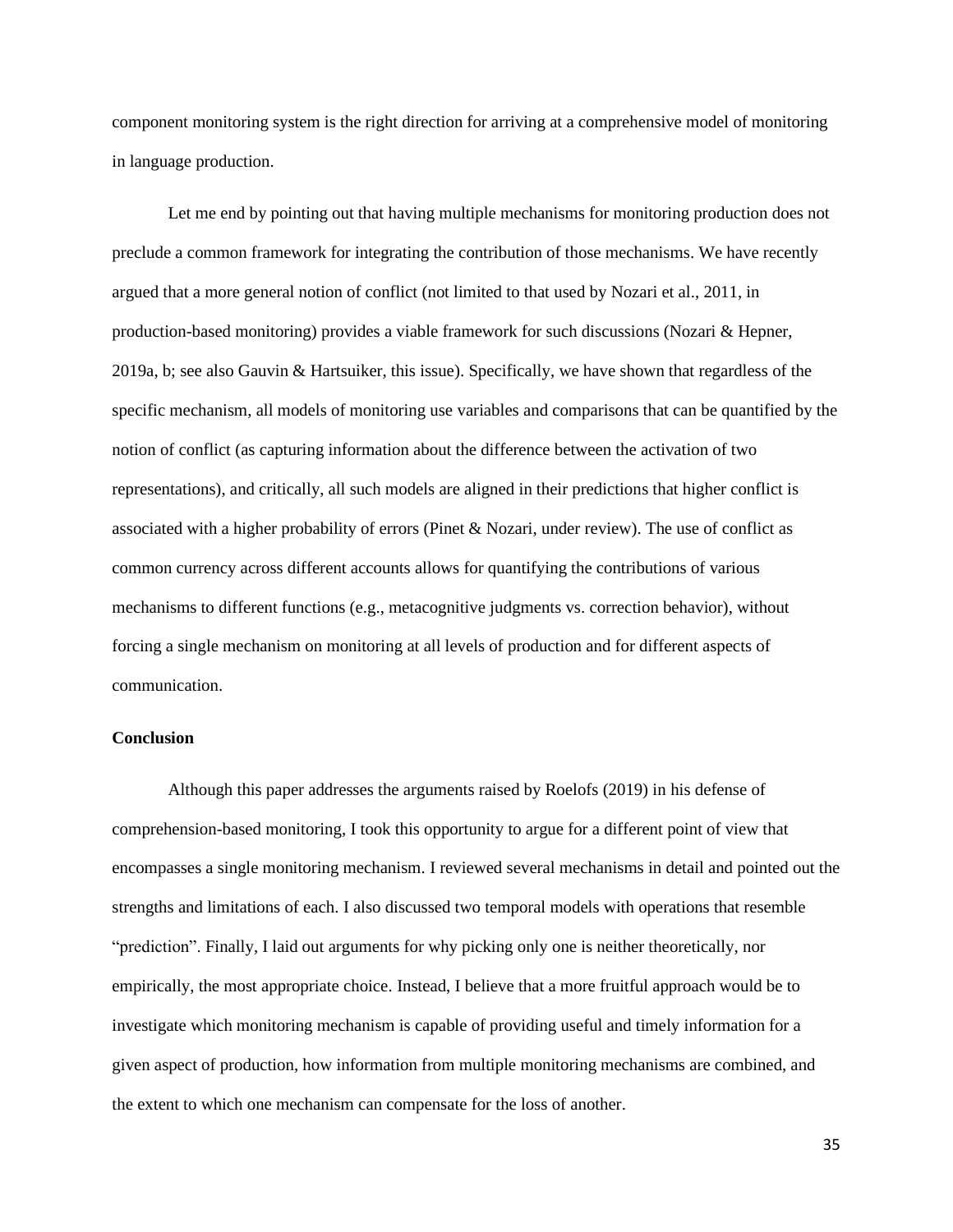#### **Acknowledgment**

This work was supported by the NSF award BCS-1949631. I would like to thank Ardi Roelofs for his comments in the review of this paper.

# **References**

- Aliu, S. O., Houde, J. F., & Nagarajan, S. S. (2008). Motor-induced Suppression of the Auditory Cortex. *Journal of Cognitive Neuroscience*, *21*(4), 791–802. https://doi.org/10.1162/jocn.2009.21055
- Bohland, J. W., Bullock, D., & Guenther, F. H. (2010). Neural Representations and Mechanisms for the Performance of Simple Speech Sequences. *Journal of Cognitive Neuroscience*, *22*(7), 1504–1529. https://doi.org/10.1162/jocn.2009.21306
- Botvinick, M. M., Braver, T. S., Barch, D. M., Carter, C. S., & Cohen, J. D. (2001). Conflict monitoring and cognitive control. *Psychological Review*, *108*(3), 624–652. https://doi.org/10.1037/0033- 295X.108.3.624
- Buchsbaum, B. R., Hickok, G., & Humphries, C. (2001). Role of left posterior superior temporal gyrus in phonological processing for speech perception and production. *Cognitive Science*, *25*(5), 663– 678. https://doi.org/10.1207/s15516709cog2505\_2
- Buchsbaum, B. R., Olsen, R. K., Koch, P., & Berman, K. F. (2005). Human Dorsal and Ventral Auditory Streams Subserve Rehearsal-Based and Echoic Processes during Verbal Working Memory. *Neuron*, *48*(4), 687–697. https://doi.org/10.1016/j.neuron.2005.09.029
- Burle, B., Roger, C., Allain, S., Vidal, F., & Hasbroucq, T. (2008). Error Negativity Does Not Reflect Conflict: A Reappraisal of Conflict Monitoring and Anterior Cingulate Cortex Activity. *Journal of Cognitive Neuroscience*, *20*(9), 1637–1655. https://doi.org/10.1162/jocn.2008.20110
- Cheyette, S. J., & Plaut, D. C. (2017). Modeling the N400 ERP component as transient semantic overactivation within a neural network model of word comprehension. *Cognition*, *162*, 153–166. https://doi.org/10.1016/j.cognition.2016.10.016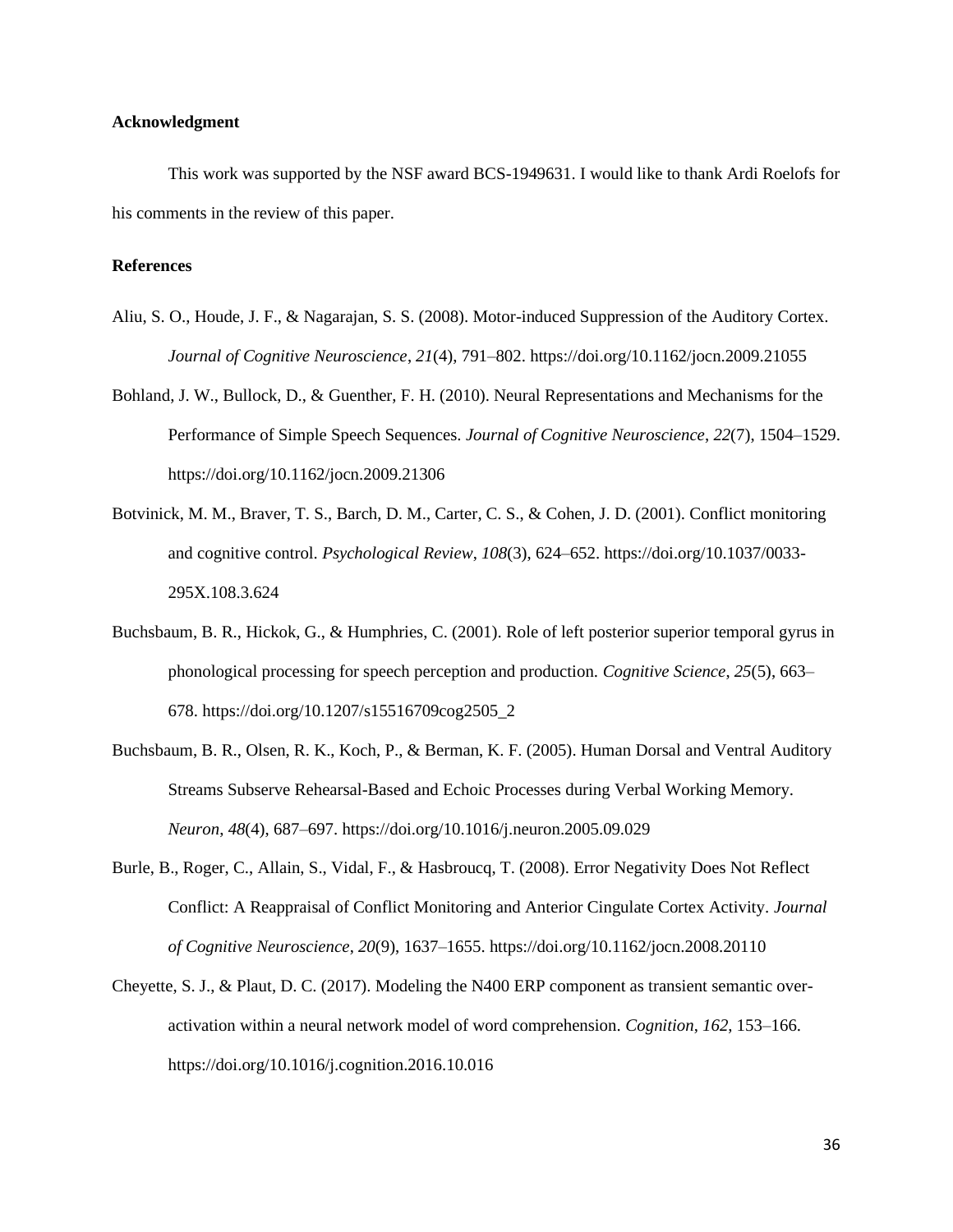- Christoffels, I. K., Ven, V. van de, Waldorp, L. J., Formisano, E., & Schiller, N. O. (2011). The Sensory Consequences of Speaking: Parametric Neural Cancellation during Speech in Auditory Cortex. *PLOS ONE*, *6*(5), e18307. https://doi.org/10.1371/journal.pone.0018307
- Clark, E. V. (1978). Awareness of Language: Some Evidence from what Children Say and Do. In A. Sinclair, R. J. Jarvella, & W. J. M. Levelt (Eds.), *The Child's Conception of Language* (pp. 17– 43). https://doi.org/10.1007/978-3-642-67155-5\_2
- Costa, A., Strijkers, K., Martin, C., & Thierry, G. (2009). The time course of word retrieval revealed by event-related brain potentials during overt speech. *Proceedings of the National Academy of Sciences*, *106*(50), 21442–21446. https://doi.org/10.1073/pnas.0908921106
- Dell, G. S. (1986). A spreading-activation theory of retrieval in sentence production. *Psychological review*, *93*(3), 283. https://doi.org/10.1037/0033-295X.93.3.283
- Dell, G. S., Schwartz, M. F., Martin, N., Saffran, E. M., & Gagnon, D. A. (1997). Lexical access in aphasic and nonaphasic speakers. *Psychological Review*, *104*(4), 801–838. https://doi.org/10.1037/0033-295X.104.4.801
- Freund, M., & Nozari, N. (2018). Is adaptive control in language production mediated by learning? *Cognition*, *176*, 107–130. https://doi.org/10.1016/j.cognition.2018.03.009
- Ganushchak, L. Y., & Schiller, N. O. (2008a). Brain Error–monitoring Activity is Affected by Semantic Relatedness: An Event-related Brain Potentials Study. *Journal of Cognitive Neuroscience*, *20*(5), 927–940. https://doi.org/10.1162/jocn.2008.20514
- Ganushchak, L. Y., & Schiller, N. O. (2008b). Motivation and semantic context affect brain error-monitoring activity: An event-related brain potentials study. *NeuroImage*, *39*(1), 395–405. https://doi.org/10.1016/j.neuroimage.2007.09.001
- Ganushchak, L. Y., & Schiller, N. O. (2009). Speaking one's second language under time pressure: An ERP study on verbal self‐monitoring in German–Dutch bilinguals. *Psychophysiology*, *46*(2), 410- 419. https://doi.org/10.1111/j.1469-8986.2008.00774.x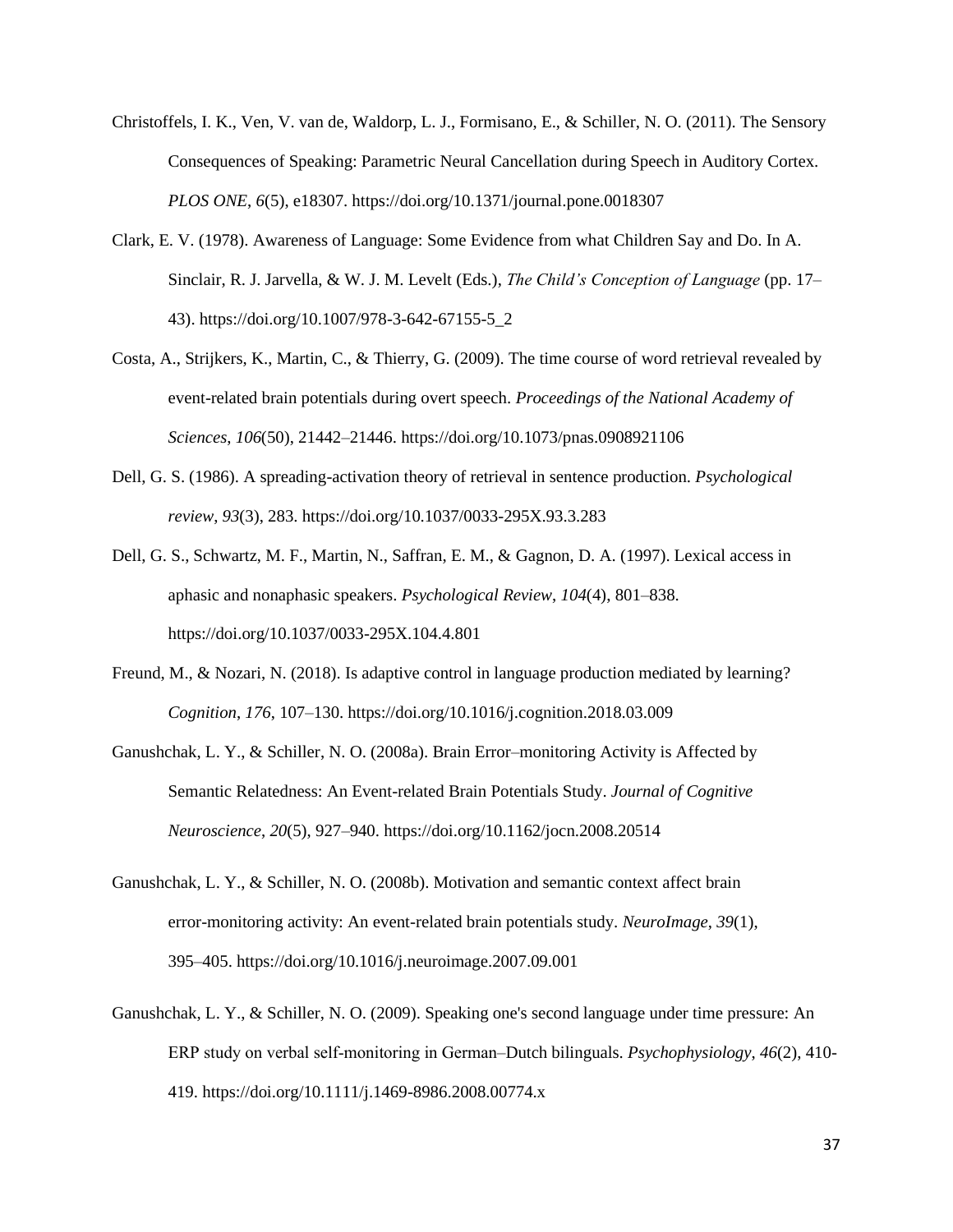- Garrett, M.F. (1980) Levels of processing in sentence production. In B. Butterworth (Ed.). *Language production, Vol. 1.* (pp. 177-220). London, UK: Academic Press.
- Gauvin, H. S., De Baene, W., Brass, M., & Hartsuiker, R. J. (2016). Conflict monitoring in speech processing: An fMRI study of error detection in speech production and perception. *NeuroImage*, *126*, 96–105. https://doi.org/10.1016/j.neuroimage.2015.11.037
- Gauvin, H., & Hartsuiker, R. J. (this issue). Towards a new model of verbal monitoring.
- Guenther, F. H. (1994). A neural network model of speech acquisition and motor equivalent speech production. *Biological Cybernetics*, *72*(1), 43–53. https://doi.org/10.1007/BF00206237
- Guenther, F.H. (2016). *Neural Control of Speech.* Cambridge, MA: MIT Press. http://dx.doi.org/10.7551/mitpress/10471.001.0001
- Hanley, J. R., Cortis, C., Budd, M.-J., & Nozari, N. (2016). Did I say dog or cat? A study of semantic error detection and correction in children. *Journal of Experimental Child Psychology*, *142*, 36–47. https://doi.org/10.1016/j.jecp.2015.09.008
- Hartsuiker, R. J., & Kolk, H. H. (2001). Error monitoring in speech production: A computational test of the perceptual loop theory. *Cognitive psychology*, *42*(2), 113-157. https://doi.org/10.1006/cogp.2000.0744
- Hickok, G. (2012). Computational neuroanatomy of speech production. *Nature Reviews Neuroscience*, *13*(2), 135–145. https://doi.org/10.1038/nrn3158
- Hickok, G., Buchsbaum, B., Humphries, C., & Muftuler, T. (2003). Auditory–Motor Interaction Revealed by fMRI: Speech, Music, and Working Memory in Area Spt. *Journal of Cognitive Neuroscience*, *15*(5), 673–682. https://doi.org/10.1162/jocn.2003.15.5.673
- Hickok, G., Houde, J., & Rong, F. (2011). Sensorimotor Integration in Speech Processing: Computational Basis and Neural Organization. *Neuron*, *69*(3), 407–422. https://doi.org/10.1016/j.neuron.2011.01.019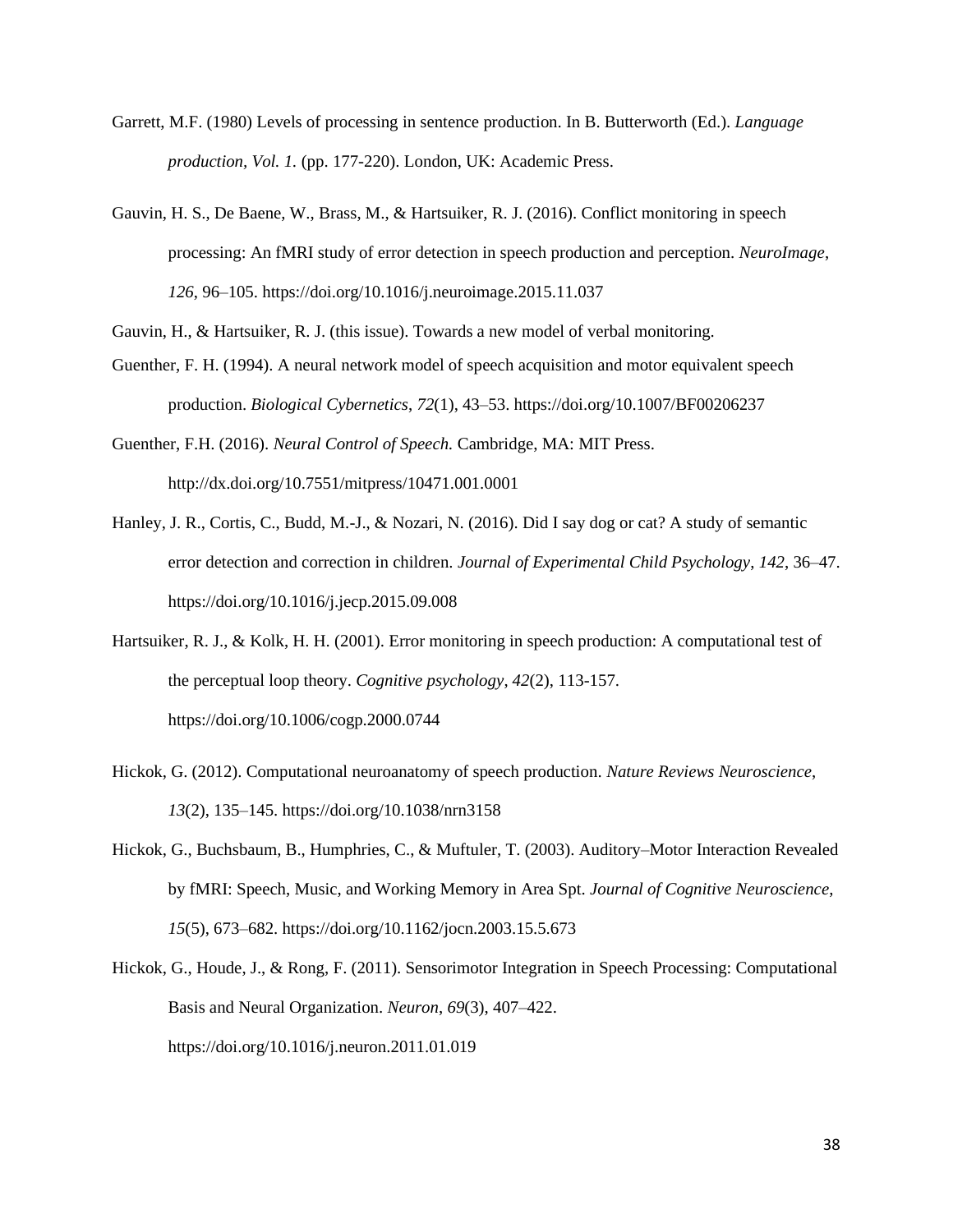- Hickok, G., Okada, K., & Serences, J. T. (2009). Area Spt in the Human Planum Temporale Supports Sensory-Motor Integration for Speech Processing. *Journal of Neurophysiology*, *101*(5), 2725– 2732. https://doi.org/10.1152/jn.91099.2008
- Holroyd, C. B., & Coles, M. G. H. (2002). The neural basis of human error processing: Reinforcement learning, dopamine, and the error-related negativity. *Psychological Review*, *109*(4), 679–709. https://doi.org/10.1037/0033-295X.109.4.679
- Houde, J. F., & Nagarajan, S. S. (2011). Speech Production as State Feedback Control. *Frontiers in Human Neuroscience*. https://doi.org/10.3389/fnhum.2011.00082
- Howard, D., & Nickels, L. (2005). Separating input and output phonology: semantic, phonological, and orthographic effects in short-term memory impairment. *Cognitive Neuropsychology*, *22*(1), 42– 77. https://doi.org/10.1080/02643290342000582
- Huettig, F., & Hartsuiker, R. J. (2010). Listening to yourself is like listening to others: External, but not internal, verbal self-monitoring is based on speech perception. *Language and Cognitive Processes*, *25*(3), 347–374. https://doi.org/10.1080/01690960903046926
- Jacquemot, C., Dupoux, E., & Bachoud-Lévi, A.-C. (2007). Breaking the mirror: Asymmetrical disconnection between the phonological input and output codes. *Cognitive Neuropsychology*, *24*(1), 3–22. https://doi.org/10.1080/02643290600683342
- Jiménez, L., & Méndez, A. (2013). It is not what you expect: Dissociating conflict adaptation from expectancies in a Stroop task. *Journal of Experimental Psychology: Human Perception and Performance*, *39*(1), 271–284. https://doi.org/10.1037/a0027734
- Karmiloff-Smith, A. (1986). From meta-processes to conscious access: Evidence from children's metalinguistic and repair data. *Cognition*, *23*(2), 95–147. https://doi.org/10.1016/0010- 0277(86)90040-5
- Kohn, S. E. (1984). The nature of the phonological disorder in conduction aphasia. *Brain and Language*, *23*(1), 97–115. https://doi.org/10.1016/0093-934X(84)90009-9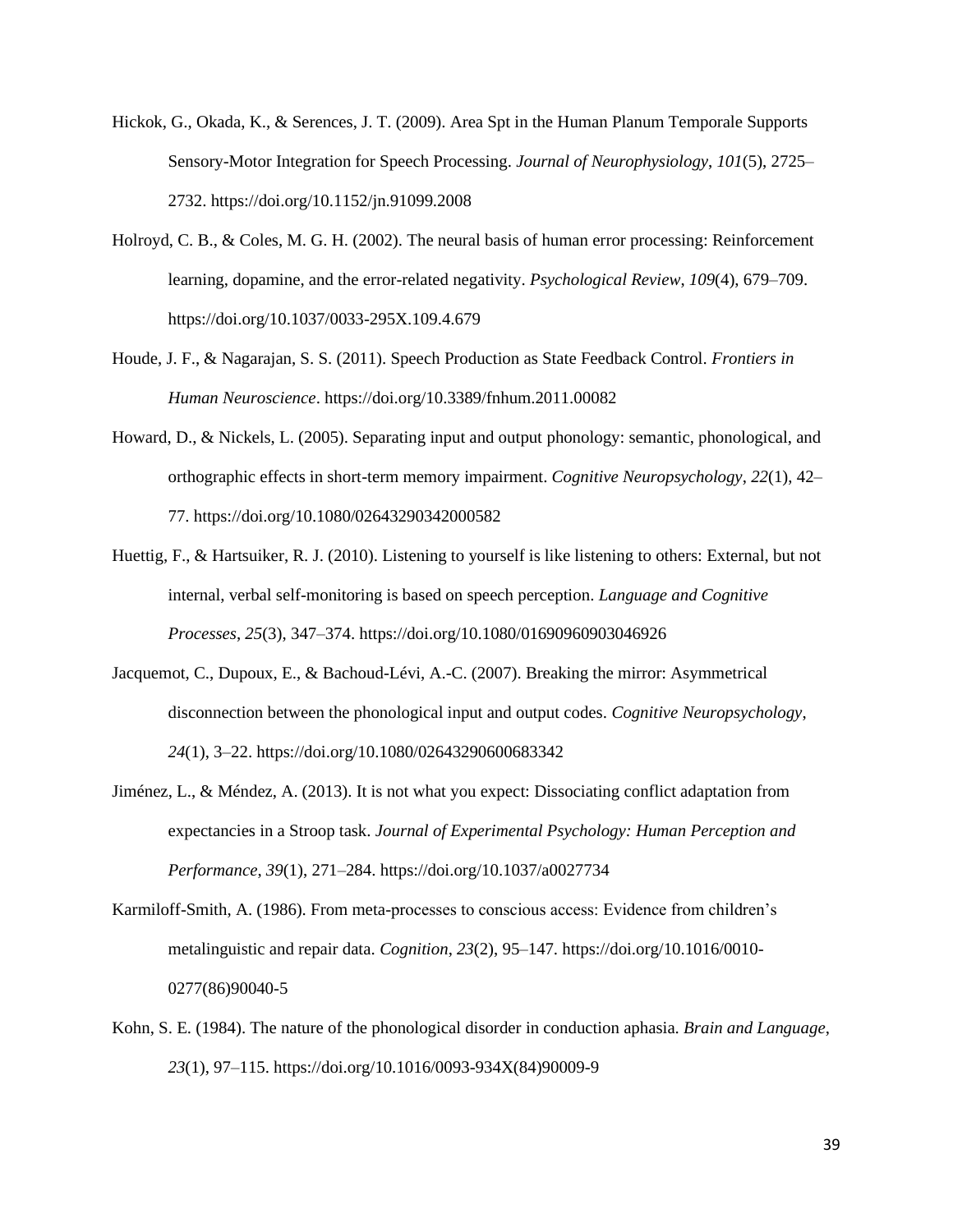- Kröger, B. J., Crawford, E., Bekolay, T., & Eliasmith, C. (2016). Modeling interactions between speech production and perception: speech error detection at semantic and phonological levels and the inner speech loop. *Frontiers in Computational Neuroscience*, *10*, 51. https://doi.org/10.3389/fncom.2016.00051
- Lackner, J. R., & Tuller, B. H. (1979). Role of efference monitoring in the detection of self-produced speech errors. *Sentence processing*, 281-294.
- Lane, H., & Tranel, B. (1971). The Lombard Sign and the Role of Hearing in Speech. *Journal of Speech and Hearing Research*, *14*(4), 677–709. https://doi.org/10.1044/jshr.1404.677
- Laver. J. D. M. (1973). The detection and correction of slips of the tongue. In V.A. Fromkin (Ed.), *Speech Errors as Linguistic Evidence* (pp. 132-141)*.* The Hague: Mouton.
- Laver, J. D. M. (1980). Monitoring systems in the neurolinguistic control of speech production. In V. A. Fromkin (Ed.), *Errors in linguistic performance: Slips of the tongue, ear, pen, and hand* (pp. 287–305). New York: Academic Press.
- Levelt, W. J. M. (1983). Monitoring and self-repair in speech. *Cognition*, *14*(1), 41–104. https://doi.org/10.1016/0010-0277(83)90026-4
- MacKay, D. G. (1987). *The organization of perception and action: A theory for language and other cognitive skills*. New York: Springer-Verlag.
- MacKay, D. G. (1992). Awareness and error detection: New theories and research paradigms. *Consciousness and Cognition*, *1*(3), 199–225. https://doi.org/10.1016/1053-8100(92)90061-E
- Mahon, B. Z., Costa, A., Peterson, R., Vargas, K. A., & Caramazza, A. (2007). Lexical selection is not by competition: A reinterpretation of semantic interference and facilitation effects in the pictureword interference paradigm. *Journal of Experimental Psychology: Learning, Memory, and Cognition*, *33*(3), 503–535. https://doi.org/10.1037/0278-7393.33.3.503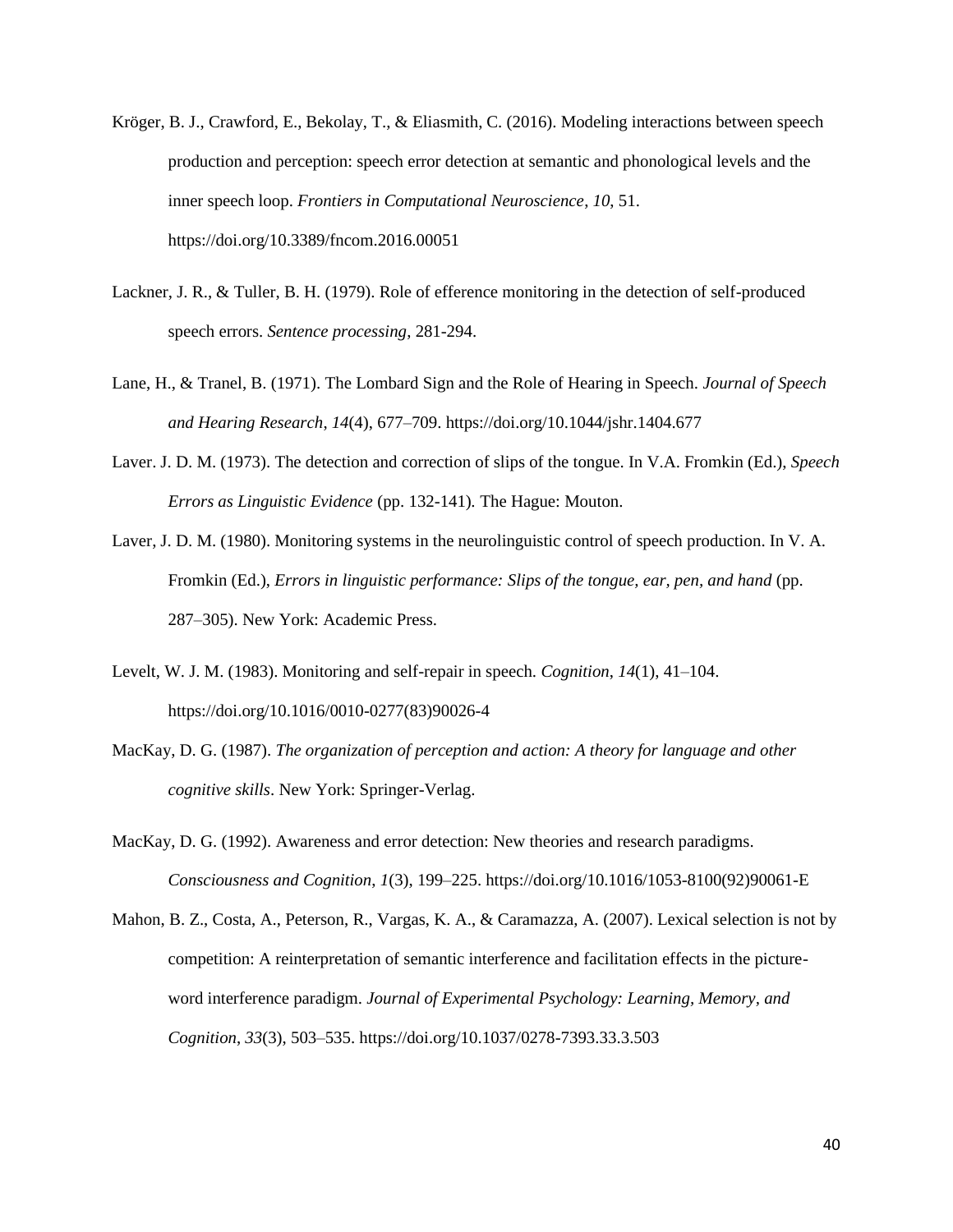- Moors, A., & De Houwer, J. (2006). Automaticity: A Theoretical and Conceptual Analysis. *Psychological Bulletin*, *132*(2), 297–326. https://doi.org/10.1037/0033-2909.132.2.297
- Nooteboom, S. G., & Quené, H. (2017). Self-monitoring for speech errors: Two-stage detection and repair with and without auditory feedback. *Journal of Memory and Language*, *95*, 19–35. https://doi.org/10.1016/j.jml.2017.01.007
- Nooteboom, S. G., & Quené, H. (2020). Repairing speech errors: Competition as a source of repairs. *Journal of Memory and Language*, *111*. https://doi.org/10.1016/j.jml.2019.104069
- Nozari, N. (2018). How Special Is Language Production? Perspectives From Monitoring and Control. In *Psychology of Learning and Motivation* (Vol. 68, pp. 179–213). https://doi.org/10.1016/bs.plm.2018.08.006
- Nozari, N. (2019). The dual origin of semantic errors in access deficit: activation vs. inhibition deficit. *Cognitive Neuropsychology* (online March, 2019). https://doi.org/10.1080/02643294.2019.1587397
- Nozari, N., Dell, G. S., & Schwartz, M. F. (2011). Is comprehension necessary for error detection? A conflict-based account of monitoring in speech production. *Cognitive Psychology*, *63*(1), 1–33. https://doi.org/10.1016/j.cogpsych.2011.05.001
- Nozari, N., & Hepner, C. R. (2019a). To select or to wait? The importance of criterion setting in debates of competitive lexical selection. *Cognitive Neuropsychology*, *36*(5–6), 193– 207. https://doi.org/10.1080/02643294.2018.1476335
- Nozari, N. & Hepner, C.R. (2019b). To select or to wait? Response to the commentaries. *Cognitive Neuropsychology, 36*(5–6), 226–233. https://doi.org/10.1080/02643294.2019.1632280
- Nozari, N., Martin, C.D. & McCloskey, N. (under review). Is repairing speech errors an automatic or a controlled process? Insights from the relationship between error and repair probabilities in English and Spanish *Language, Cognition, & Neuroscience*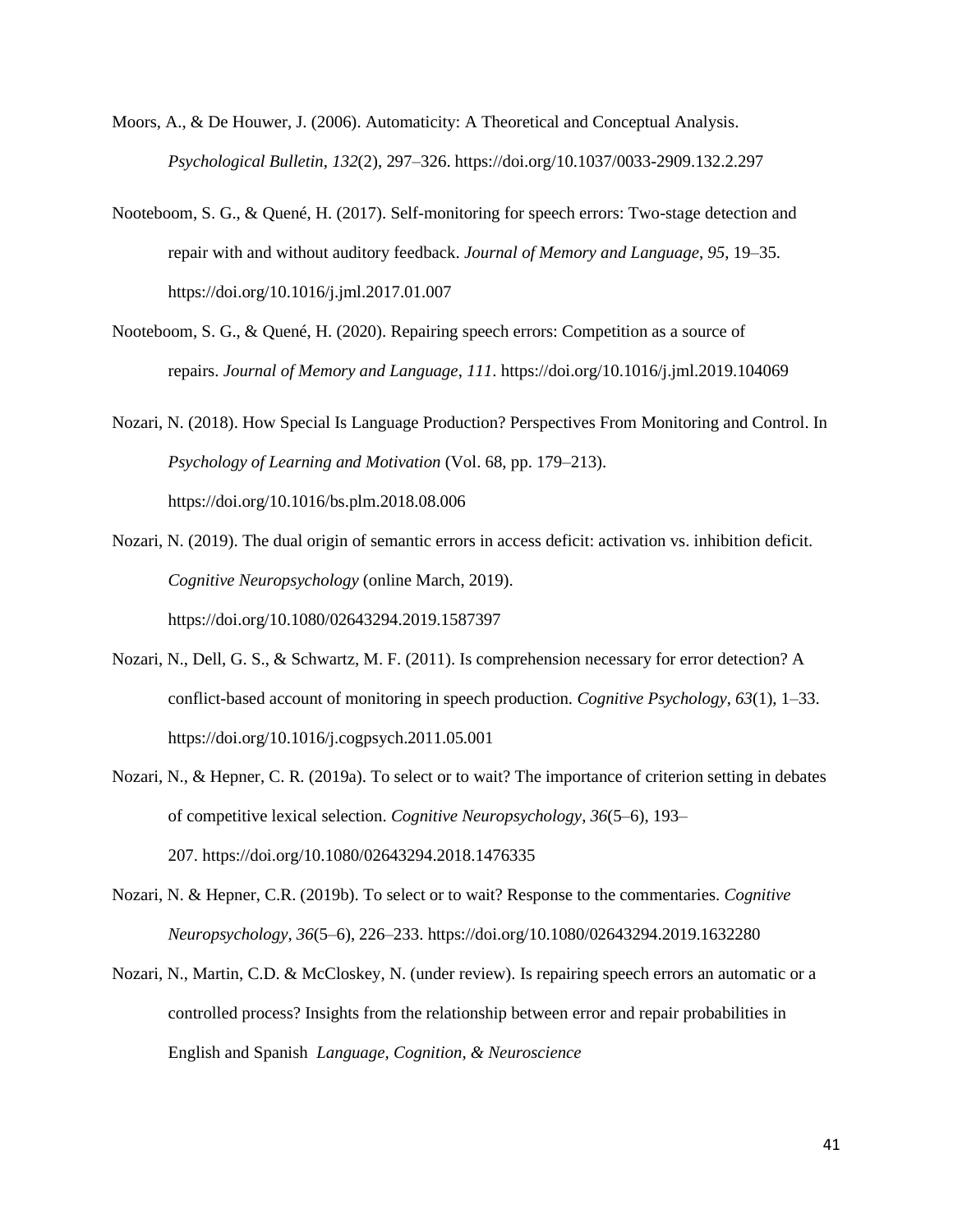- Nozari, N., & Novick, J. (2017). Monitoring and Control in Language Production. *Current Directions in Psychological Science*, *26*(5), 403–410. https://doi.org/10.1177/0963721417702419
- Nozari, N. & Pinet, S. (in press). A critical review of the behavioral, neuroimaging, and electrophysiological studies of co-activation of representations during word production. *Journal of Neurolinguistics (special issue on Computational principles for linking words and brains). https://doi.org/10.31234/osf.io/x9wq7*
- Nozari, N., Trueswell, J. C., & Thompson-Schill, S. L. (2016). The interplay of local attraction, context and domain-general cognitive control in activation and suppression of semantic distractors during sentence comprehension. *Psychonomic Bulletin & Review*, *23*(6), 1942–1953. https://doi.org/10.3758/s13423-016-1068-8
- Özdemir, R., Roelofs, A., & Levelt, W. J. (2007). Perceptual uniqueness point effects in monitoring internal speech. *Cognition*, *105*(2), 457-465. https://doi.org/10.1016/j.cognition.2006.10.006
- Pickering, M. J., & Garrod, S. (2013). An integrated theory of language production and comprehension. *Behavioral and Brain Sciences*, *36*(4), 329–347. https://doi.org/10.1017/S0140525X12001495
- Pinet, S., & Nozari, N. (2018). "Twisting fingers": The case for interactivity in typed language production. *Psychonomic Bulletin & Review*, *25*(4), 1449–1457. https://doi.org/10.3758/s13423- 018-1452-7
- Pinet, S., & Nozari, N. (in press). Electrophysiological correlates of monitoring in typing with and without visual feedback. *Journal of Cognitive Neuroscience.*  https://doi.org/10.1162/jocn\_a\_01500
- Pinet, S., & Nozari, N. (under review). Using Signal Detection Theory to Investigate the Role of Visual Information in Performance Monitoring in Typing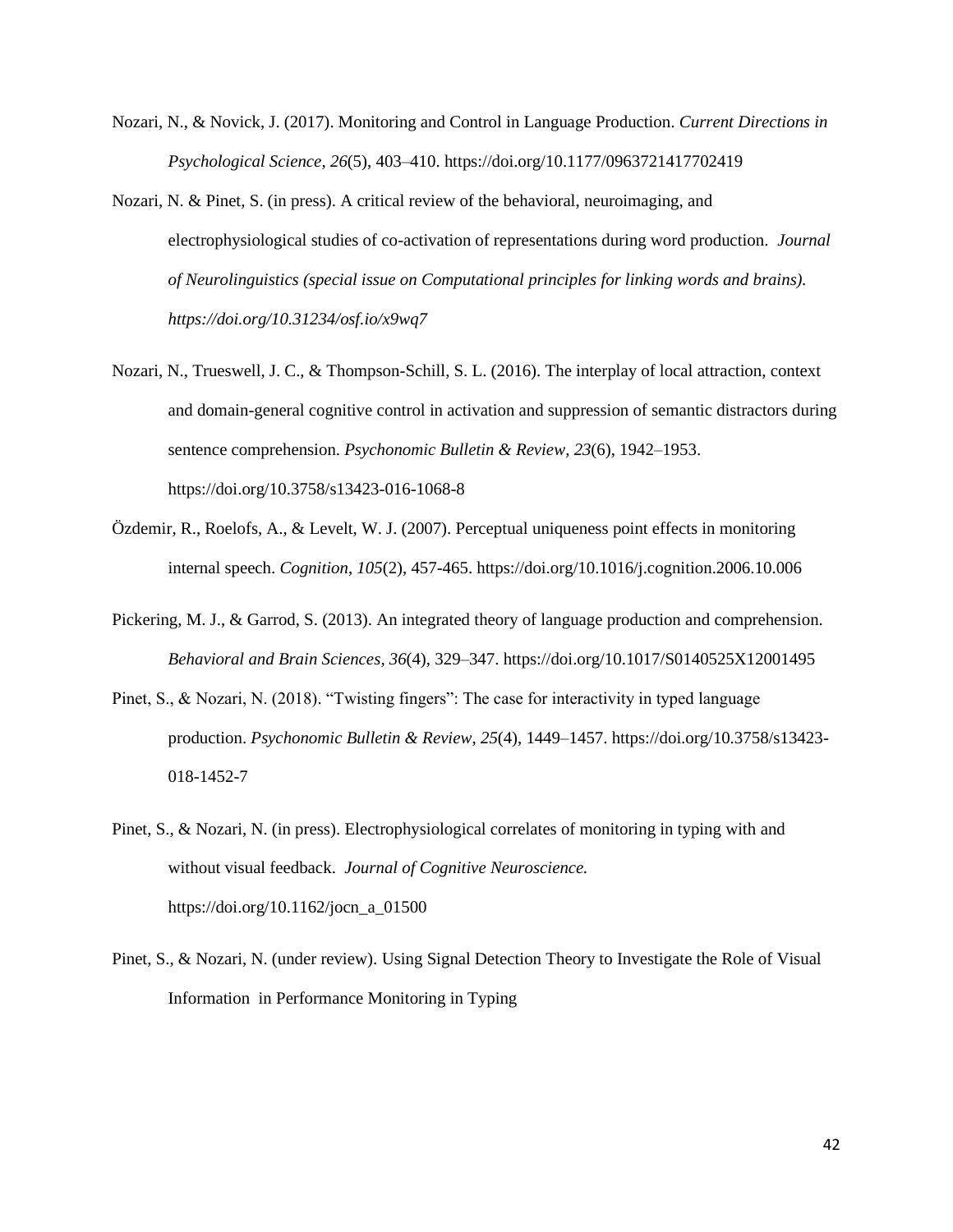- Postma, A., & Kolk, H. (1992). The Effects of Noise Masking and Required Accuracy on Speech Errors, Disfluencies, and Self-Repairs. *Journal of Speech, Language, and Hearing Research*, *35*(3), 537– 544. https://doi.org/10.1044/jshr.3503.537
- Postma, A., & Kolk, H. (1993). The covert repair hypothesis: Prearticulatory repair processes in normal and stuttered disfluencies. *Journal of Speech, Language, and Hearing Research*, *36*(3), 472-487. https://doi.org/10.1044/jshr.3603.472
- Rabovsky, M., & McRae, K. (2014). Simulating the N400 ERP component as semantic network error: Insights from a feature-based connectionist attractor model of word meaning. *Cognition*, *132*(1), 68–89. https://doi.org/10.1016/j.cognition.2014.03.010
- Rapp, B., & Goldrick, M. (2000). Discreteness and interactivity in spoken word production. *Psychological review*, *107*(3), 460. https://doi.org/10.1037/0033-295X.107.3.460
- Riès, S., Janssen, N., Dufau, S., Alario, F.-X., & Burle, B. (2011). General-Purpose Monitoring during Speech Production. *Journal of Cognitive Neuroscience*, *23*(6), 1419–1436. https://doi.org/10.1162/jocn.2010.21467
- Roelofs, A. (2004). Error Biases in Spoken Word Planning and Monitoring by Aphasic and Nonaphasic Speakers: Comment on Rapp and Goldrick (2000). *Psychological Review*, *111*(2), 561–572. https://doi.org/10.1037/0033-295X.111.2.561
- Roelofs, A. (2019). Self-monitoring in speaking: In defense of a comprehension-based account. *Journal of Cognition*.

Santiago, J. & MacKay, D. G. (1999) Constraining production theories: Principled motivation, consistency, homunculi, underspecification, failed predictions, and contrary data. Commentary on Levelt, W. J., Roelofs, A., & Meyer, A. S. (1999). A theory of lexical access in speech production. *Behavioral and brain sciences*, *22*(1), 1-38. https://doi.org/10.1017/S0140525X99001776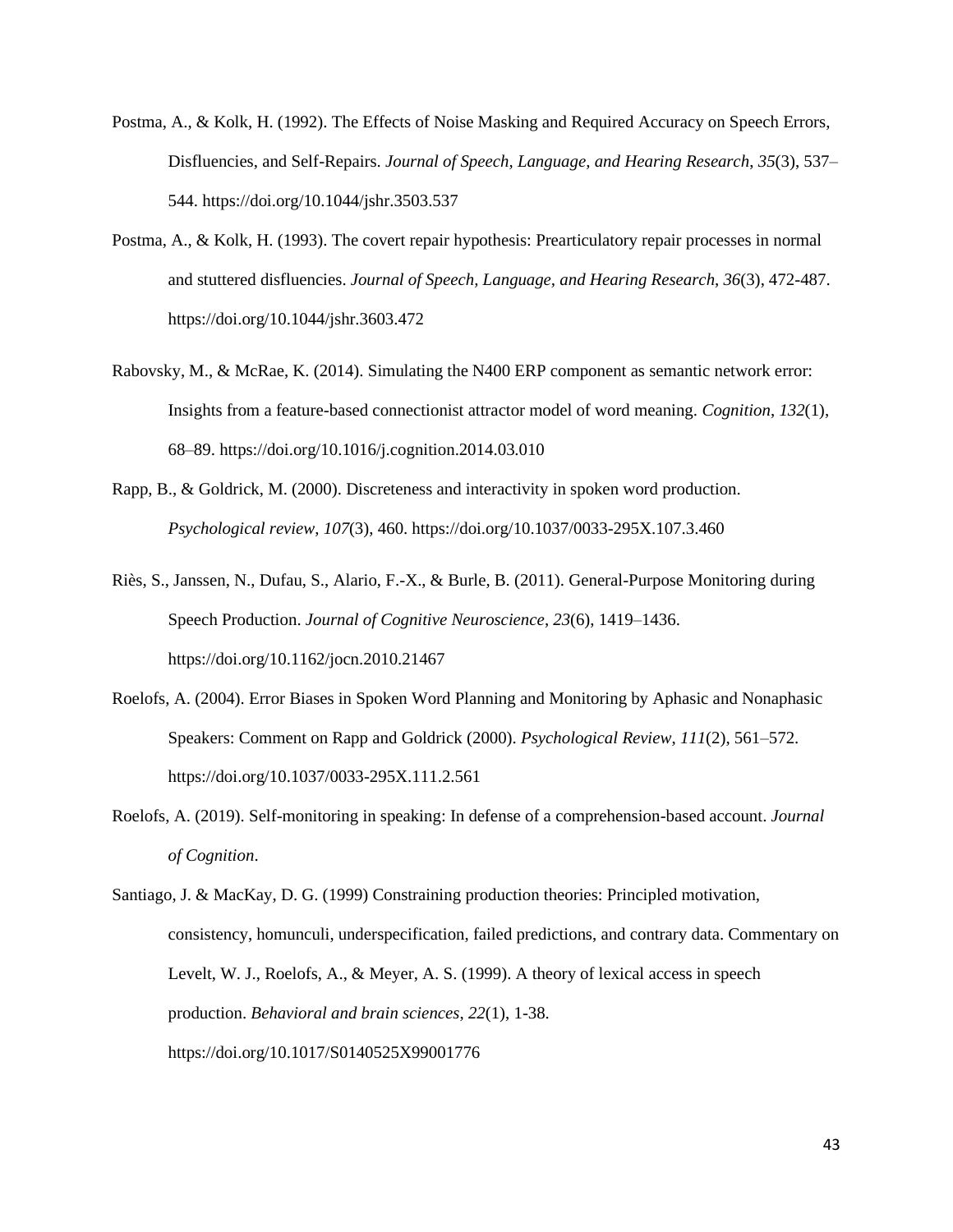- Schuch, S., Dignath, D., Steinhauser, M., & Janczyk, M. (2019). Monitoring and control in multitasking. *Psychonomic Bulletin & Review*, *26*(1), 222–240. https://doi.org/10.3758/s13423-018-1512-z
- Schnur, T. T., Schwartz, M. F., Kimberg, D. Y., Hirshorn, E., Coslett, H. B., & Thompson-Schill, S. L. (2009). Localizing interference during naming: Convergent neuroimaging and neuropsychological evidence for the function of Broca's area. *Proceedings of the National Academy of Sciences*, *106*(1), 322–327. https://doi.org/10.1073/pnas.0805874106
- Schuchard, J., Middleton, E. L., & Schwartz, M. F. (2017). The timing of spontaneous detection and repair of naming errors in aphasia. *Cortex*, *93*, 79–91.

https://doi.org/10.1016/j.cortex.2017.05.008

- Stark, J. (1988). Aspects of automatic versus controlled processing, monitoring, metalinguistic tasks, and related phenomena in aphasia. In W. Dressler & J. Stark (Eds.), *Linguistic analyses of aphasic language*. New York: Springer-Verlag.
- Strijkers, K., & Costa, A. (2016). The cortical dynamics of speaking: Present shortcomings and future avenues. *Language, Cognition and Neuroscience*, *31*(4), 484-503. https://doi.org/10.1080/23273798.2015.1120878
- Toro, J. M., Sinnett, S., & Soto-Faraco, S. (2005). Speech segmentation by statistical learning depends on attention. *Cognition*, *97*(2), B25–B34. https://doi.org/10.1016/j.cognition.2005.01.006
- Trude, A. M., & Nozari, N. (2017). Inhibitory control supports referential context use in language production and comprehension. In G. Gunzelmann, A. Howes, T. Tenbrink, & E. Davelaar (Eds.), *Proceedings of the 39th Annual Meeting of the Cognitive Science Society* (pp. 1218– 1223). https://mindmodeling.org/cogsci2017/papers/0235/index.html
- Ullsperger, M., Fischer, A. G., Nigbur, R., & Endrass, T. (2014). Neural mechanisms and temporal dynamics of performance monitoring. *Trends in Cognitive Sciences*, *18*(5), 259–267. https://doi.org/10.1016/j.tics.2014.02.009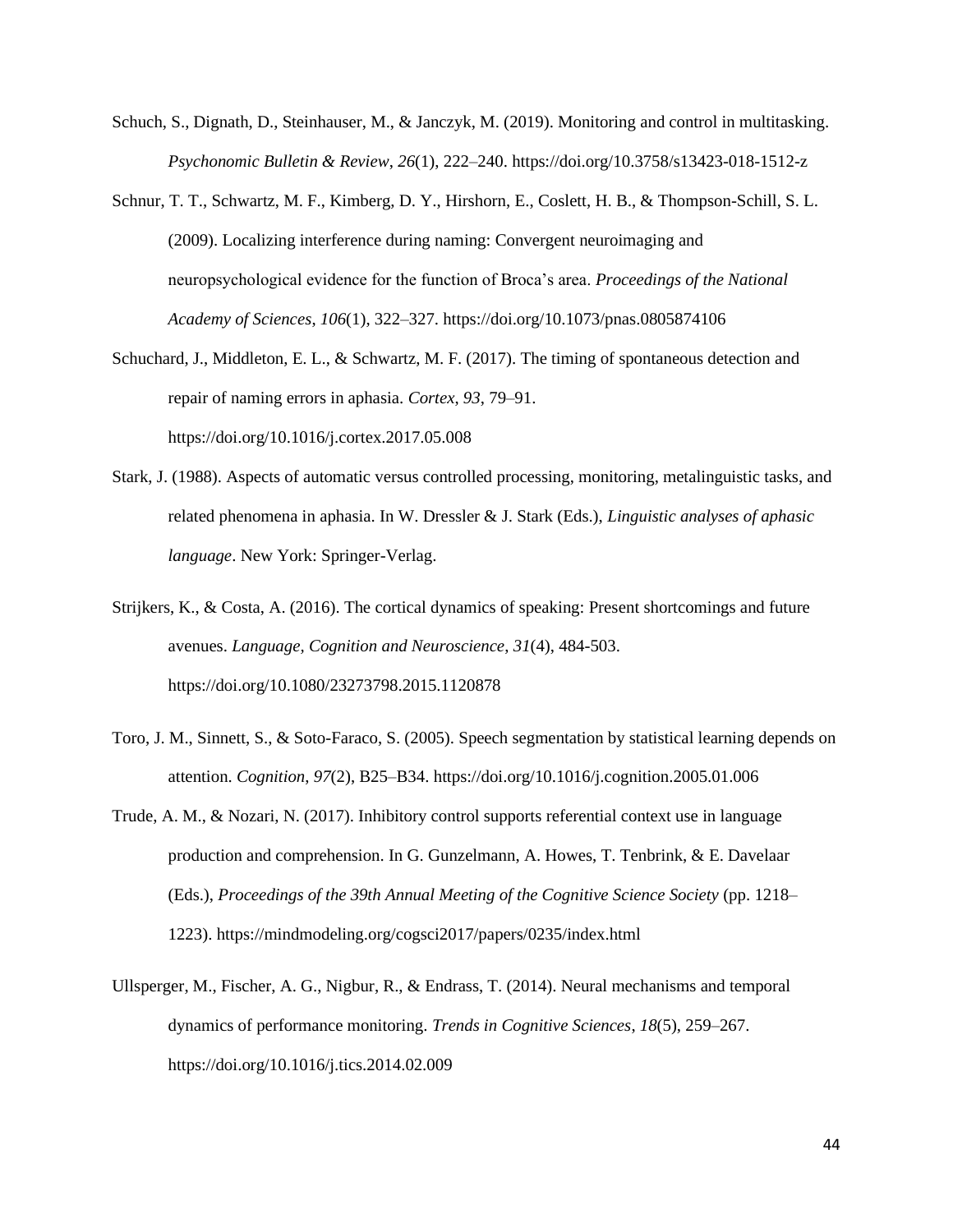- Vigliocco, G., & Hartsuiker, R. J. (2002). The interplay of meaning, sound, and syntax in sentence production. *Psychological Bulletin*, *128*(3), 442–472. https://doi.org/10.1037/0033- 2909.128.3.442
- Vogt, B. A., Finch, D. M., & Olson, C. R. (1992). Functional Heterogeneity in Cingulate Cortex: The Anterior Executive and Posterior Evaluative Regions. *Cerebral Cortex*, *2*(6), 435–443. https://doi.org/10.1093/cercor/2.6.435-a
- Wessel, J. R. (2012). Error awareness and the error-related negativity: evaluating the first decade of evidence. *Frontiers in Human Neuroscience*. https://doi.org/10.3389/fnhum.2012.00088
- Yee, E., & Thompson-Schill, S. L. (2016). Putting concepts into context. *Psychonomic bulletin & review*, *23*(4), 1015-1027. https://doi.org/10.3758/s13423-015-0948-7
- Zheng, X., Roelofs, A., Farquhar, J., & Lemhöfer, K. (2018). Monitoring of language selection errors in switching: Not all about conflict. *PLOS ONE*, *13*(11), e0200397. https://doi.org/10.1371/journal.pone.0200397

#### **Figure captions**

Figure 3. Schematic of the DIVA model (adapted from Guenther, 2016). The inset shows the calculations within the auditory feedback controller.  $A_T =$  Auditory Target;  $M_T =$  Motor Target;  $S_T =$  Somatosensory Target;  $\dot{M}_A$  and  $\dot{M}_S$  = corrective movement commands from auditory and sensory routes, respectively;  $\dot{M}_{FF}$  $=$  feedforward movement command;  $\dot{M}$  = overall movement command. M = motor position command;  $\alpha_A$  $=$  gain factor.

Figure 4. Schematic of the HSFC model (adapted from Hickok, 2012). The internal monitoring loop operates via connections between motor programs and perceptual targets  $(A_T \text{ and } S_T)$  mediated by the